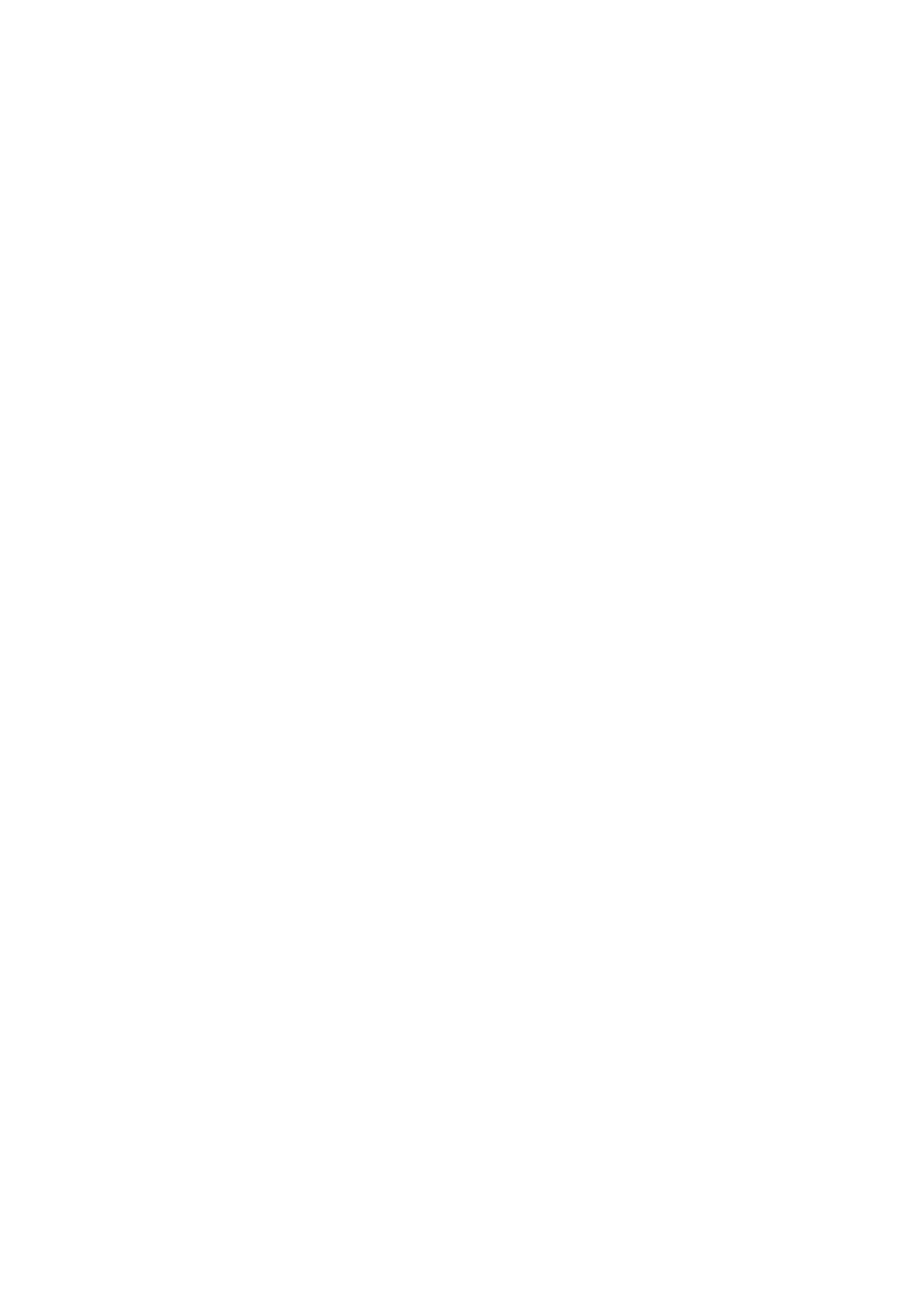

# The Ebbsfleet Development Corporation

# Annual Report and Accounts for the year to 31 March 2020

Presented to Parliament pursuant to Schedule 31 of the Local Government Planning & Land Act 1980

Ordered by the House of Commons to be printed on 17 December 2020

HC 1090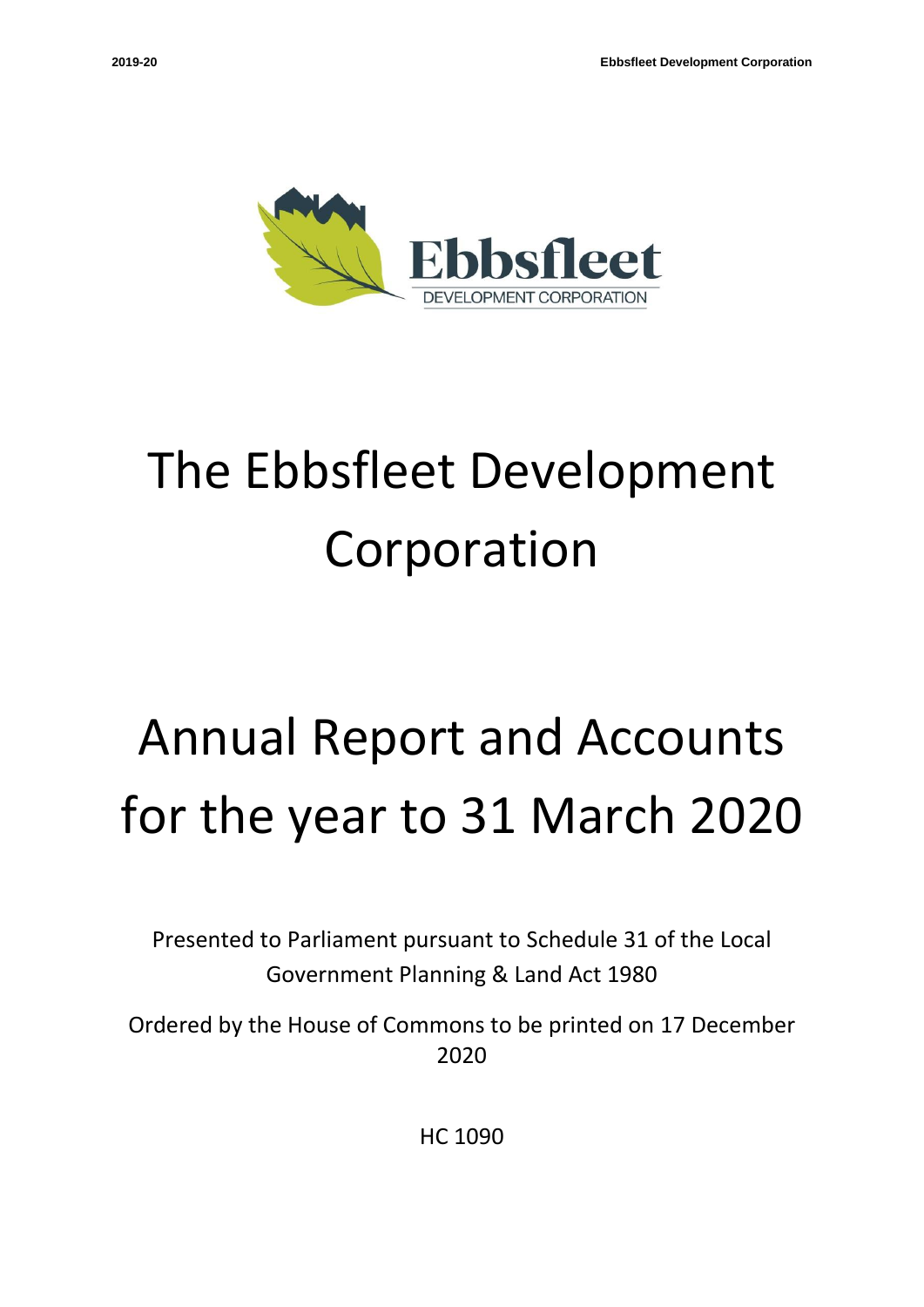

© Crown copyright 2020

This publication is licensed under the terms of the Open Government Licence v3.0 except where otherwise stated. To view this licence, visit nationalarchives.gov.uk/doc/opengovernment-licence/version/3

Where we have identified any third party copyright information you will need to obtain permission from the copyright holders concerned.

This publication is available at [www.gov.uk/official-documents.](https://www.gov.uk/government/publications)

Any enquiries related to this publication should be sent to us at accounts@ebbsfleetdc.org.uk

ISBN 978-1-5286-2320-9

CCS0920206432 12/20

Printed on paper containing 75% recycled fibre content minimum

Printed in the UK by the APS Group on behalf of the Controller of Her Majesty's Stationery **Office**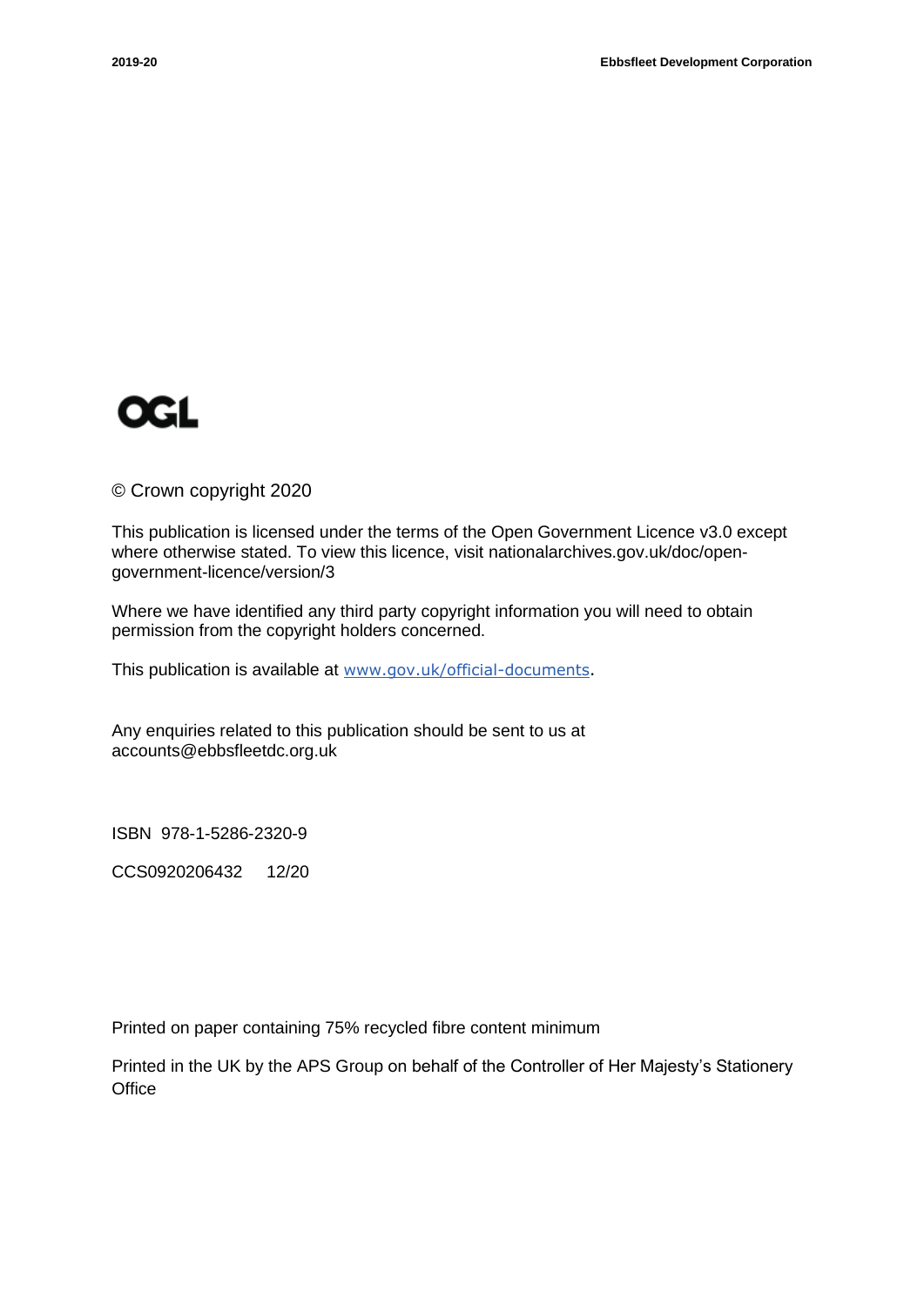# **Contents**

# **Performance Report**

- Overview
- Performance Analysis

# **Accountability Report**

- Corporate Governance report
- Remuneration and Staff report
- Parliamentary Accountability and Audit report

# **Financial Statements**

- Statement of Comprehensive Net Expenditure
- Statement of Financial Position
- Statement of Cash Flows
- Statement of Changes in Taxpayers' Equity
- Notes to the accounts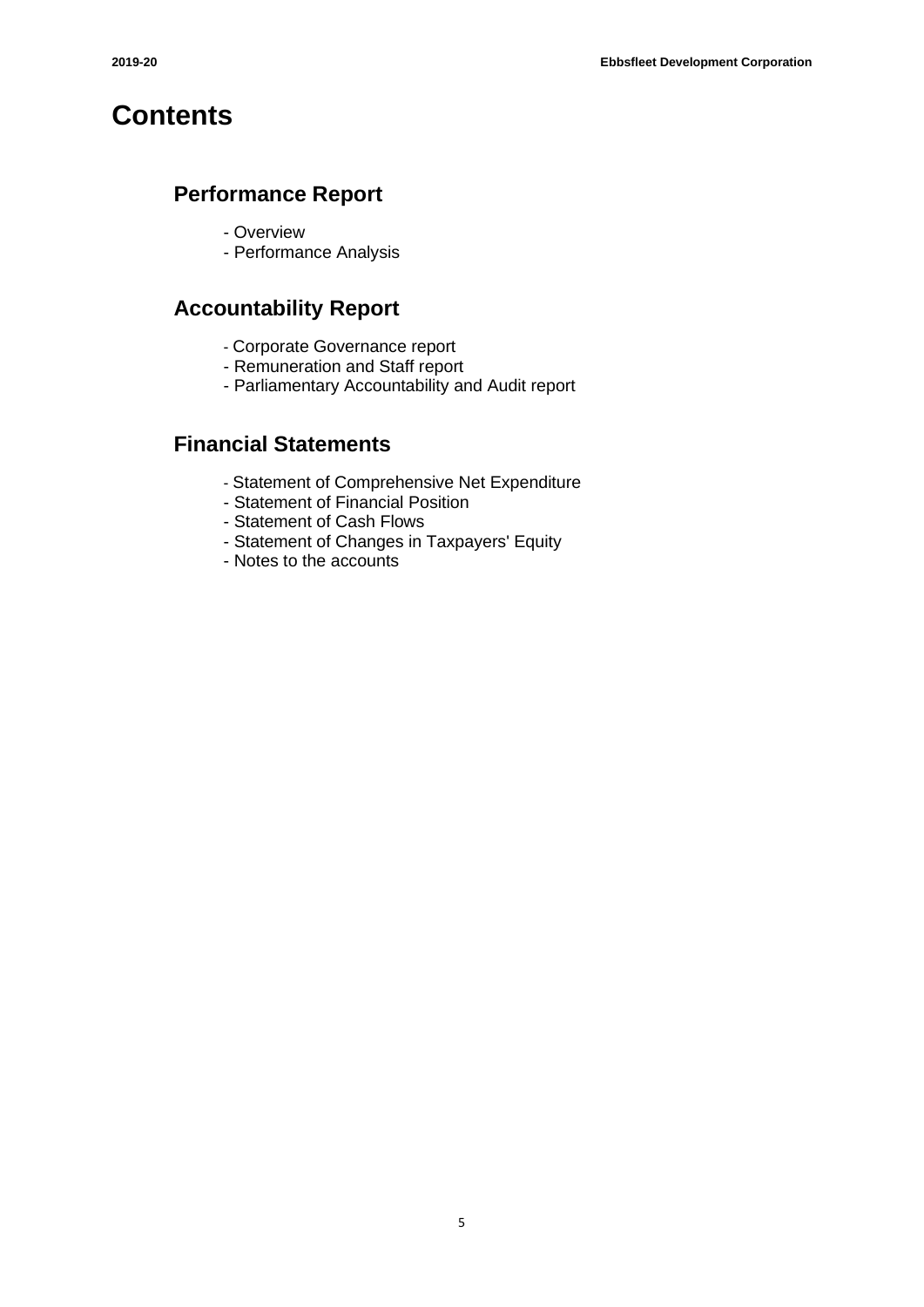# **Performance Report**

# **Overview:**

# 1 - Chairman's report

In March 2020 the UK encountered the Covid 19 pandemic. Its impact caused severe disruption across the entire country. There is uncertainty again given that we have entered another lockdown period, however the announcement of a likely vaccine to be made available during 2021 brings cause for optimism for the future

Prior to the virus outbreak there were some significant Ebbsfleet events in the past financial year that are worthy of comment. Firstly, the EDC was given funds by the Government to acquire the Ebbsfleet Central Area (the majority of the land nearest to the International Station). This means the Corporation will be both the owner and the Planning Authority for the site, giving us much greater capability to drive forward the delivery of the Garden City centre vision. This vision includes a commercial element alongside a residential part. We are therefore now assembling a consultant master planning team to work alongside our own professionals to formulate what this will need to comprise, probably with development partners engaged to deliver the Garden City real estate.

We have also facilitated, on the land used for part of the International Station car park, a temporary HMRC Customs usage to relieve the pressure on processing lorry paperwork at the Channel ports, due to changed arrangements for movements to the EU. The Board willingly responded to the Government plea to have the area made available for this purpose.

Housebuilding volumes continued apace during the year, passing the magic 2,000 mark and all taken up by keen occupiers. A warm welcome to all of them! At the same time we have stepped up our community involvement work and enjoyed enthusiastic support from hundreds of residents through the year.

The Springhead Bridge construction, linking that part of the housing development to the International Station by a shorter route, has now been completed. Already award winning with its careful construction supervision, it is a matter of great pride as the first major infrastructure project facilitated by our investment team - and congratulations to all of them and the contractors.

Thanks very much to our entire staff, who were happily ensconced at the Observatory building (prior to the pandemic) and led by CEO Ian Piper, whose contract with us was extended during the year. As arrangements roll out for my successor as Chairman to be announced, my five years in the job flash by in my mind, with many happy and productive experiences which I am so pleased to have been able to share with you all.

Michael Cassidy CBE Chairman, Ebbsfleet Development Corporation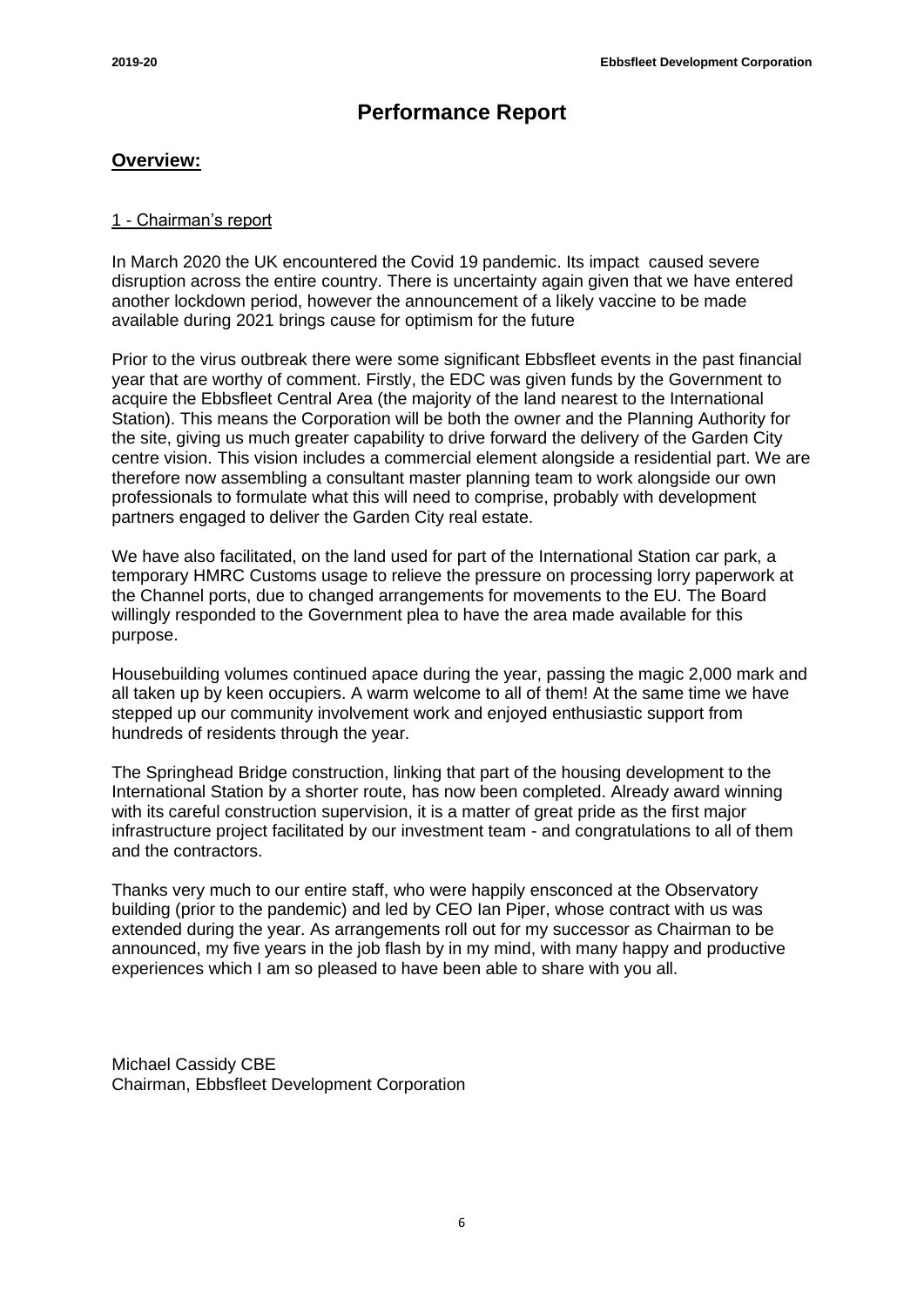# 2 - Chief Executive's report:

As 2019/20 drew to a close we entered a period of great uncertainty due to the Coronavirus pandemic, not just for Ebbsfleet Development Corporation, but for the whole economy, indeed the whole nation. It has continued to have a profound effect in 2020.

However, despite the challenges that lie ahead, the preceding year, 2019/20, is one that provides a platform of optimism for the future of the Garden City. During this year, Ebbsfleet Development Corporation achieved a great breakthrough in delivering the very heart of the vision for the new community. In October 2019, we completed the acquisition of the freehold interest in 110 hectares of land at Ebbsfleet Central – the area around the International Station - identified within our plan as the commercial and residential heart of the Garden City. Since acquisition we have commenced the intensive work necessary to plan for and deliver this major development. It will require significant effort and resource over the coming years but we are determined and focussed to drive progress on a site that has been stalled for 15 years or more.

Until the Coronavirus brought a sudden halt to housebuilding in the Spring of 2020, we were on track to deliver our target for completion of new homes within the year. In the end, we fell a little short, but this should not mask the tremendous achievement of passing the 2,000th house completion in the Garden City in 2020.

Building a new place and growing a community the size of Ebbsfleet Garden City is a long term project requiring both the long term vision and a constant cycle of delivery of new projects. Individual projects, whether they be major pieces of infrastructure such as Springhead Bridge, or a new community building, follow a cycle of feasibility, design, planning and ultimately delivery on site. Throughout 2019/20 we have invested significant resource into a wide range of feasibility studies that will form the basis of major capital investments in future years – all of which are planned with the new community in mind, and to how we can create the conditions for residents of the Garden City to enjoy a happy and healthy lifestyle.

As the number of residents in the Garden City grows it provides an ideal opportunity to enable them to shape the place they have moved to and invested in. In 2020 we established a new Community Board, with 7 new residents invited to meet regularly with representatives of the Corporation's Board. From their initial feedback it is clear that there is already a strong community spirit developing In Ebbsfleet, a spirit that no doubt will stand the community in good stead as we recover from the impact of the Coronavirus together.

As we continue to deal with a period of uncertainty, I would like to thank the staff of the Corporation for their efforts and achievements for the year, and to the Board for their continued support and guidance.

Alle Ope

Ian Piper – Chief Executive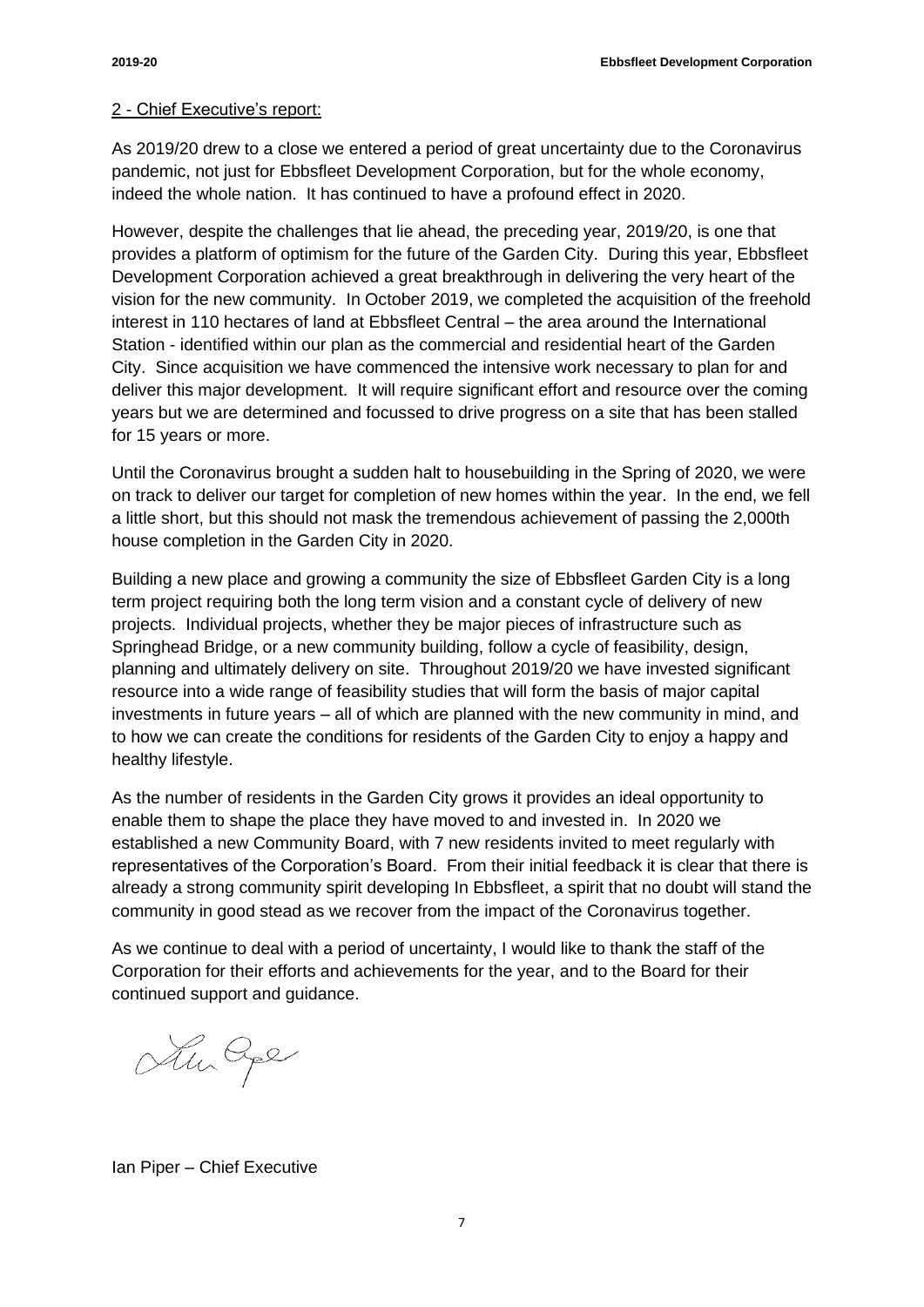# 3 - Ebbsfleet Development Corporation Purpose and Activities:

The Ebbsfleet Development Corporation (EDC) was established on 20 April 2015 as a statutory body which reports to the Secretary of State for [Housing, Communities and Local Government](https://www.gov.uk/government/organisations/department-for-communities-and-local-government) (MHCLG). The Corporation, backed with Government funding, provides the direction, focus and expertise necessary to coordinate investment and facilitate new development at Ebbsfleet which meets the needs of both residents and businesses. It also acts as the catalyst for the regeneration and development of the area, ensuring that any future development benefits the existing residents and businesses in the wider area – including those beyond the Corporation's boundary.

The Corporation became responsible for the local planning authority powers on 1 July 2015 for the EDC area in respect of planning functions which previously had resided with Dartford Borough Council, Gravesham Borough Council and Kent County Council.

The development of a garden city at Ebbsfleet is a long term programme. To assist with achieving the Garden City vision, during 2019/20 the EDC has continued working with partners and local communities and by investing in key infrastructure.

The Corporation is domiciled in the United Kingdom and conducts its business from The Observatory, Castle Hill Drive, Castle Hill, Ebbsfleet, Kent DA10 1EE. It was previously based at the North Kent Police Station, Gravesend, Kent.

# 4 – Office for National Statistics (ONS) classification of the EDC

In July 2019 the ONS determined that:

"Ebbsfleet Development Corporation (EDC) is an Urban Development Corporation, tasked with responsibilities that include acting as the local planning authority responsible for the development of the Ebbsfleet Garden City area. ONS has assessed the classification status of EDC and has concluded that it is subject to public sector control for reasons including that the Statutory Instrument that established EDC allows the chair and board members to be appointed by the Secretary of State for Housing, Communities and Local Government. The assessment also concluded that EDC is a non-market producer as it is funded primarily by grant-in-aid from the Ministry of Housing, Communities, and Local Government. EDC operates specifically within the geographical area of Ebbsfleet, the grants it receives are used to develop the Ebbsfleet area, and EDC was granted local planning powers which previously resided with three local authorities. Therefore, as EDC has a local sphere of competence, it has been classified to the Local Government subsector (S.1313) with effect from 20 April 2015, the date the Statutory Instrument came into effect".

Prior to the reclassification, the EDC had been considered and operated as a central government organisation. The EDC has worked with MHCLG / HMT to clarify the impact of the classification change. Most changes are of a technical nature and determine what rules, procedures and governance arrangements apply. One thing that is very clear is that the EDC remains as an Urban Development Corporation and is not a Local Authority.

The MHCLG Permanent Secretary (Accounting Officer) remains accountable for the EDC. The reclassification has not yet had any significant impact on EDC operations but it will lead to some minor changes such as with the governance framework between MHCLG and the EDC. MHCLG funding to the EDC continues under the new classification arrangements.

This Annual Report has been produced on a similar basis to prior years. Any reclassification impacts are highlighted in the relevant sections / note.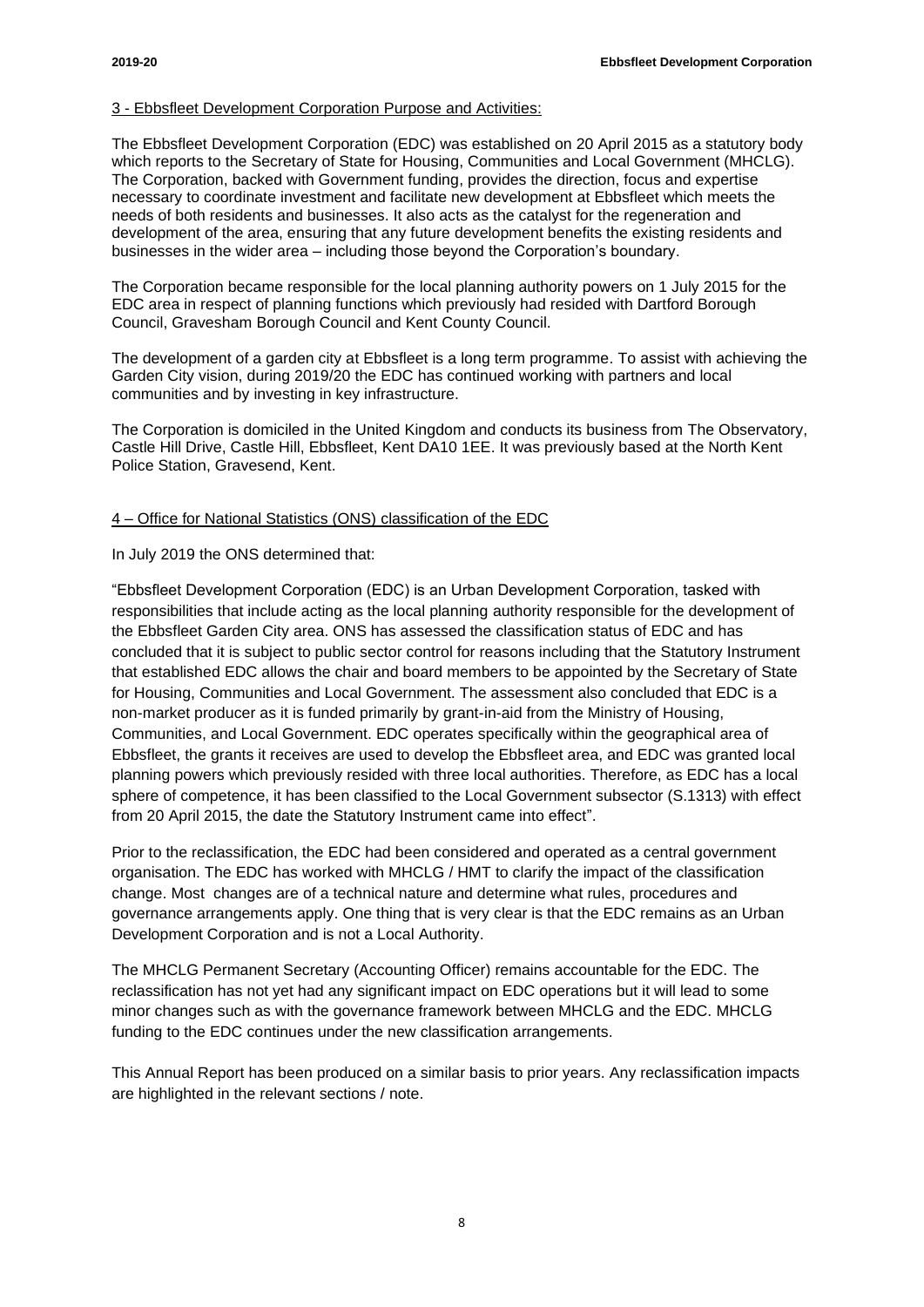# 5 – Key issues and risks affecting delivery of objectives

The key issues faced by the EDC during 2019/20 were:

- The Covid 19 pandemic and the impact this may have locally and nationally
- Seeking solutions to achieve the Garden City central area vision
- Resolving utilities and infrastructure requirements
- Local connectivity and transportation challenges of the Garden City area
- Continued Brexit uncertainty and the impact this may have on housing delivery
- Uncertain timescales for the theme park NSIP / DCO submission

# 6 – Going Concern basis

The financial statements and accounts within this document have been prepared on a going concern basis. Funding for the EDC and project activity relating to the Ebbsfleet Garden City has been confirmed by the Government until 31<sup>st</sup> March 2022 as part of the announced November 2020 Spending Review.

# 7 – Performance Summary

The EDC has agreed 11 Key Performance Indicators (KPIs) and targets with Government for the period 2016-21. An analysis of the Corporation's performance against these KPIs is set out later in this section.

Additionally during 2019/20:

- Complaints to the Local Government Ombudsman there were none involving the EDC.
- Whistleblowing arrangements are in place at the EDC but were not used.
- Health and Safety procedures are fully established. There were no incidents.
- Prompt payment directive The EDC took an average of 8.48 days to pay its supplier invoices in 19/20 (6.67 days in 18/19).
- The EDC has carried out various community building activities.
- Grant funding was used to fund:

|                     | 2019/20<br>£ million | 2018/19<br>£ million |
|---------------------|----------------------|----------------------|
| Capital Expenditure | 55.4                 | 24.1                 |

The 19/20 Capital expenditure of £55.4m (18/19 £24.1m) comprised of £47.1m (18/19 £10.9m) of new net asset additions (Property,Plant and Equipment, Intangible Assets and Inventory) shown in the Statement of Financial Position (SoFP) on page 29 and £8.3m (18/19 £13.2m) of grants expensed through the Statement of Comprehensive Net Expenditure (SoCNE) on page 28. Grant funding was also utilised to finance revenue expenditure in the year.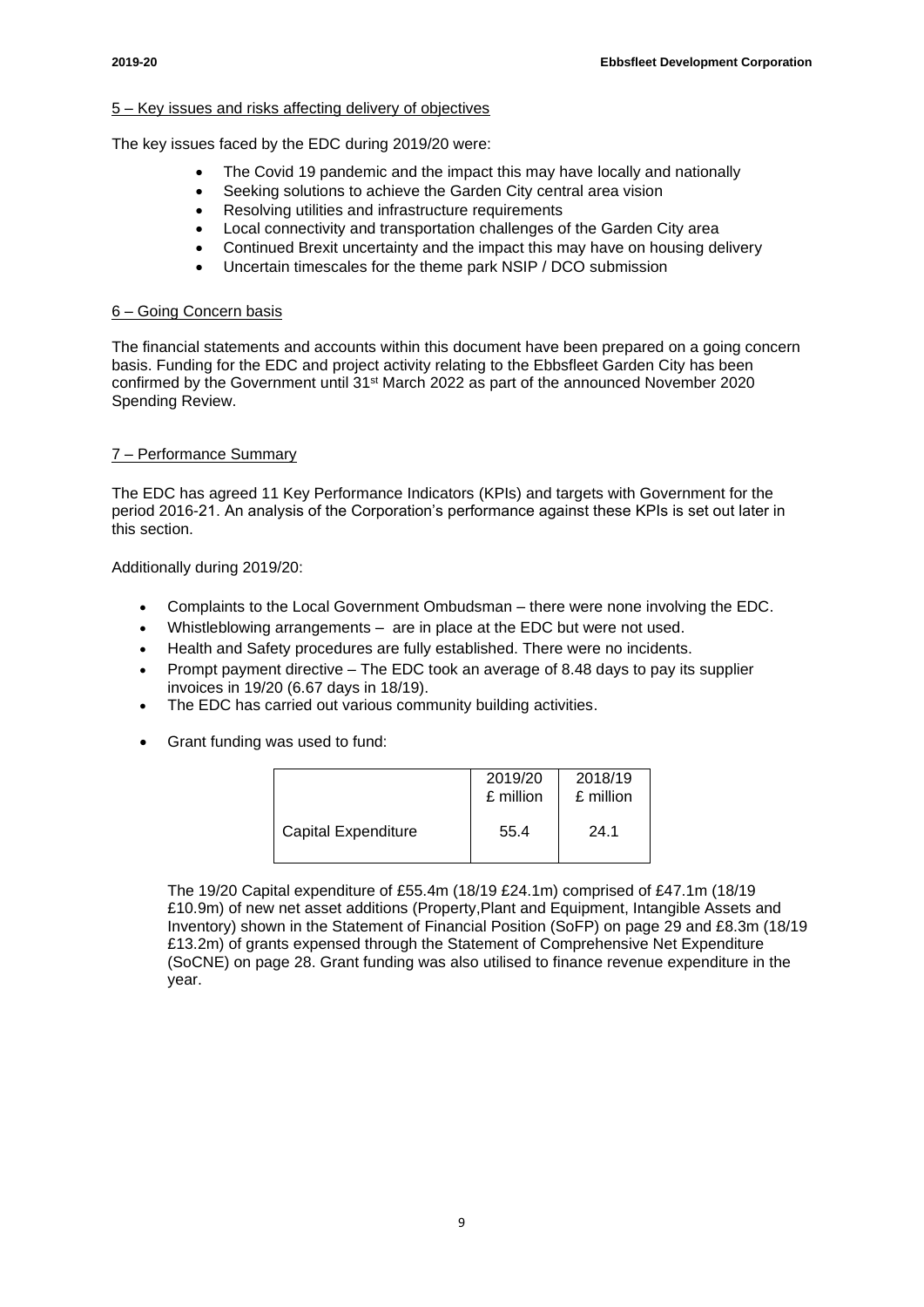# **Performance Analysis:**

The EDC has a Corporate Plan that covers the period of the EDC's 2015 Spending Review allocation (2016- 2021). The Plan includes key performance indicators (KPIs) and targets for this period. A summary of performance as of end March 2020 is set out in the table below.

A fuller description of each KPI and the methodology through which performance is assessed is including in the EDC's 2016-21 Corporate Plan at <https://ebbsfleetdc.org.uk/about-us/our-corporate-plan/>

| KPI and 5 year (2016 - 2021) target                                                                                                                                                                                                                                               | Performance as of end March 2020                                                                                                                                                                                                                                                                                                                                                                                                                                                                                                                                                                                                                                                                                                                                                  |
|-----------------------------------------------------------------------------------------------------------------------------------------------------------------------------------------------------------------------------------------------------------------------------------|-----------------------------------------------------------------------------------------------------------------------------------------------------------------------------------------------------------------------------------------------------------------------------------------------------------------------------------------------------------------------------------------------------------------------------------------------------------------------------------------------------------------------------------------------------------------------------------------------------------------------------------------------------------------------------------------------------------------------------------------------------------------------------------|
| <b>KPI 1: Housing Delivery:</b><br>At least 2,800 new home completions<br>will be facilitated by the EDC                                                                                                                                                                          | 1,729 homes (61.75 % of the five year target) have been completed in<br>the Corporate Plan period to the 31 <sup>st</sup> March 2020. In 2019/20 572 new<br>homes were completed (613 new homes delivered in 2018/19). The<br>EDC'S current assessment is that it will be challenging to deliver the<br>target of 2,800 by the end of 2020/21, primarily because of the<br>uncertainty arising from the Covid-19 pandemic and the potential<br>impact on the housing market. The EDC is continuing to work closely<br>with housebuilders to enable delivery of as many completions as<br>possible in the period.<br>As of end March 2020 there were 2,017 new homes in total in the<br>Garden City, including those delivered prior to the start of the<br>Corporate Plan period. |
| KPI 2: Quality of Homes and<br>Neighbourhoods:<br>At least 75% of completed homes will<br>achieve a Building for Life 12<br>'green light' assessment; 100% of<br>completed homes resulting from<br>planning applications approved after 1<br>April 2018 will achieve this measure | The EDC is meeting the 100% Building for Life 12 target for new<br>homes resulting from planning applications approved after 1 April<br>2018. Based on assessment of housing phases completed to date and<br>projections for future phases, the EDC expects to achieve the<br>Corporate Plan targets.                                                                                                                                                                                                                                                                                                                                                                                                                                                                             |
| KPI 3: Diversification of Housing:<br>At least 120 of the completed new<br>homes will be specialist homes (with<br>features included to support older,<br>disabled or vulnerable people). At<br>least 50 of the completed new homes<br>will be self-build/custom build            | 0 specialist homes and 0 self-build/custom build homes have been<br>completed to date.<br>Whilst there are a small number of specialist homes in plans that are<br>expected to be delivered by March 2021, significant numbers of<br>specialist homes will not be delivered until after the end of the KPI<br>measurement period.<br>The EDC does not expect any self-build or custom-build homes to be<br>completed by March 2021. However, the Alkerden Area Masterplan<br>has identified a custom build zone for development after this date.                                                                                                                                                                                                                                  |
| <b>KPI 4: Affordable Homes:</b><br>EDC will, through the levers identified,<br>aim to ensure that 30% of homes<br>completed (KPI1) in the period will be<br>'affordable' as defined in the National<br><b>Planning Policy Framework</b>                                           | As at 31 <sup>st</sup> March 2020, 21.2% of homes completed were 'affordable',<br>and this proportion continues to rise.<br>The EDC expects that whilst 30% of all homes delivered in the Garden<br>City in the long term will be affordable, achieving 30% in the Corporate<br>Plan period remains challenging; this is because some of the early<br>schemes were approved with a lower percentage and also some of the<br>affordable homes in current phases will be delivered after the<br>Corporate Plan period has ended.                                                                                                                                                                                                                                                    |
| <b>KPI 5: Commercial &amp;</b><br><b>Employment Floorspace:</b><br>At least 30,000 m2 of new commercial<br>and employment floorspace will<br>be completed                                                                                                                         | 24,872m2 completed to 31 <sup>st</sup> March 2020 (83% of target).<br>The area of floorspace completed increased significantly this year with<br>completion of the construction of the Berkeley Modular factory at<br>Northfleet East.<br>Additional floorspace coming forward in the next year is expected to<br>enable the achievement of this target.                                                                                                                                                                                                                                                                                                                                                                                                                          |
|                                                                                                                                                                                                                                                                                   |                                                                                                                                                                                                                                                                                                                                                                                                                                                                                                                                                                                                                                                                                                                                                                                   |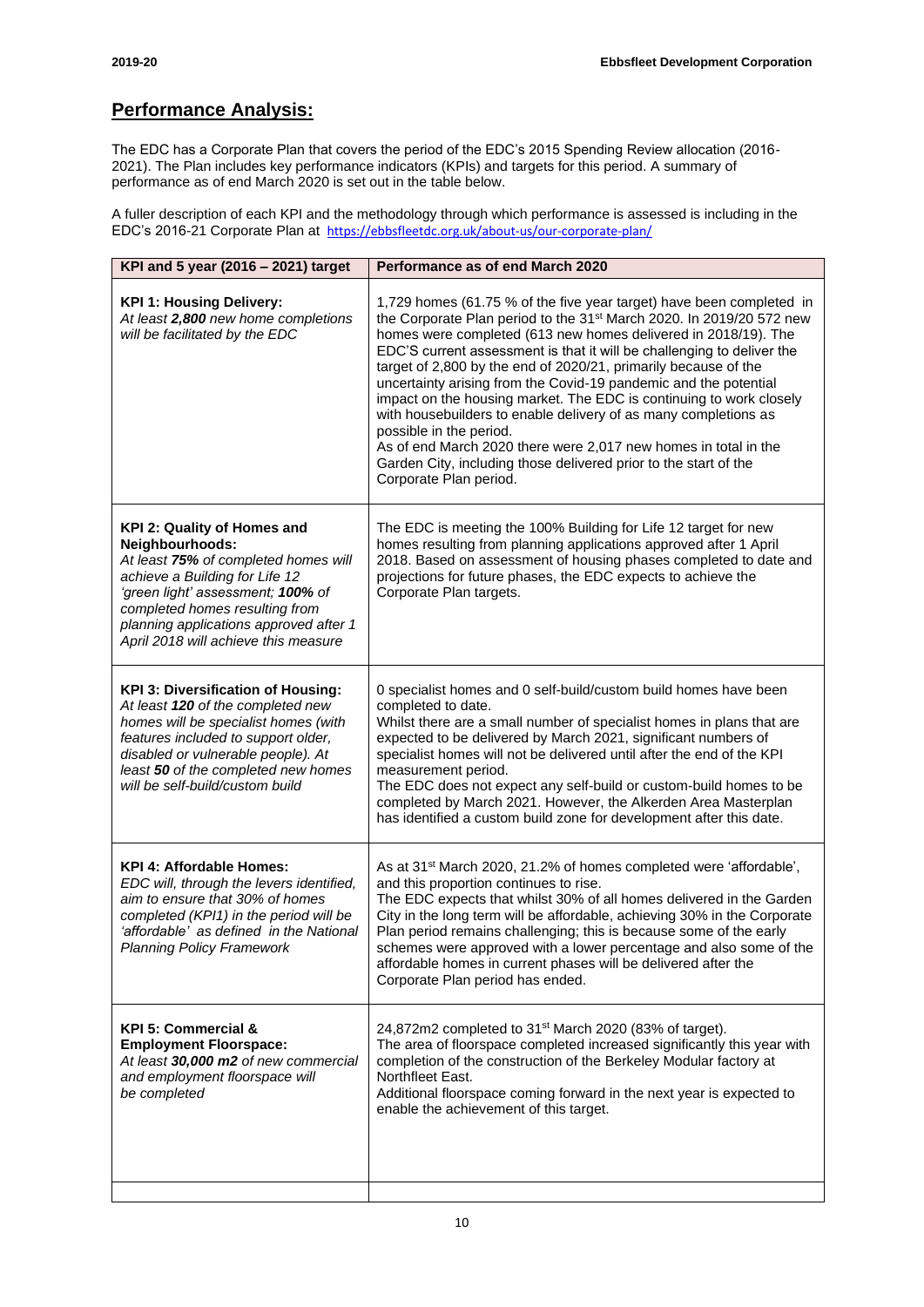| <b>KPI 6: Private Sector Investment:</b><br>At least £650m of private sector<br>investment will be levered in to<br>development of the Garden City                                                                                                                                                                           | £414.1 m levered in to 31 <sup>st</sup> March 2020 (63.7% of target).<br>As achieving this KPI is closely linked to the delivery of new homes<br>(KPI1), the EDC considers that delivering £650m of private sector<br>investment by the end of the measurement period is at risk.<br>Note - calculated using 'Gross Development Value' and also BCIS<br>(Building Cost Information Service) cost data |
|------------------------------------------------------------------------------------------------------------------------------------------------------------------------------------------------------------------------------------------------------------------------------------------------------------------------------|-------------------------------------------------------------------------------------------------------------------------------------------------------------------------------------------------------------------------------------------------------------------------------------------------------------------------------------------------------------------------------------------------------|
| <b>KPI 7: New Dedicated Footpaths</b><br>and Cycle Ways Created:<br>At least 7.5 km of new or upgraded<br>dedicated footpaths/cycle ways will be<br>created                                                                                                                                                                  | 4.59 km completed to 31st March 2020 (61 % of target).<br>The EDC's end of period forecast is that this target will be achieved.                                                                                                                                                                                                                                                                      |
| <b>KPI 8: Public Transport</b><br><b>Connections:</b><br>At least 90% of completed homes to<br>be within 5 minutes walk of a current<br>or future bus route or other public<br>transport connection (100% will be<br>within 10 minutes)                                                                                      | Based on assessment of housing phases completed, the EDC<br>expects to achieve this target.                                                                                                                                                                                                                                                                                                           |
| KPI 9: Parks, Open Spaces and<br><b>Recreation Areas:</b><br>At least <b>8 hectares</b> of new or<br>improved parks and open,<br>publicly accessible spaces and<br>recreation areas will be opened                                                                                                                           | As the largest areas of open space due to be completed in the<br>Corporate Plan period have now been opened, including the Castle Hill<br>North East Local Park, and green space at Ebbsfleet Green, the EDC<br>has met this target.                                                                                                                                                                  |
| <b>KPI 10: Investment in Social and</b><br><b>Community Infrastructure:</b><br>At least £20m of investment in social<br>and community infrastructure will be<br>levered in                                                                                                                                                   | £6.8m (34% of target). As a result of additional social and community<br>infrastructure coming forward in the next year, including the school at<br>Springhead Park, the EDC forecasts that this KPI target will be<br>achieved.<br>Note - calculated using BCIS (Building Cost Information Service) cost<br>data                                                                                     |
| <b>KPI 11: Good Financial</b><br>Management:<br>Investment funds recovered in line<br>with project investment business<br>cases. Annual capital and revenue<br>expenditure remain within budget, with<br>the final year end outturn capital<br>position being within a 10% tolerance<br>of the overall annual capital budget | The EDC is confident that recoverable investments identified in<br>business cases will be achieved in full.<br>The revenue budget and revised capital budget for 2019/20 was spent<br>within tolerance.                                                                                                                                                                                               |

In addition, there are statutory KPI's for the planning service that the EDC is delivering. These are

- 60% of major applications to be determined within 13 weeks or within such extended period as has been agreed in writing between the applicant and the local planning authority. For 2019/20 we achieved 100% (100% in 2018/19).
- 70% of non major applications to be determined within 8 weeks or within such extended period as has been agreed in writing between the applicant and the local planning authority. For 2019/20 we achieved 100% (100% in 2018/19)

Lu Ge

Ian Piper - Accounting Officer 11 December 2020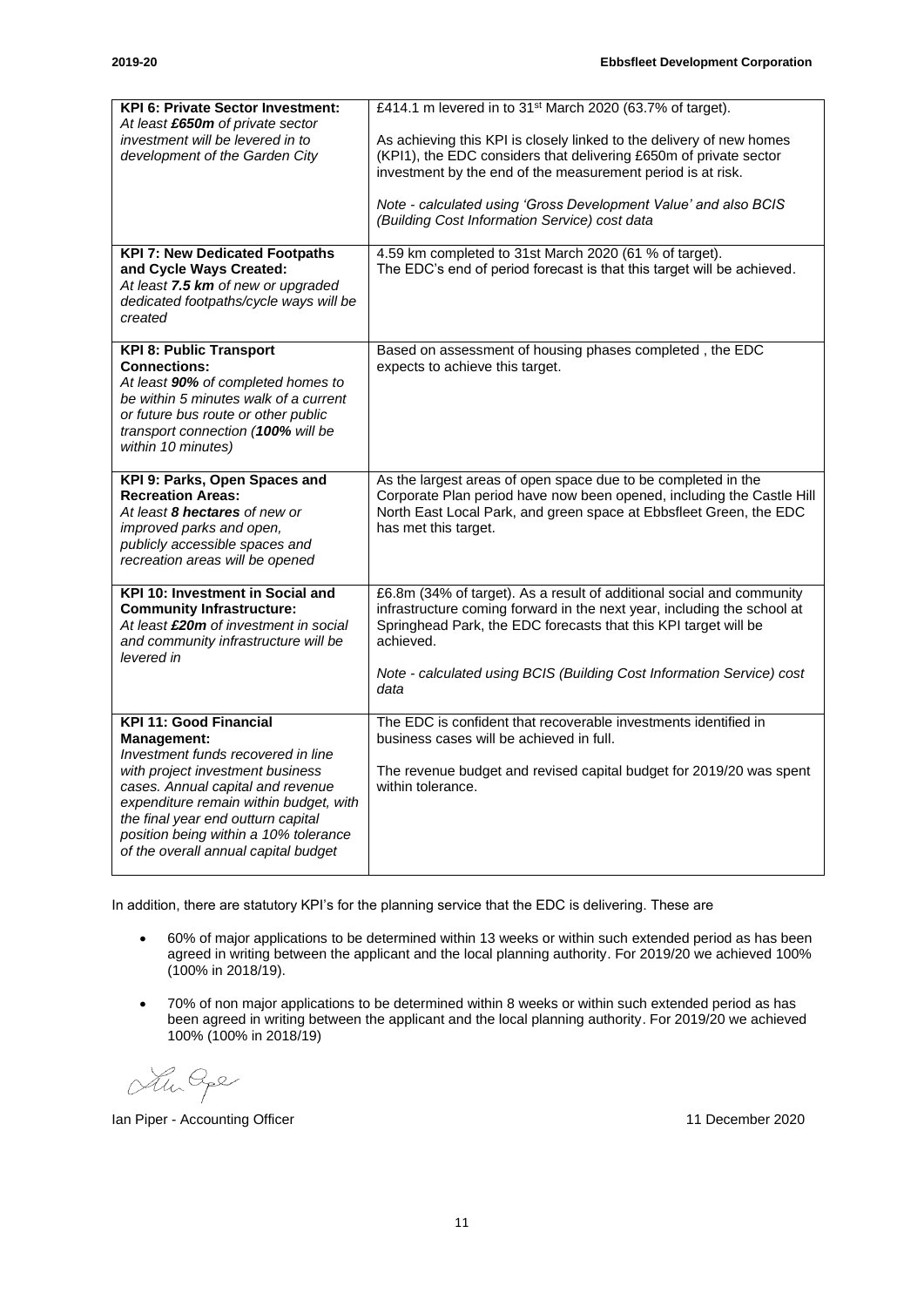# **Accountability Report**

# **1 - Corporate Governance Report:**

## • **Directors' report:**

## **Board Composition during the year to 31 March 2020**

The Board is composed of up to 10 members appointed by the Secretary of State for Housing, Communities and Local Government, and the Chief Executive. There are currently two Board vacancies and two positions awaiting confirmation from the Secretary of State .

The EDC Chairman is Michael Cassidy and the Chief Executive is Ian Piper. Board member biography details and a register of members' interests can be found at:

## <http://www.ebbsfleetdc.org.uk/about-us/the-board/>

## **Board Members as at 31 March 2020**

| <b>Name</b>         | Date of Original<br>Appointment | Expiry Date /<br>Expired | Reappointed | <b>Expiry Date</b> |
|---------------------|---------------------------------|--------------------------|-------------|--------------------|
| Michael Cassidy CBE | 20/04/2015                      | 20/04/2020               | 21/04/2020  | 21/01/2021         |
| David Holt          | 20/04/2015                      | 20/04/2018               | 21/04/2018  | 20/04/2021         |
| Bob Lane OBE        | 20/04/2015                      | 20/04/2018               | 21/04/2018  | 20/04/2021         |
| Louise Hardy        | 20/04/2015                      | 20/04/2018               | 21/04/2018  | 20/04/2021         |
| Jeremy Kite         | 20/04/2015                      | 20/04/2018               | 21/04/2018  | 20/04/2021         |
| Sandra Fryer        | 01/12/2017                      | 30/11/2020               |             |                    |

Cllr. John Burden has been attending the EDC Board since June 2019 as Gravesham's nominated representative (replacing Cllr. David Turner). Mike Whiting has been attending the Board since November 2019 as Kent CC's nominated representative (replacing Mark Dance). Formal confirmation of these Board appointments is awaited from the MHCLG Secretary of State.

## **Board and committee attendance**

Attendance as a member at EDC Board and committee meetings during the year is as follows. For each committee, attendance by the member is shown followed by the number of times each committee met during that member's tenure.

|                                                             | <b>Board</b> | Audit and<br><b>Risk</b> | Planning | Remuneration |
|-------------------------------------------------------------|--------------|--------------------------|----------|--------------|
| <b>Name</b>                                                 |              |                          |          |              |
| Michael Cassidy CBE                                         | 11/11        |                          | $2/2**$  | *            |
| David Holt                                                  | 9/11         | 4/4                      |          | *            |
| Bob Lane OBE                                                | 10/11        | 3/4                      | $2/2**$  |              |
| Louise Hardy                                                | 8/11         | 3/4                      |          | $\star$      |
| Jeremy Kite                                                 | 8/11         |                          |          |              |
| Sandra Fryer                                                | 10/11        |                          | 4/4      |              |
| lan Piper                                                   | 11/11        |                          |          |              |
| <b>Board Members who</b><br>resigned / left during<br>19/20 | Board        | Audit and<br>Risk        | Planning | Remuneration |
| David Turner                                                | 0/1          |                          |          |              |
| Mark Dance                                                  | 2/5          |                          |          | $\ast$       |
| <b>Non Board Members</b><br>(Planning Committee)            |              |                          |          |              |
| Derek E Hunnisett                                           |              |                          | 4/4      |              |
| Rev. Penny Marsh                                            |              |                          | 4/4      |              |
| Chris Hall                                                  |              |                          | 4/4      |              |
| Michael Payne                                               |              |                          | 4/4      |              |

\* The Remuneration Committe did not meet formally during the year but dealt with matters by written representation.

\*\* Planning Committee attendance was split between the two Board Members shown.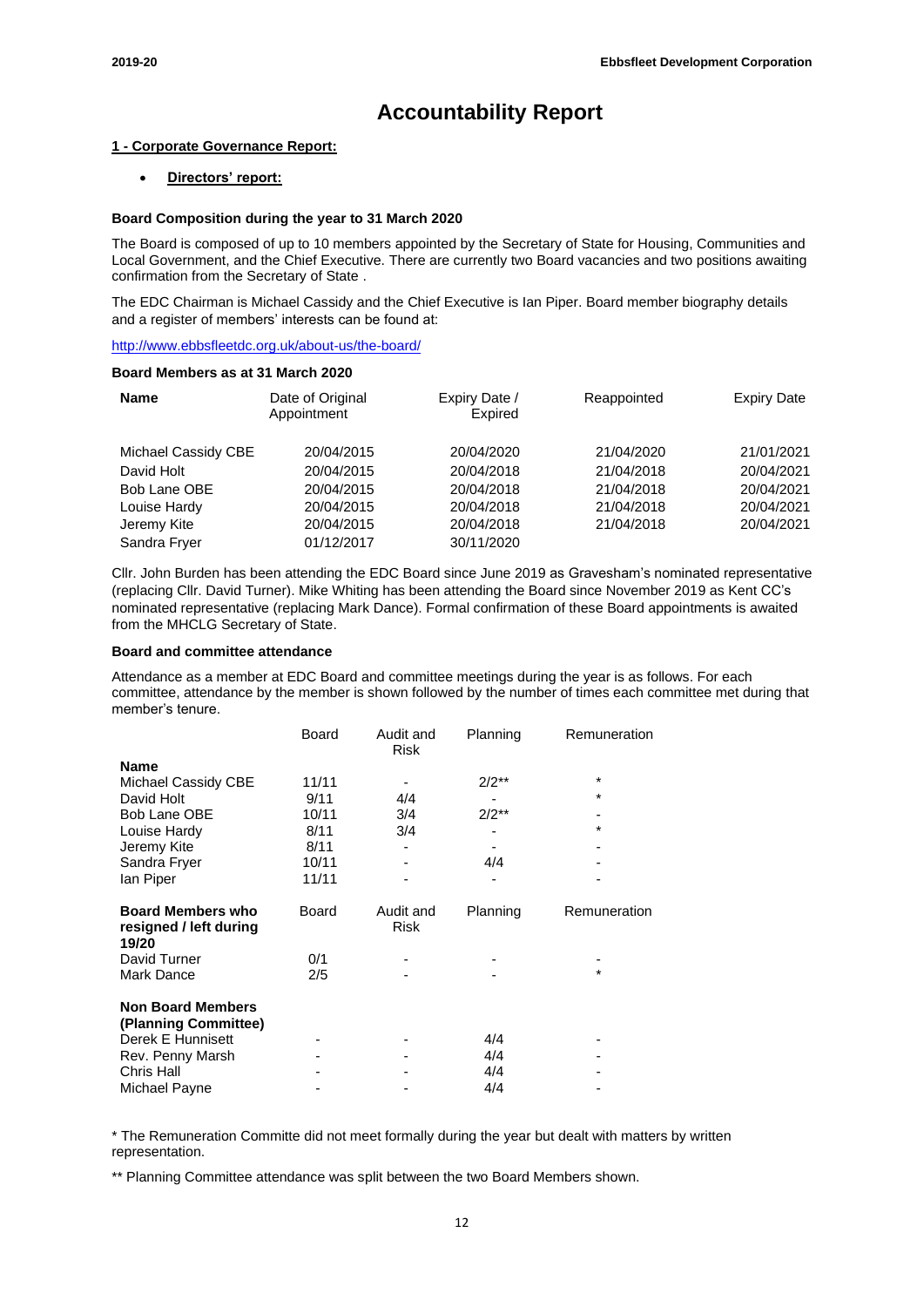## Information security risk

The Senior Information Risk Owner has confirmed that the annual assessment for 2019/20 shows full compliance with HM Government's Security Policy Framework and other regulatory requirements. During 2019/20 one mobile phone was reported missing. There were no incidents reported to the Information Commissioner during the year as no personal data was lost.

# • **Statement of Accounting Officer's responsibilities**

Under the Local Government, Planning and Land Act 1980, the Secretary of State has directed the Ebbsfleet Development Corporation to prepare for each financial year a statement of accounts in the form and on the basis set out in the Accounts Direction. The accounts are prepared on an accruals basis and must give a true and fair view of the state of affairs of the Ebbsfleet Development Corporation and of its net resource outturn, application of resources, changes in taxpayers' equity and cash flows for the financial year.

In preparing the accounts, the Accounting Officer is required to comply with the requirements of the Government Financial Reporting Manual and in particular to:

- observe the Accounts Direction issued by the Secretary of State including the relevant accounting and disclosure requirements, and apply suitable accounting policies on a consistent basis;
- make judgements and estimates on a reasonable basis;
- state whether applicable accounting standards as set out in the Government Financial Reporting Manual have been followed, and disclose and explain any material departures in the financial statements; and
- prepare the financial statements on a going concern basis.

The Accounting Officer of MHCLG designated the current Chief Executive Officer as Accounting Officer of the Ebbsfleet Development Corporation from 25 September 2017.

The responsibilities of an Accounting Officer, including responsibility for the propriety and regularity of the public finances for which the Accounting Officer is answerable, keeping proper records and safeguarding the Ebbsfleet Development Corporation's assets, are set out in Managing Public Money published by the HM Treasury.

As Accounting Officer I confirm that, as far as I am aware, there is no relevant audit information of which the entity's auditors are unaware, and that as Accounting Officer I have taken all the steps that I ought to have taken to make myself aware of any relevant audit information and to establish that the entity's auditors are aware of that information.

As Accounting Officer I confirm that the annual report and accounts as a whole are fair, balanced and understandable and that I take personal responsibility for the annual report and accounts and the judgements required for determining that it is fair, balanced and understandable.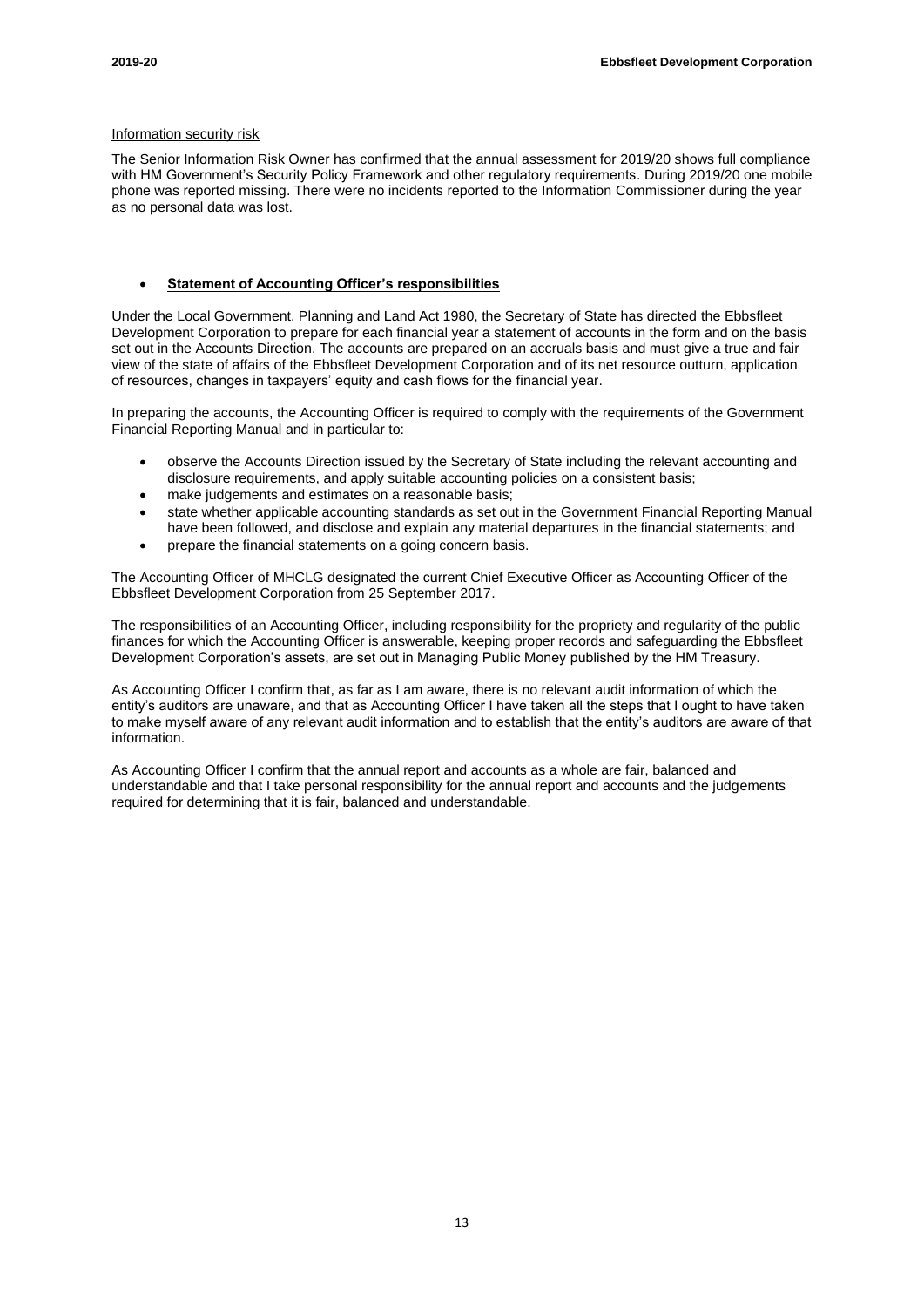## • **Governance Statement**

## **Introduction**

This Governance Statement provides an overview of the control structure of the Ebbsfleet Development Corporation. It explains the stewardship of the organisation and how the EDC has responded to the risks, opportunities and challenges it has faced over the past year, and looks ahead to those it faces going forward.

## **Scope of responsibility**

As Accounting Officer, I have responsibility for maintaining a sound system of internal control that supports the achievement of the EDC's policies, aims and objectives. I also ensure that the EDC operates to a high standard of probity and uses its resources efficiently, economically and effectively, in accordance with the responsibilities assigned to me by the Principal Accounting Officer of the Ministry of Housing, Communities and Local Government (MHCLG) and as defined in Managing Public Money.

## **Accountability Arrangements**

I was appointed the EDC Accounting Officer on the 25 September 2017. As Accounting Officer, I am responsible across the EDC as a whole for ensuring:

- regularity and propriety
- affordability
- value for money
- accounting accurately for the organisation's financial position and transactions

The Accounting Officer responsibility covers all aspects of the EDC's operations.

A scheme of internal delegations is in place that enables the day-to-day management of the EDC to be shared with the Executive Directors of the EDC. The scheme of delegations is kept under review throughout the year and was last approved by the Board in July 2020.

## **Relationships between the EDC and MHCLG**

The relationship between the EDC and MHCLG is formally governed by a detailed framework document (which is being updated by MHCLG to reflect the ONS classification change) and a supporting sponsorship infrastructure. The detailed plans and priorities for the EDC are set out in the approved Corporate Plan and annual Business Plans.

The EDC sponsorship function is located in a team within the MHCLG's Arm's-Length Body Sponsorship Division. I have regular meetings with officials of MHCLG including a monthly Delivery Group meeting and a quarterly Accounting Officer meeting. The EDC risk register is regularly reviewed at that meeting along with the EDC's performance.

MHCLG representatives attend the EDC Board, Audit and Risk Committee meetings, and the Infrastructure and Investment Panel, all of which help to strengthen the understanding between the two organisations.

# **EDC Board**

The Board is presented with a range of information at each meeting. This includes both financial information such as budgets, expenditure and receipts, actuals, forecasts and variances together with non-financial information regarding progress towards the achievement of agreed output targets.

The EDC has complied in all material aspects with the "Corporate Governance in Central Government Departments: Code of Good Practice" as it applies to arm's length bodies.

In March 2020 the Board have carried out their annual Effectiveness Review for 2019/20 and discussed this at their meeting on 20th May 2020. The Board noted the results of the review, which were largely positive. The key area noted by the Board where its effectiveness could be improved was the interaction between the Board and MHCLG as Sponsor. Board agreed this would be the main area to focus on over the coming months

# **The EDC Board and its Committees**

Board Members have collective corporate responsibility for ensuring that the EDC discharges its functions effectively and efficiently in accordance with the Framework Document; fulfils the overall aims, objectives and the priorities approved by the Secretary of State in the Corporate Plan; follows all guidance and directions issued by the Secretary of State; and ensures that the EDC complies with all statutory or administrative requirements relating to the use of public funds.

The EDC Board currently operates three committees:

- Audit and Risk Assurance Committee
- Planning Committee
- Remuneration Committee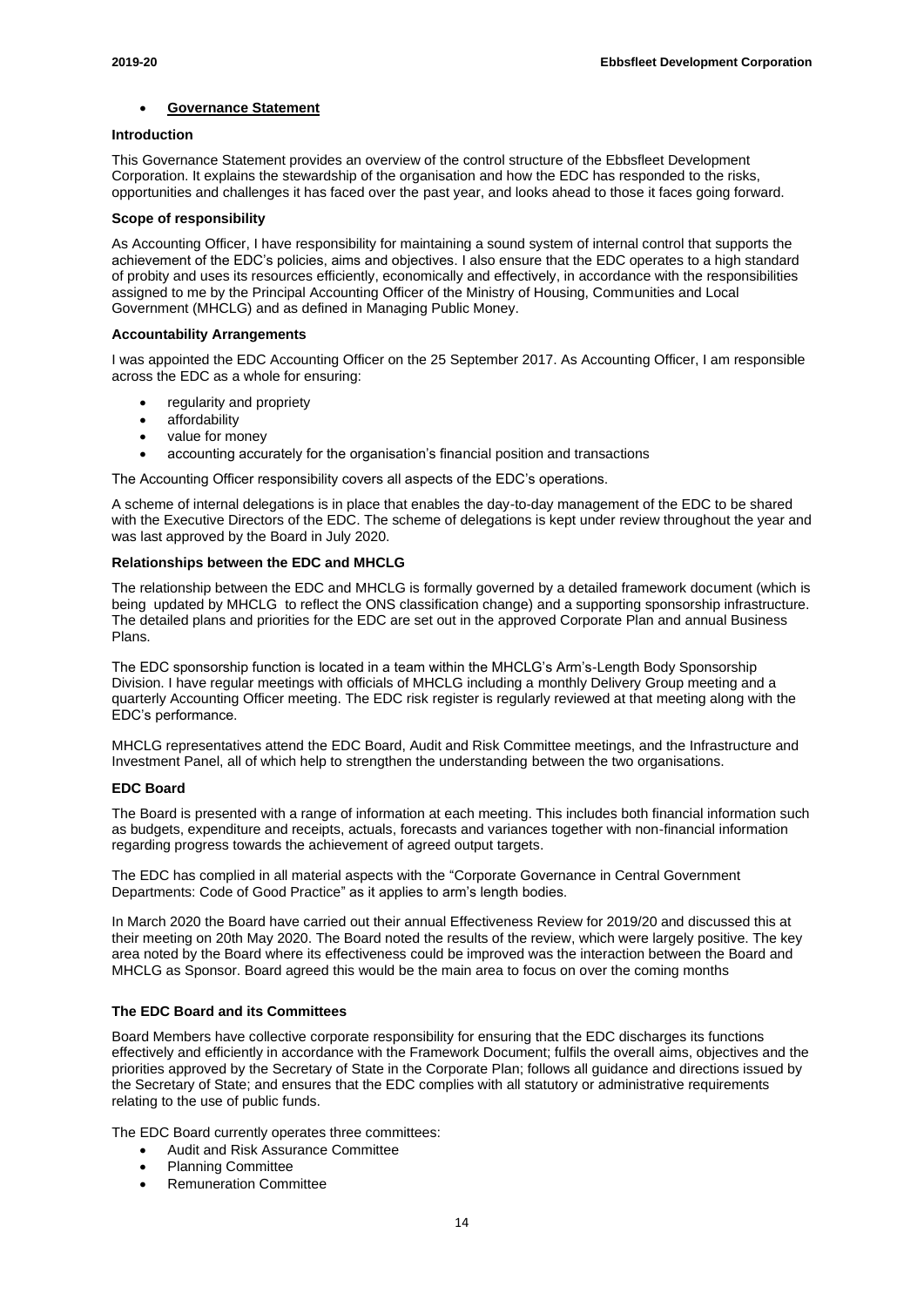There is also an Infrastructure and Investment Panel which Board Members attend.

## **Audit and Risk Assurance Committee**

The committee supports the Accounting Officer and the EDC Board in their responsibilities for risk control, governance, financial stewardship and financial and statutory reporting. It reviews the comprehensiveness of assurances and reporting processes, consistent with the Accounting Officer's assurance needs. Meetings are attended by representatives of the National Audit Office (NAO), the Government Internal Audit Agency (GIAA), and MHCLG. It met 4 times during the year and considered the EDC's risk management arrangements, assurance controls, accounting and budgeting implications of the EDC's capital programme, as well as assurance mapping, the outcomes of internal audit reports and the annual report and accounts.

## **Planning Committee**

The EDC became the local planning decision-making authority from 1 July 2015. The Planning Committee determines Development Management (planning) applications. It met 4 times during the year to consider and determine planning applications.

## **Remuneration Committee**

The committee advises the Board on pay and reward matters. It oversees the development of the corporation's pay structure and reward policies. It met informally during the year (via written representation) to deal with remuneration and staff policy matters.

## **Infrastructure and Investment Panel**

The Infrastructure and Investment Panel (IIP) was established to ensure early input from Board Members on projects being developed to address our priorities. The IIP is chaired by the EDC Chief Executive and comprises both senior officers and Board Members. It monitors the 40 plus projects the EDC is currently engaged in. IIP papers are sent to all Board Members and there is regular attendance by at least three. The IIP met 9 times in the year.

## **2019/20 Activity**

During March 2020 the Covid 19 pandemic severely impacted the UK. Prior to that, throughout 2019/20 the EDC had continued to work with landowners, developers and other partners to ensure delivery of the Garden City. 8 housebuilders and developers had been active on site during the year, and the Corporation met its annual target of enabling 572 new homes. As of the end March 2020 there are 2,017 new homes in the Garden City. There is outline planning permission for 12,045 homes in total, and during the year the Corporation determined 149 planning applications.

In October 2019 the Corporation acquired the freehold interest of land at Ebbsfleet Central (110 hectares). The Corporation aims to unlock the stalled site in order to deliver the full potential of the Garden City. It is proposed that the site will deliver a new commercial and residential centre providing jobs, homes, community and cultural facilities based around the International Station.

During the year the Corporation continued to invest in the core building blocks for the Garden City including in utilities, upgrades to major strategic highway junctions and the rapid transit bus network. Construction of the new Springhead bridge was completed over the summer of 2020 and the highway over the bridge is open. The EDC also continued its regeneration activity in the Grove Road area including commencing land assembly.

There was also strong progress in developing the many other elements that make Ebbsfleet Garden City a great place to live and work, such as community centres, leisure and cultural events and facilities. EDC allocated over £19,000 in 10 local projects through the Community investment Fund. The strategy for the future legacy / stewardship of the Garden City has been progressed during the year with ongoing discussions with Government about its form and structure.

The Corporation is well set to continue delivery of the Garden City vision and to overcome any of the remaining challenges. However, the impact of Covid 19 causes a major uncertainty.

## **The Risk Management process**

The risk management process is integrated and multi-layered within the EDC. It operates from both a top down perspective, through the identification of strategic risks and a bottom up process, through the identification of risks associated with individual projects, programmes and activities. The risk reporting regime aims to ensure that responses to risks are effective and that emerging risks are escalated in a timely fashion.

Key methods of embedding risk management in the activity of the business include:

• risk identification, assessment and mitigation plans included in corporate and business plans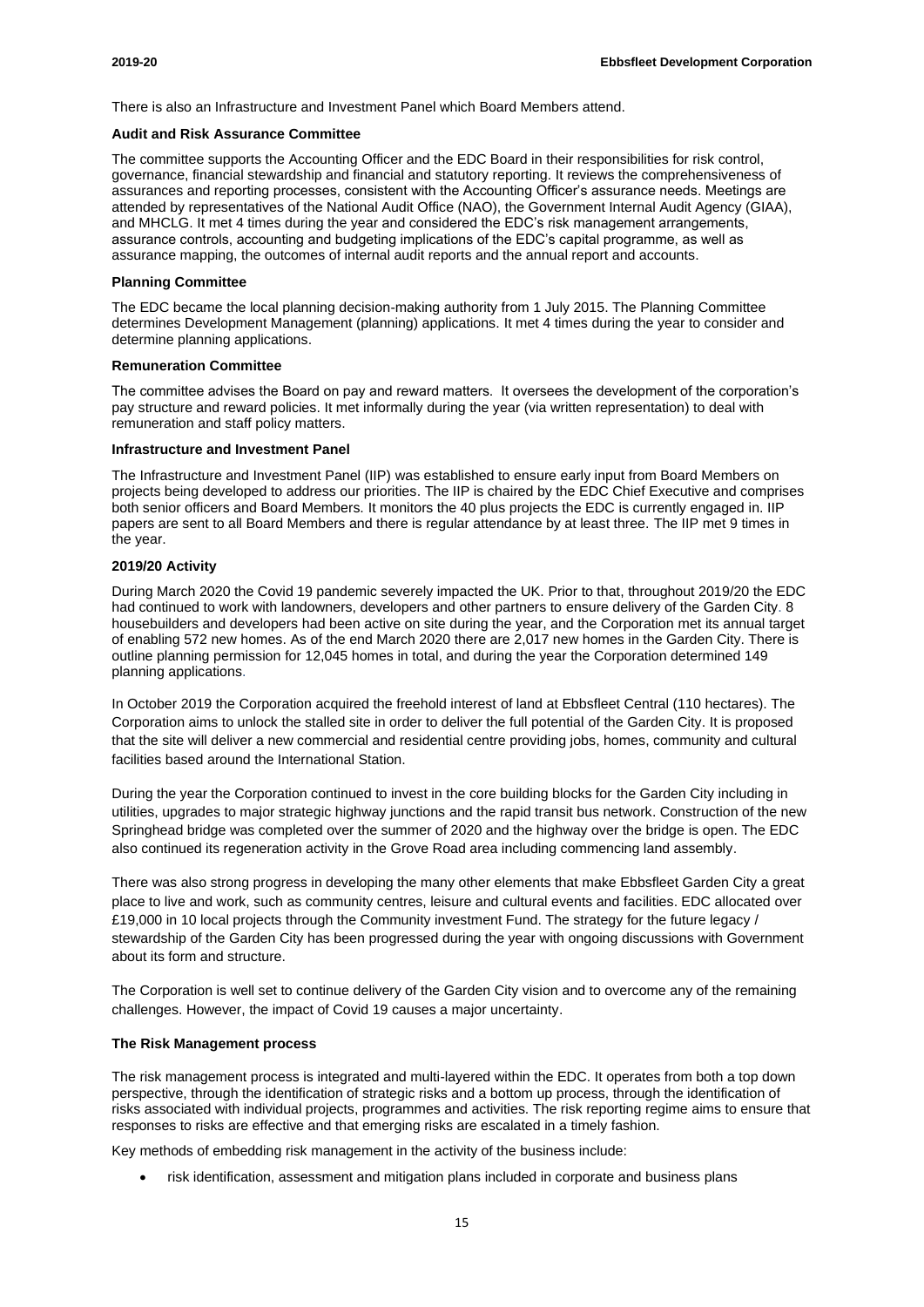- routine consideration of risk in all project investment decision making processes and these are reviewed and monitored by the IIP
- regular review of the risk registers for projects, programmes, operating areas and the strategic corporate risk register
- regular risk management reporting to senior management, with challenge and review at the Audit and Risk Assurance Committee and the Board

Specific arrangements are in place to ensure that information risk is appropriately dealt with. The Senior Information Risk Officer is the Accounting Officer. Directors and staff collectively monitor compliance with the Security Policy Framework issued by the Cabinet Office including the mandatory data handling guidelines and aims to ensure that information security is aligned with mainstream business.

Risks monitored during the year were:

- Delivery of the Garden City central area vision
- Resolving utilities and infrastructure requirements
- Local connectivity and transportation challenges of the Garden City area
- Continued Brexit uncertainty and the impact this may have on housing delivery
- Uncertain timescales for the theme park NSIP / DCO submission

In March 2020 the UK encountered the Covid 19 pandemic. This ongoing pandemic is clearly a major risk not just for the Garden City but nationally and globally.

#### **The system of internal control**

The system of internal control is designed to manage risk to an acceptable level rather than to eliminate all risk of failure to achieve policies, aims and objectives. It can, therefore, only provide reasonable and not absolute assurance of effectiveness. The system of internal control is based on an ongoing process designed to identify and prioritise the risks to the achievement of the organisation's policies, aims and objectives, to ensure the safeguarding of assets, to evaluate the likelihood of those risks being realised and the impact should they be realised, and to manage them efficiently, effectively and economically. The Corporation's self-assurance process has continued to evolve during the year and is assisting the internal control mechanisms.

#### **Key control systems**

The EDC operates a range of key controls covering policies and procedures, resource allocation, appraisal methodologies, IT systems, reporting routines, delegations of authority and many others to mitigate risks to within acceptable levels. The corporate and business planning processes set out the EDC's objectives and resource allocation, and establish budgets and targets against which performance is ultimately judged.

Reporting and monitoring routines have been established for the investment programme and project activity. These enable progress to be tracked, forecasts to be made and corrective action to be taken where this is deemed necessary. Operating costs are also routinely monitored and reported in this way.

#### **Significant control issues**

There have been no significant control issues.

## **Independent assurance arrangements**

The EDC uses the Government Internal Audit Agency (GIAA) to provide an Internal Audit function. They provide independent assurance across all of the EDC's governance, risk and control arrangements, and operate in accordance with Public Sector Internal Audit Standards. The EDC is subject to external audit by the NAO.

## **Review of effectiveness**

As Accounting Officer, I have responsibility for reviewing the effectiveness of the system of internal control. My review of the effectiveness of the system of internal control has been informed by the work of Internal Audit, the assurances provided by the Executive Directors of the EDC who collectively and individually have responsibility for the development and maintenance of the internal control framework through their management assurance statements and comments made by the NAO acting as external auditors in their management letter and other reports. I have been advised on the implications of the result of my review of the effectiveness of the system of internal control by the Board, the Audit and Risk Assurance Committee and a plan to address any weaknesses and ensure continuous improvement of the system is in place.

The system of internal control is subject to ongoing review, and this process is coordinated and managed through the Audit and Risk Assurance Committee who in turn provide both regular feedback to the main Board and an annual report and overall opinion on the system of internal control.

The Audit and Risk Assurance Committee bases its judgment on the reports and opinions of Internal Audit, updates provided by the National Audit Office, internal risk reports, externally commissioned reviews, reports on the preparation of the Financial Statements and reports from the Senior Information Risk Officer.

Internal Audit has performed a programme of independent and objective reviews, in accordance with the Public Sector Internal Audit Standards and other work to provide assurance on the system of internal control.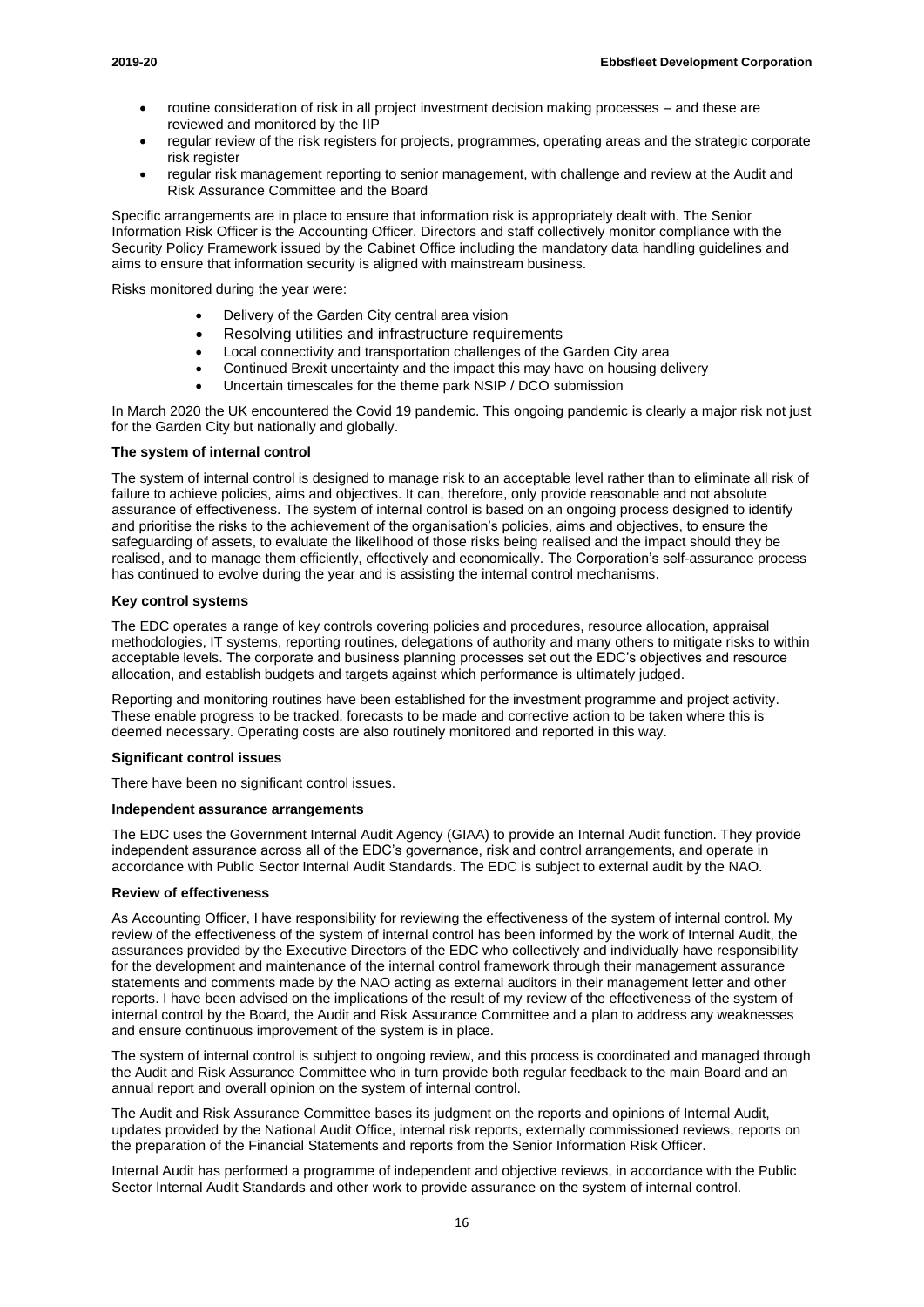Internal Audit update their programme of work during the year to reflect changes in the risk profile and assurance requirements. The outcome of their work has been regularly reported to me, the Audit and Risk Assurance Committee, the NAO and MHCLG. There is a rigorous process in place to follow up the implementation of actions agreed as part of their work.

## **Internal Audit**

The 19/20 Internal Audit work-plan included three reviews;

- Statutory Planning function moderate opinion
- EDC owned sites Health and Safety moderate opinion
- Key Financial Controls substantial opinion

#### **Internal Audit opinion**

The overall Internal Audit opinion for the period ended 31 March 2020, based on the three reviews above, resulted in an overall moderate opinion for governance, risk management and control.

### **Future challenges**

The Covid 19 pandemic is a significant challenge and the EDC is following all the Government guidelines in how to deal with and manage the implications.

Having acquired the land at Ebbsfleet Central we now need to undertake a significant amount of technical, planning and promotional activity to create the platform for future delivery of the heart of the Garden City. With land ownership also comes new and different responsibilities around asset management and site-wide health and safety issues, so we need to ensure that we have the skills to manage these appropriately.

The number of new residents in the Garden City area continues to grow and this brings new challenges and pressures. The EDC is the fulcrum for everything that happens in the Garden City so our level of engagement with the residents over the issues affecting their day to day lives is increasing. We need to be able to respond to this, without assuming responsibility for matters over which we have no jurisdiction.

The EDC continues to deliver the objectives as set out in the EDC Corporate Plan and the Implementation Framework.

## **ONS Reclassification**

The MHCLG Permanent Secretary (Accounting Officer) remains accountable for the EDC. MHCLG will retain a similar level of governance arrangements going forward. The precise arrangements will be reviewed as part of the sponsorship impact assessment process during 2020/21.

## **Conclusion**

Based on the content of this report, assurances I have received from senior management, from the Board and Audit and Risk Assurance Committee and the reports from internal and external auditors, I am satisfied that appropriate governance arrangements were in place during 2019/20.

Lu Cpe

Ian Piper - Accounting Officer 11 December 2020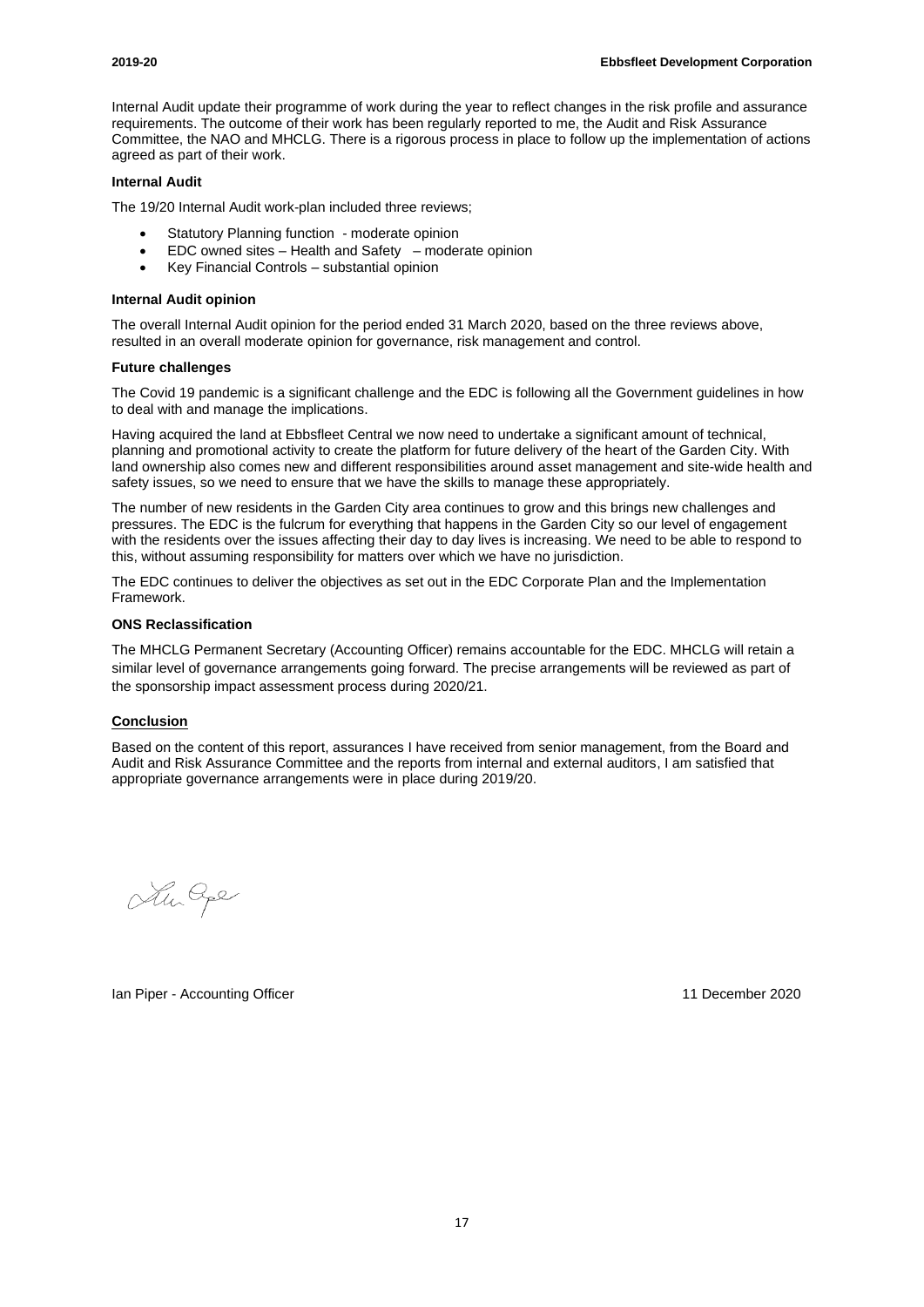# **2 - Remuneration and Staff Report:**

Total staff costs (excluding non-executive board members' costs) are:

| <b>Staff Costs</b><br>comprise: | <b>Permanently</b><br><b>Employed</b><br><b>Staff</b> | Agency/<br>Temporary<br><b>Staff</b> | <b>Seconded</b><br><b>Staff</b> | Year<br>ended 31<br><b>March</b><br>2020 | Year<br>ended 31<br><b>March</b><br>2019 |
|---------------------------------|-------------------------------------------------------|--------------------------------------|---------------------------------|------------------------------------------|------------------------------------------|
|                                 | £000                                                  | £000                                 | £000                            | £000                                     | £000                                     |
| Wages &<br><b>Salaries</b>      | 1,461                                                 | 737                                  | 209                             | 2,407                                    | 1,874                                    |
| Social<br>Security<br>Costs     | 171                                                   | 0                                    | 25                              | 196                                      | 184                                      |
| Other<br>Pension<br>Costs       | 544                                                   | 0                                    | 49                              | 593                                      | 486                                      |
| <b>Net Total</b>                | 2,176                                                 | 737                                  | 283                             | 3,196                                    | 2,544                                    |

The pension costs in the table are included on an IAS19 basis. The information in the table above is audited.

As at the 31 March 2020, 27.3 permanent staff were in post (31 March 2019 = 29)

| <b>Non-Executive Board Member' Costs</b>                                                                   |                                                                                                                   | Year to<br>31 March<br>2020<br>£000                      | Year to<br>31 March<br>2019<br>£000                                       |
|------------------------------------------------------------------------------------------------------------|-------------------------------------------------------------------------------------------------------------------|----------------------------------------------------------|---------------------------------------------------------------------------|
| Board Members' Fees                                                                                        |                                                                                                                   | 116                                                      | 122                                                                       |
| <b>Social Security Costs</b>                                                                               |                                                                                                                   | 11                                                       | 10                                                                        |
| <b>Pension Costs</b>                                                                                       |                                                                                                                   | N/A                                                      | N/A                                                                       |
| <b>Total Board Members' costs</b>                                                                          |                                                                                                                   | 127                                                      | 132                                                                       |
| <b>Non-Executive Board Member Remuneration</b><br>(in bands)                                               |                                                                                                                   | Year to<br>31 March<br>2020<br>£000                      | Year to<br>31 March<br>2019<br>£000                                       |
| Michael Cassidy CBE<br>David Holt<br><b>Bob Lane OBE</b><br>David Lock CBE<br>Louise Hardy<br>Sandra Fryer | Chair<br>Deputy Chair<br><b>Board Member</b><br><b>Board Member</b><br><b>Board Member</b><br><b>Board Member</b> | 55-60<br>15-20<br>$10 - 15$<br>n/a<br>$10 - 15$<br>15-20 | $55 - 60$<br>$15 - 20$<br>$10 - 15$<br>$5 - 10$<br>$10 - 15$<br>$10 - 15$ |

The information in the table above on Non-Executive Board Member Remuneration is audited.

In addition to the board members listed, there are also representatives of the three local councils (Dartford BC, Gravesham BC, and Kent CC) on the EDC board (see section 1 of the Accountability Report for details of the post holders). These positions are not remunerated, nor do they have any pension entitlement, therefore none of the post holders received any remuneration payments from the EDC.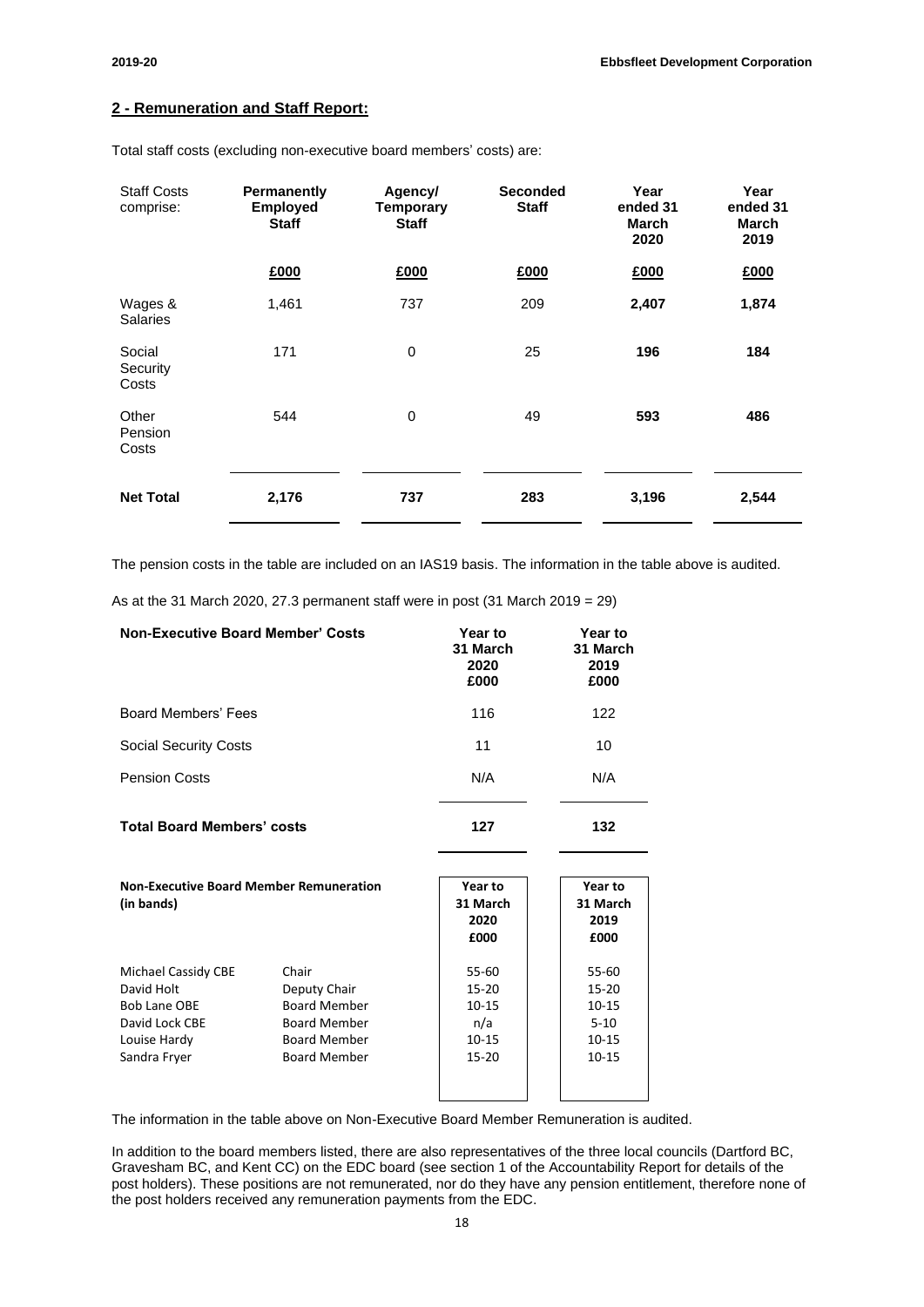The other EDC non-executive board members are entitled only to their remuneration, plus travel expenses in accordance with the corporation's expenses policy. They do not have any pension entitlement. No bonus or performance pay was made to any board member in 2019/20.

The Chairman has a time commitment of up to two days per week. The Deputy Chair and the Planning Committee Chair each have a time commitment of up to 3 days per month, whilst the other board members have a time commitment of up to 2 days per month.

The Chief Executive is a member of the board, but the costs of the role are included within staff costs (seconded staff).

## **The Executive Senior Management Team**

The Executive Team is led by Ian Piper, the Chief Executive, who is on a fixed term secondment from Homes England. The Executive Team is responsible for delivering the strategy set by the Board. All permanent directors have to date been classed as Senior Civil Servant equivalents.

#### **Permanent Executive Directors**

|                |                    |                           |                                            | Year ended 31 March 2020                                |                                                                                           |                                               |                                            | Year ended 31 March 2019                                |                                                                                           |                                               |  |
|----------------|--------------------|---------------------------|--------------------------------------------|---------------------------------------------------------|-------------------------------------------------------------------------------------------|-----------------------------------------------|--------------------------------------------|---------------------------------------------------------|-------------------------------------------------------------------------------------------|-----------------------------------------------|--|
|                | Name               | Position                  | Salary<br>received<br>in period -<br>range | Non-<br>Consolidated<br>Performance<br>Award -<br>range | Accrued<br>Pension<br><b>Benefits over</b><br>the period<br>(to the<br>nearest<br>£1,000) | Total<br>remuneration<br>in period -<br>range | Salary<br>received<br>in period -<br>range | Non-<br>Consolidated<br>Performance<br>Award -<br>range | Accrued<br>Pension<br><b>Benefits over</b><br>the period<br>(to the<br>nearest<br>£1,000) | Total<br>remuneration<br>in period -<br>range |  |
|                |                    |                           | £000                                       | £000                                                    | £000                                                                                      | £000                                          | £000                                       | £000                                                    | £000                                                                                      | £000                                          |  |
|                | Gerard<br>Whiteman | Director of<br>Finance    | 80-85                                      | $0 - 5$                                                 | 26                                                                                        | 110-115                                       | 80-85                                      | $0 - 5$                                                 | 26                                                                                        | 110-115                                       |  |
| $\overline{2}$ | Julia<br>Gregory   | Director of<br>Projects   | 100-105                                    | $0 - 5$                                                 | 31                                                                                        | 135-140                                       | 100-105                                    | $0-5$                                                   | 31                                                                                        | 135-140                                       |  |
| 3              | <b>Mark Pullin</b> | Chief Planning<br>Officer | 85-90                                      | $0 - 5$                                                 | 28                                                                                        | 115-120                                       | 85-90                                      | $0 - 5$                                                 | 27                                                                                        | 115-120                                       |  |

The information on Permanent Executive Directors Remuneration above is audited.

The permanent employees shown above did not receive any benefits in kind in either year.

In line with the FReM, the Accrued Pension Benefits shown above represent the real increase in pension accrued over the period (shown in the following table) multiplied by 20 years, less the individual's own contributions made in the year.

The 'Salary' column consists of gross salary. The EDC did not pay recruitment or retention amounts or any other allowances. Remuneration levels for the Directors were agreed with MHCLG at the time of hiring. Any proposed changes in remuneration are in line with government policy on senior salaries, and are considered first by the Remuneration Committee before being submitted for approval by MHCLG. Appointments are on open-ended service contracts which do not contain any pre-determined compensation on termination of office. Employees of the Corporation have notice periods of one month with some Directors on three months notice.

In 2019/20 the 3 Directors each received a £800 non-consolidated performance payment relating to 2018/19 performance. Performance pay is in line with government policy and subject to approval from MHCLG.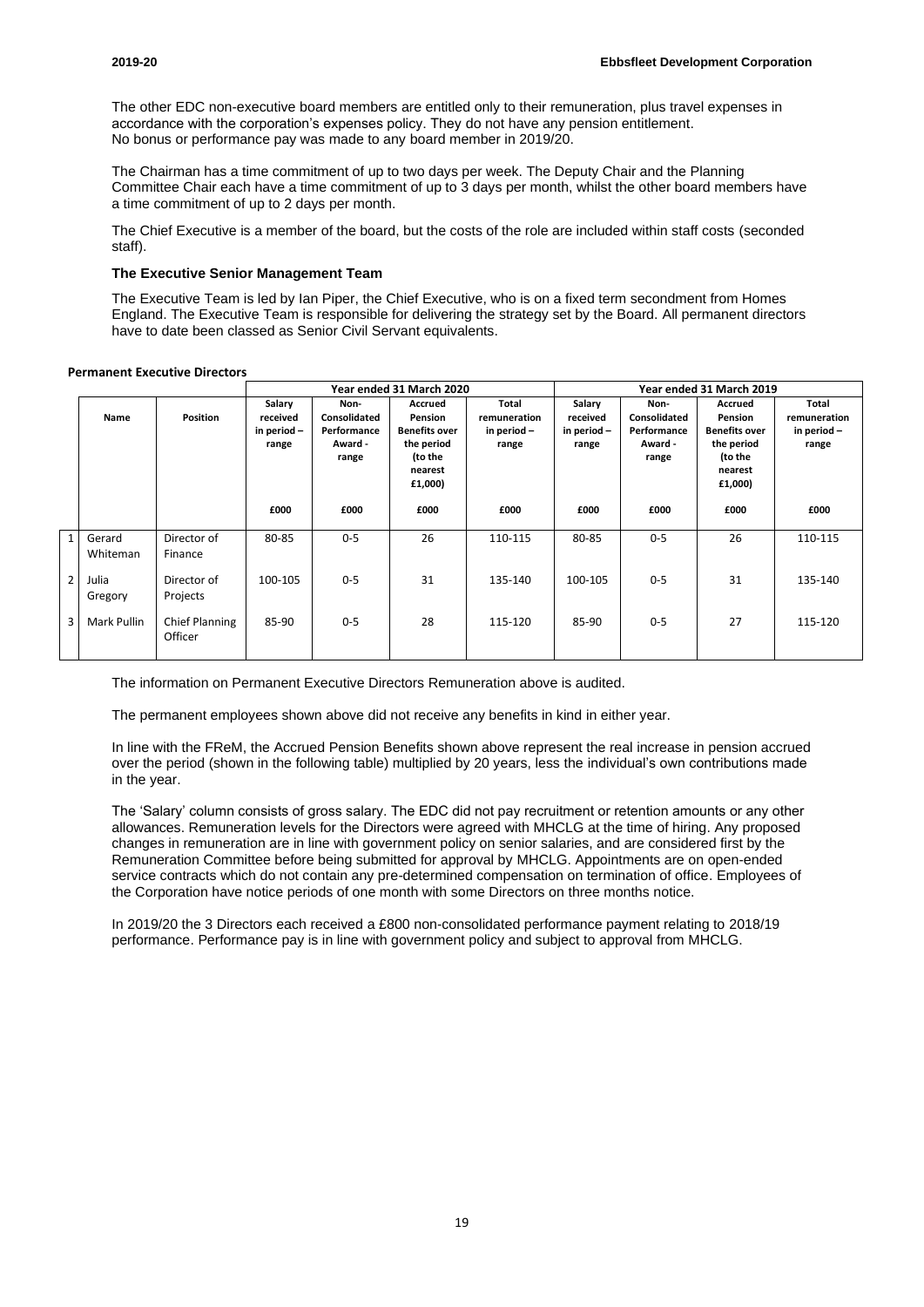## **Permanent Executive Directors' Pension disclosures**:

|                    | Accrued<br>pension<br>at age<br>65 at 31<br>March<br>2020<br>£'000 | Real<br>increase<br>in<br>pension<br>at age<br>65<br>£'000 | Cash<br>Equivalent<br><b>Transfer</b><br>Value<br>(CETV) at<br>31 March<br>2020<br>£'000 | Cash<br><b>Equivalent</b><br><b>Transfer</b><br>Value<br>(CETV) at<br>31 March<br>2019<br>£'000 | Real<br>increase<br>in Cash<br>Equivalent<br><b>Transfer</b><br>Value<br>(CETV)<br>£'000 |
|--------------------|--------------------------------------------------------------------|------------------------------------------------------------|------------------------------------------------------------------------------------------|-------------------------------------------------------------------------------------------------|------------------------------------------------------------------------------------------|
| Gerard<br>Whiteman | $5 - 10$                                                           | $0 - 2.5$                                                  | 105                                                                                      | 75                                                                                              | 13                                                                                       |
| Julia<br>Gregory   | $5 - 10$                                                           | $0 - 2.5$                                                  | 95                                                                                       | 62                                                                                              | 15                                                                                       |
| Mark Pullin        | $20 - 25$                                                          | $0 - 2.5$                                                  | 229                                                                                      | 182                                                                                             | 10                                                                                       |

The information in the table above is audited.

# **Interim and Fixed Term Executive Directors**

|           |                            | Year ended 31 March 2020                             |                                    | Year ended 31 March 2019 |                                                         |                                    |                            |
|-----------|----------------------------|------------------------------------------------------|------------------------------------|--------------------------|---------------------------------------------------------|------------------------------------|----------------------------|
| Name      | Position                   | Fees paid<br>during the<br>$vear -$<br>range<br>£000 | <b>Benefits</b><br>in Kind<br>£000 | Total-<br>range<br>£000  | Fees<br>paid<br>during<br>the year $-$<br>range<br>£000 | <b>Benefits in</b><br>Kind<br>£000 | $Total -$<br>range<br>£000 |
| lan Piper | Chief Executive (seconded) | 235-240                                              | 5.9                                | 240-245                  | 205-210                                                 | 4.9                                | 210-215                    |

**1. Ian Piper** is on secondment from Homes England **(**formerly the Homes and Communites Agency) at a salary range of £145k-£150kpa (18/19 £135k- £140k pa). The charges shown above include employer's NICs and pension contributions, and non-reclaimable VAT.

The information in the table above is audited.

# **Reporting of compensation schemes/exit packages**

There were no compensation schemes or exit packages during 2019/20 or 2018/19. This information is audited.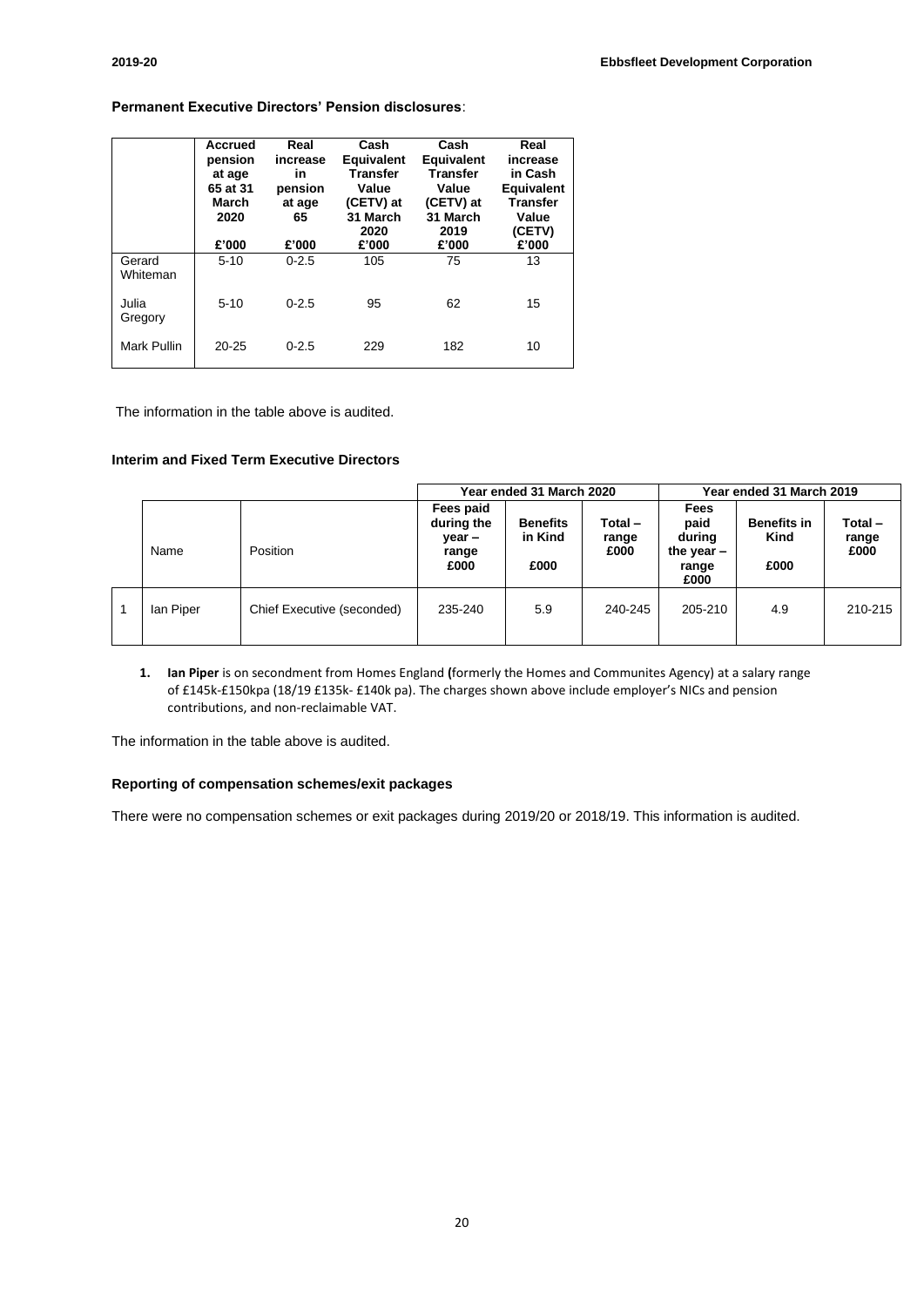## **Fair Pay**

Reporting bodies are required to disclose the relationship between the remuneration of the highest-paid director in their organisation and the median remuneration of the organisation's workforce. The banded remuneration of the highest paid director in the Ebbsfleet Development Corporation in the financial year 2019/20 was £145k- £150k (18/19 £135k-£140k). This was 2.85 (18/19 2.63) times the median remuneration of the workforce, which was £50k-£55k (18/19 £50k-£55k). No employees received remuneration in excess of the highest-paid director.

Remuneration ranged from £20k-£25k to £145k-£150k FTE (18/19 £15k-£20k to £135k-£140k FTE).

Total remuneration includes salary, non-consolidated performance-related pay and benefits-in-kind. It does not include severance payments, employer pension contributions and the cash equivalent transfer value of pensions.

|                                                       | Year ended<br>31 March<br>2020<br>£000 | Year ended<br>31 March<br>2019<br>£000 |
|-------------------------------------------------------|----------------------------------------|----------------------------------------|
| Mid point of Band of Highest Paid<br>Director's Total | 145-150                                | 135-140                                |
| <b>Median Total Remuneration</b>                      | 51.8                                   | 52.2                                   |
| Ratio                                                 | 2.85                                   | 2.63                                   |

The information on fair pay disclosures above is audited.

#### **Staff Report**

|                             | <b>Staff</b><br><b>Numbers</b><br>(FTE) | <b>Permanently</b><br><b>Employed</b><br><b>Staff</b> | Agency/<br><b>Temporary</b><br><b>Staff</b> | <b>Seconded</b><br><b>Staff</b> | <b>Total</b> |
|-----------------------------|-----------------------------------------|-------------------------------------------------------|---------------------------------------------|---------------------------------|--------------|
| In post at 31 March<br>2020 | Male                                    | 11.0                                                  | 6.3                                         | 1                               | 18.3         |
|                             | Female                                  | 16.3                                                  | 4.4                                         | 0.8                             | 21.5         |
|                             | Total                                   | 27.3                                                  | 10.7                                        | 1.8                             | 39.8         |
| In post at 31 March<br>2019 | Male                                    | 11.8                                                  | 6.6                                         | 1                               | 19.4         |
|                             | Female                                  | 17.2                                                  | 3.6                                         | 1                               | 21.8         |
|                             | Total                                   | 29.0                                                  | 10.2                                        | 2                               | 41.2         |

The above table includes 4 Directors (18/19 4FTE) – the gender split as at 31<sup>st</sup> March 2020 was 3 male:1 female (18/19 3 male: 1 female).

The average number of persons (FTE) employed during the period to 31 March 2020 was 27.5 (27.1 18/19) permanent/ fixed term, 10.3 (4.6 18/19) agency/temporary, and 1.8 (1.8 18/19) seconded. The information on average FTE staff numbers is audited.

For the year to 31 March 2020, 87.5 (70 18/19) working days were lost to staff sickness absence.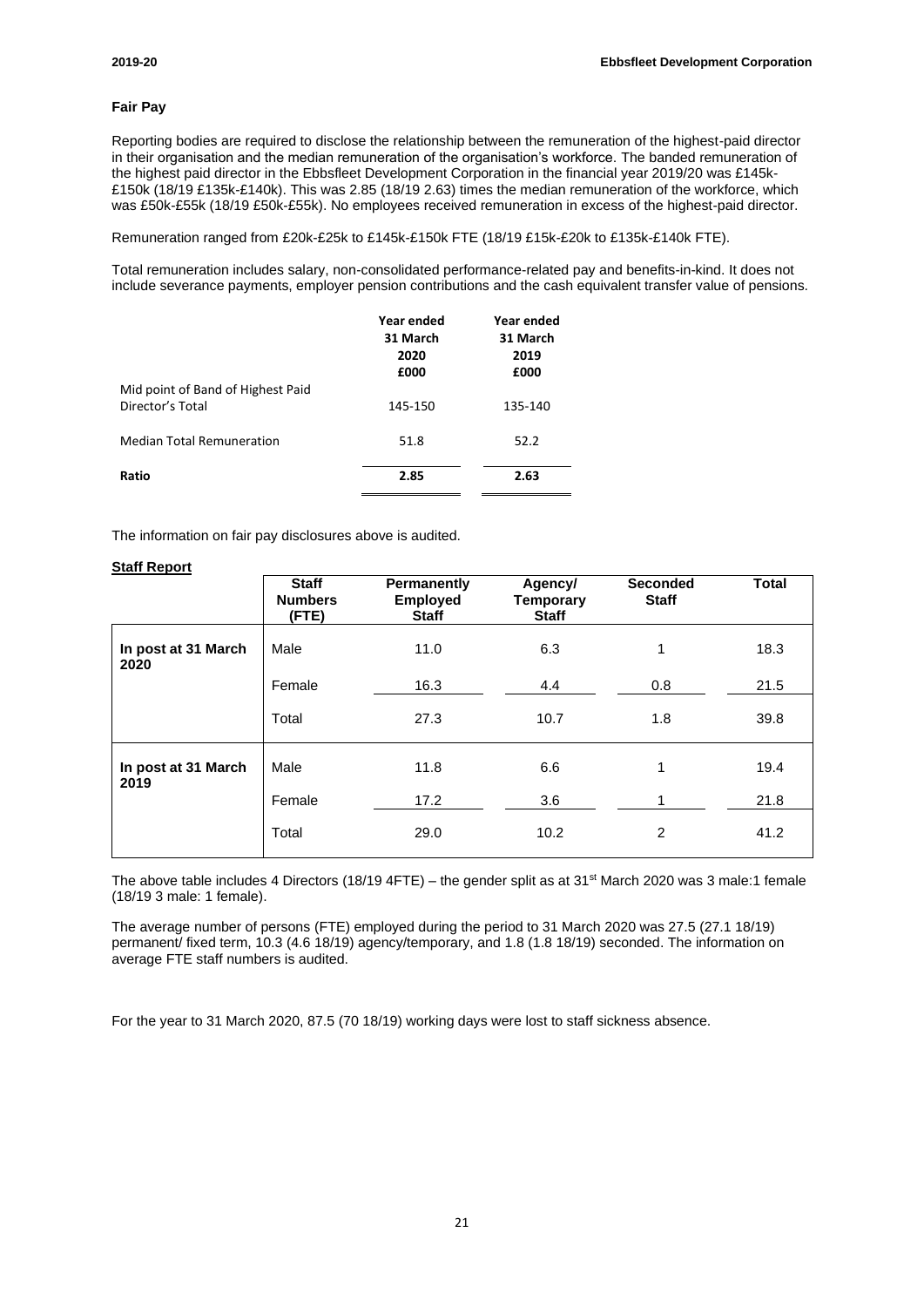## **Off-Payroll Disclosures**

For all off-payroll engagements as of 31 March 2020, for more than £245 per day and that last longer than 6 months

|                                                                           | Year ended 31 | Year ended 31     |
|---------------------------------------------------------------------------|---------------|-------------------|
|                                                                           | March 2020    | <b>March 2019</b> |
| No. of existing engagements as of year end                                |               |                   |
| Of which                                                                  |               |                   |
| No. that have existed for less than one year at time of reporting.        |               |                   |
| No. that have existed for between one and two years at time of reporting. |               |                   |
| No. that have existed for between two and three years at time of          |               |                   |
| reporting.                                                                |               |                   |
| No. that have existed for between three and four years at time of         |               |                   |
| reporting.                                                                |               |                   |
| No. that have existed for four or more years at time of reporting.        |               |                   |

These off-payroll engagements (paid via an agency or third party) relate to external Project Managers who have been procured to lead work on Transport, Parks & Open Spaces, Green Corridors, and Stewardship, as well as providing professional services to the construction phase of the Springhead Bridge project.

For all new off-payroll engagements, for more than £245 per day and that last longer than 6 months, or those that reached 6 months duration between 1st April 2019 and 31st March 2020,

|                                                                          | Year ended 31 | Year ended 31     |
|--------------------------------------------------------------------------|---------------|-------------------|
|                                                                          | March 2020    | <b>March 2019</b> |
| No. of new engagements, or those that reached six months in duration, in | 3             | 9                 |
| financial year                                                           |               |                   |
|                                                                          |               |                   |
| No. assessed as caught by IR35                                           |               |                   |
| No. assessed as not caught by IR35                                       | 3             | 9                 |
|                                                                          |               |                   |
| No. engaged directly (via PSC contracted to department) and are on the   |               | 0                 |
| departmental payroll                                                     |               |                   |
| No. of engagements reassessed for consistency/assurance purposes         |               | 10                |
| during the year.                                                         |               |                   |
| No. of engagements that saw a change to IR35 status following the        | 0             | 0                 |
| consistency review.                                                      |               |                   |

#### For any off-payroll engagements of board members, and/or, senior officials with significant financial responsibility, between 1st April 2019 and 31st March 2020

|                                                                                                                                                                                                                                                                                            | Year ended 31<br>March 2020 | Year ended 31<br>March 2019 |
|--------------------------------------------------------------------------------------------------------------------------------------------------------------------------------------------------------------------------------------------------------------------------------------------|-----------------------------|-----------------------------|
| Number of off-payroll engagements of board members and/or senior officials with<br>significant financial responsibility.                                                                                                                                                                   | 0                           | 0                           |
| Total no. of individuals both on and off pay-roll that have been deemed "board<br>members and/or senior officials with significant financial responsibility", during the<br>financial year. The total figure must include engagements which are ON PAYROLL<br>as well as those off-payroll | 10                          | 12                          |

**Staff Policies** - a wide range of staff and employment related policies have been approved by the Board. A Gifts and Hospitality Register is maintained by the Corporation and is examined annually by the Audit & Risk Assurance Committee.

During the year the Corporation gave full and fair consideration to all applications for employment made by disabled persons, having regard to their particular aptitudes and abilities.

No employees of the Corporation have become disabled persons during the period when they were employed by the Corporation; The Corporation fully supports the training, career development and promotion of disabled persons employed by it.

The Corporation incurred nil expenditure on consultancy (nil 2018/19).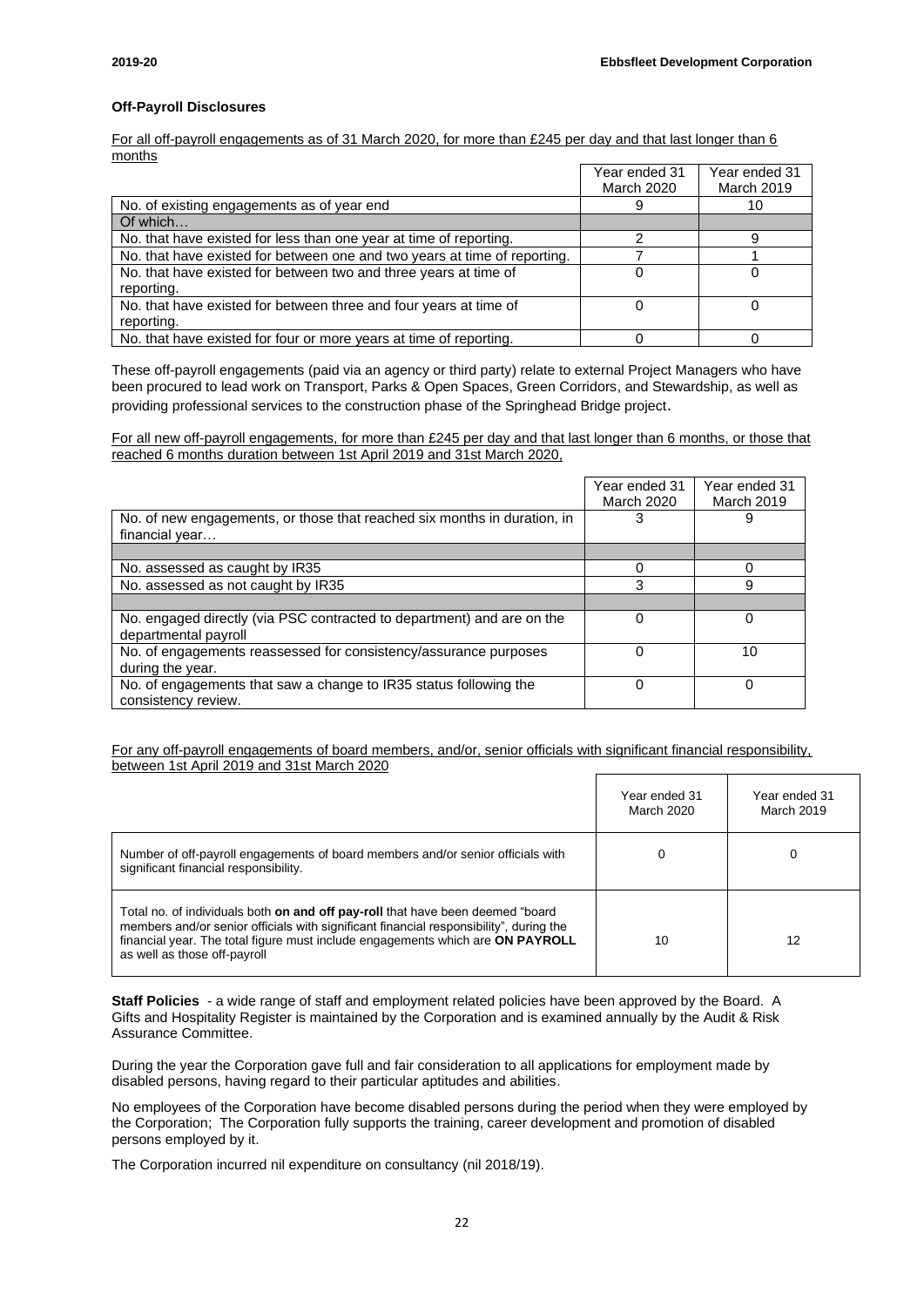## **Loans to employees**

There is one season ticket loan to an employee. As at the 31 March 2020 the outstanding value of this loan totalled £1,497 (£1,386, 2018/19).

## **Pensions**

The Local Government Pension Scheme (LGPS) is a funded multi-employer defined benefit scheme. For 2019/20 employers' contributions of £233k (18/19 £215k) were payable to the LGPS, being 16.2% (18/19 16.2%) of pensionable pay of participating members. From April 2020 the employer contribution rate increases to 17.1%.

## **3 - Parliamentary Accountability Disclosures:**

The parliamentary accountability disclosures below have been audited

Losses and Special Payments – None Remote Contingent Liability – None

Fees and Charges – The Corporation generates income from planning fees based on the Town and Country Planning (Fees for Applications, Deemed Applications, Requests and Site Visits) (England) Regulations 2012'. A list of current charges can be found here:

## [http://www.legislation.gov.uk/uksi/2012/2920/pdfs/uksi\\_20122920\\_en.pdf](http://www.legislation.gov.uk/uksi/2012/2920/pdfs/uksi_20122920_en.pdf)

| <b>Analysis of Fees &amp; Charges</b> | 2019/20<br><b>Income</b><br><b>Received</b><br>£000 | Cost of<br>delivering<br>service<br>£000 | Surplus/<br>(Deficit) of<br>income y cost<br>of service<br>£000 | 2018/19<br><b>Income</b><br><b>Received</b><br>£000 |
|---------------------------------------|-----------------------------------------------------|------------------------------------------|-----------------------------------------------------------------|-----------------------------------------------------|
| <b>Planning Fees</b>                  | 311                                                 | 792                                      | (481)                                                           | 70                                                  |
| S.106 contributions - EDC Utilised    | 0                                                   | 0                                        | 0                                                               | 0                                                   |
| <b>Total Fees &amp; Charges</b>       | 311                                                 | 792                                      | (481)                                                           | 70                                                  |

Lu Ge

Ian Piper - Accounting Officer 11 December 2020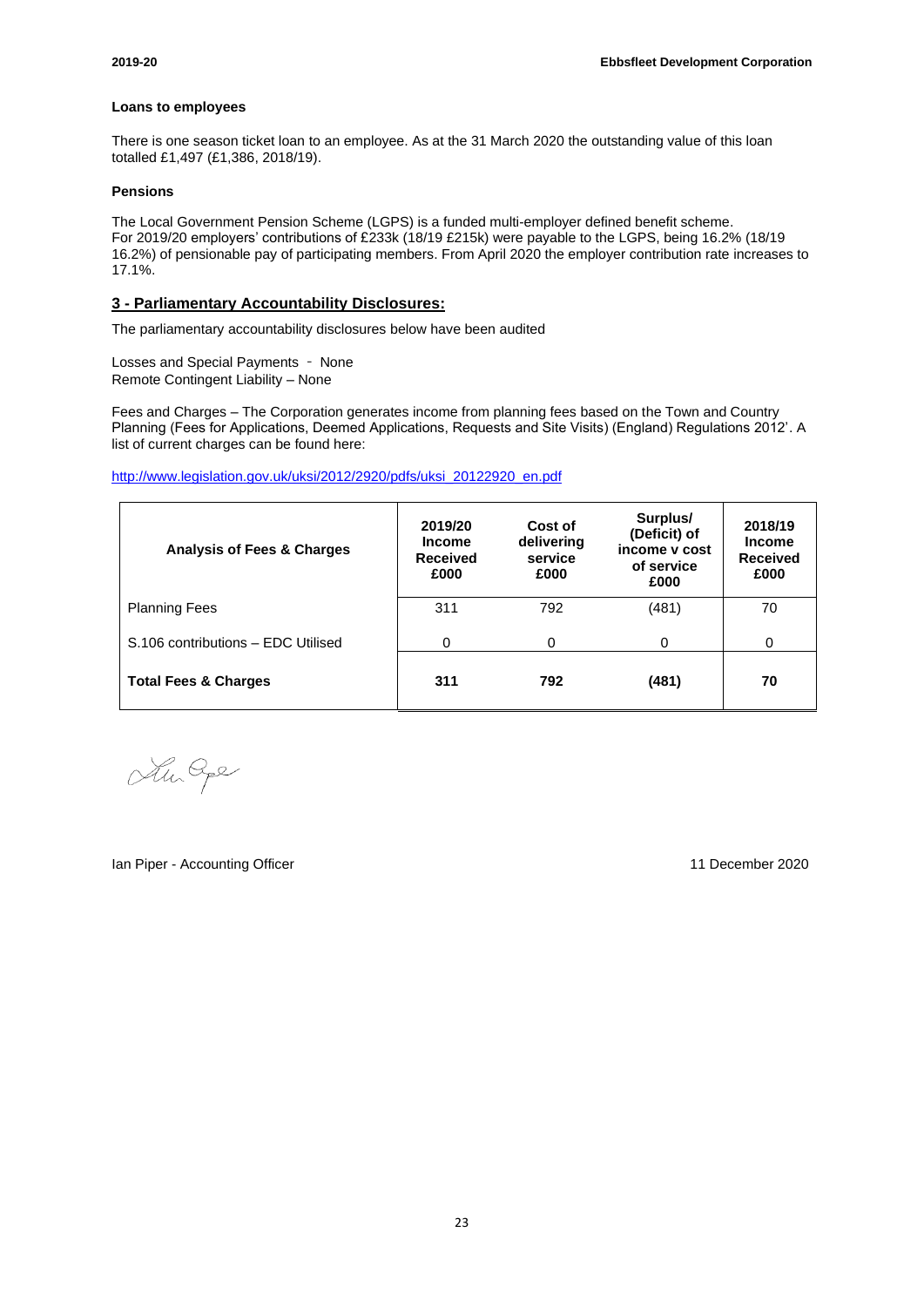# **THE CERTIFICATE AND REPORT OF THE COMPTROLLER AND AUDITOR GENERAL TO THE HOUSES OF PARLIAMENT**

# **Opinion on financial statements**

I certify that I have audited the financial statements of the Ebbsfleet Development Corporation for the year ended 31 March 2020 under the Local Government, Planning and Land Act 1980. The financial statements comprise: the Statements of Comprehensive Net Expenditure, Financial Position, Cash Flows, Changes in Taxpayers' Equity; and the related notes, including the significant accounting policies. These financial statements have been prepared under the accounting policies set out within them. I have also audited the information in the Accountability Report that is described in that report as having been audited.

In my opinion:

- the financial statements give a true and fair view of the state of the Ebbsfleet Development Corporation's affairs as at 31 March 2020 and of its net expenditure for the year then ended; and
- the financial statements have been properly prepared in accordance with the Local Government, Planning and Land Act 1980 and Secretary of State directions issued thereunder.

# **Emphasis of Matter**

I draw attention to Notes 1 and 8 to the financial statements, which explain that due to the impact of COVID-19 on the property market, there is a material valuation uncertainty associated with the Ebbsfleet Development Corporation's inventory assets. Consequently, less certainty and a higher degree of caution should be attached to this valuation than would normally be the case. My opinion is not modified in respect of this matter.

# **Opinion on regularity**

In my opinion, in all material respects the income and expenditure recorded in the financial statements have been applied to the purposes intended by Parliament and the financial transactions recorded in the financial statements conform to the authorities which govern them.

# **Basis of opinions**

I conducted my audit in accordance with International Standards on Auditing (ISAs) (UK) and Practice Note 10 'Audit of Financial Statements of Public Sector Entities in the United Kingdom'. My responsibilities under those standards are further described in the Auditor's responsibilities for the audit of the financial statements section of my certificate. Those standards require me and my staff to comply with the Financial Reporting Council's Revised Ethical Standard 2016. I am independent of the Ebbsfleet Development Corporation in accordance with the ethical requirements that are relevant to my audit and the financial statements in the UK. My staff and I have fulfilled our other ethical responsibilities in accordance with these requirements. I believe that the audit evidence I have obtained is sufficient and appropriate to provide a basis for my opinion.

# **Conclusions relating to going concern**

I have nothing to report in respect of the following matters in relation to which the ISAs (UK) require me to report to you where: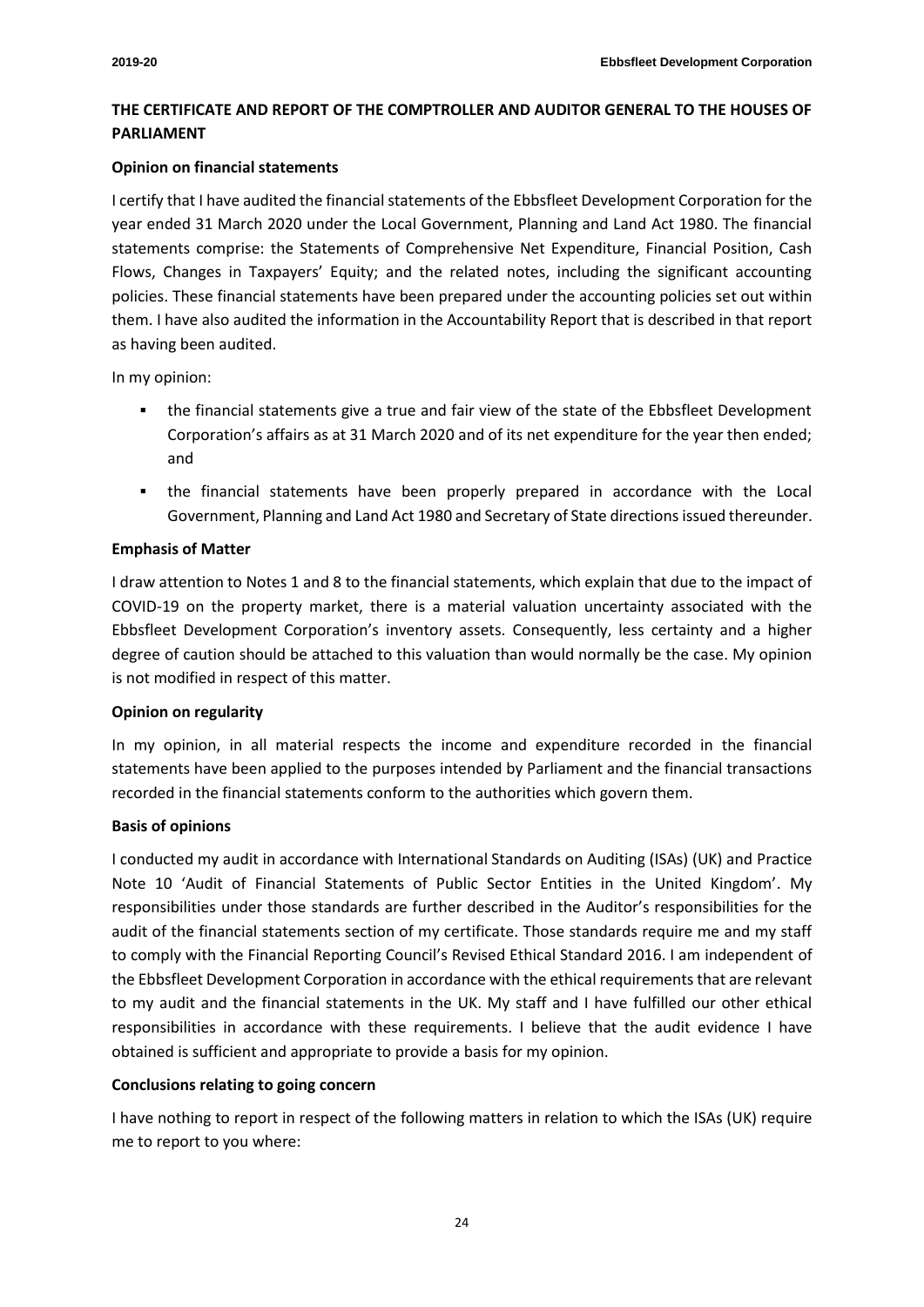- the Ebbsfleet Development Corporation's use of the going concern basis of accounting in the preparation of the financial statements is not appropriate; or
- the Ebbsfleet Development Corporation have not disclosed in the financial statements any identified material uncertainties that may cast significant doubt about the Ebbsfleet Development Corporation's ability to continue to adopt the going concern basis of accounting for a period of at least twelve months from the date when the financial statements are authorised for issue.

# **Responsibilities of the Accounting Officer for the financial statements**

As explained more fully in the Statement of Accounting Officer's Responsibilities, the Accounting Officer is responsible for the preparation of the financial statements and for being satisfied that they give a true and fair view.

# **Auditor's responsibilities for the audit of the financial statement**

My responsibility is to audit, certify and report on the financial statements in accordance with the Local Government, Planning and Land Act 1980.

An audit involves obtaining evidence about the amounts and disclosures in the financial statements sufficient to give reasonable assurance that the financial statements are free from material misstatement, whether caused by fraud or error. Reasonable assurance is a high level of assurance, but is not a guarantee that an audit conducted in accordance with ISAs (UK) will always detect a material misstatement when it exists. Misstatements can arise from fraud or error and are considered material if, individually or in the aggregate, they could reasonably be expected to influence the economic decisions of users taken on the basis of these financial statements.

As part of an audit in accordance with ISAs (UK), I exercise professional judgment and maintain professional scepticism throughout the audit. I also:

- identify and assess the risks of material misstatement of the financial statements, whether due to fraud or error, design and perform audit procedures responsive to those risks, and obtain audit evidence that is sufficient and appropriate to provide a basis for my opinion. The risk of not detecting a material misstatement resulting from fraud is higher than for one resulting from error, as fraud may involve collusion, forgery, intentional omissions, misrepresentations, or the override of internal control.
- obtain an understanding of internal control relevant to the audit in order to design audit procedures that are appropriate in the circumstances, but not for the purpose of expressing an opinion on the effectiveness of the Ebbsfleet Development Corporation's internal control.
- evaluate the appropriateness of accounting policies used and the reasonableness of accounting estimates and related disclosures made by management.
- evaluate the overall presentation, structure and content of the financial statements, including the disclosures, and whether the financial statements represent the underlying transactions and events in a manner that achieves fair presentation.
- Conclude on the appropriateness of the Ebbsfleet Development Corporation's use of the going concern basis of accounting and, based on the audit evidence obtained, whether a material uncertainty exists related to events or conditions that may cast significant doubt on the Ebbsfleet Development Corporation's ability to continue as a going concern. If I conclude that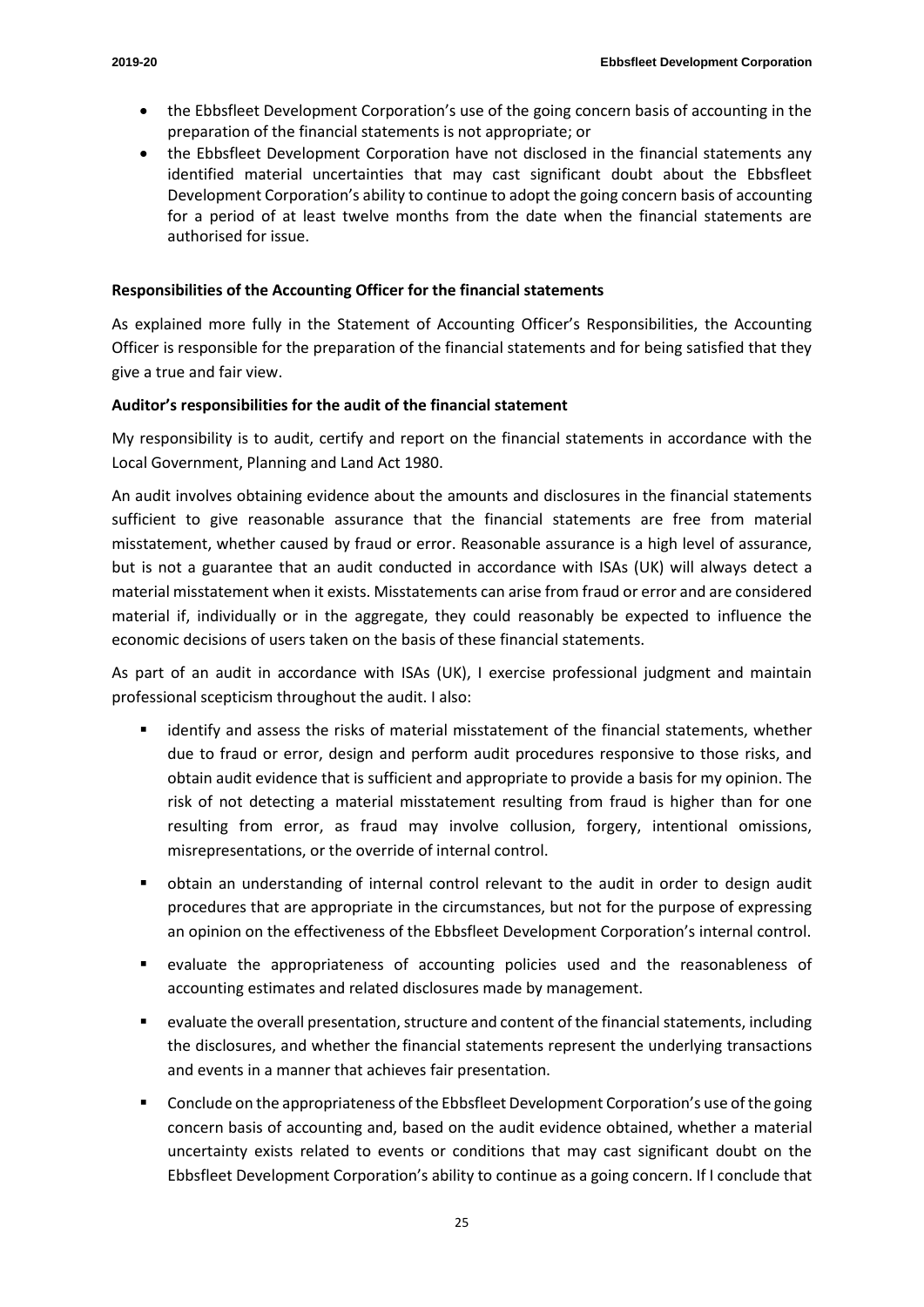a material uncertainty exists, I am required to draw attention in my report to the related disclosures in the financial statements or, if such disclosures are inadequate, to modify my opinion. My conclusions are based on the audit evidence obtained up to the date of my report. However, future events or conditions may cause Ebbsfleet Development Corporation to cease to continue as a going concern.

I communicate with those charged with governance regarding, among other matters, the planned scope and timing of the audit and significant audit findings, including any significant deficiencies in internal control that I identify during my audit.

In addition, I am required to obtain evidence sufficient to give reasonable assurance that the [income and expenditure reported in the financial statements have been applied to the purposes intended by Parliament and the financial transactions conform to the authorities which govern them.

# **Other Information**

The Accounting Officer is responsible for the other information. The other information comprises information included in the Performance Report and Accountability Report, but does not include the parts of the Accountability Report described in that report as having been audited, the financial statements and my auditor's report thereon. My opinion on the financial statements does not cover the other information and I do not express any form of assurance conclusion thereon. In connection with my audit of the financial statements, my responsibility is to read the other information and, in doing so, consider whether the other information is materially inconsistent with the financial statements or my knowledge obtained in the audit or otherwise appears to be materially misstated. If, based on the work I have performed, I conclude that there is a material misstatement of this other information, I am required to report that fact. I have nothing to report in this regard.

# **Opinion on other matters**

In my opinion:

- the parts of the Accountability Report to be audited have been properly prepared in accordance with Secretary of State directions made under the Local Government, Planning and Land Act 1980;
- **.** in the light of the knowledge and understanding of the Ebbsfleet Development Corporation and its environment obtained in the course of the audit, I have not identified any material misstatements in the Performance Report or the Accountability Report; and
- the information given in the Performance Report and Accountability Report for the financial year for which the financial statements are prepared is consistent with the financial statements.

# **Matters on which I report by exception**

I have nothing to report in respect of the following matters which I report to you if, in my opinion:

- adequate accounting records have not been kept or returns adequate for my audit have not been received from branches not visited by my staff; or
- the financial statements and the parts of the Accountability Report to be audited are not in agreement with the accounting records and returns; or
- I have not received all of the information and explanations I require for my audit; or
- the Governance Statement does not reflect compliance with HM Treasury's guidance.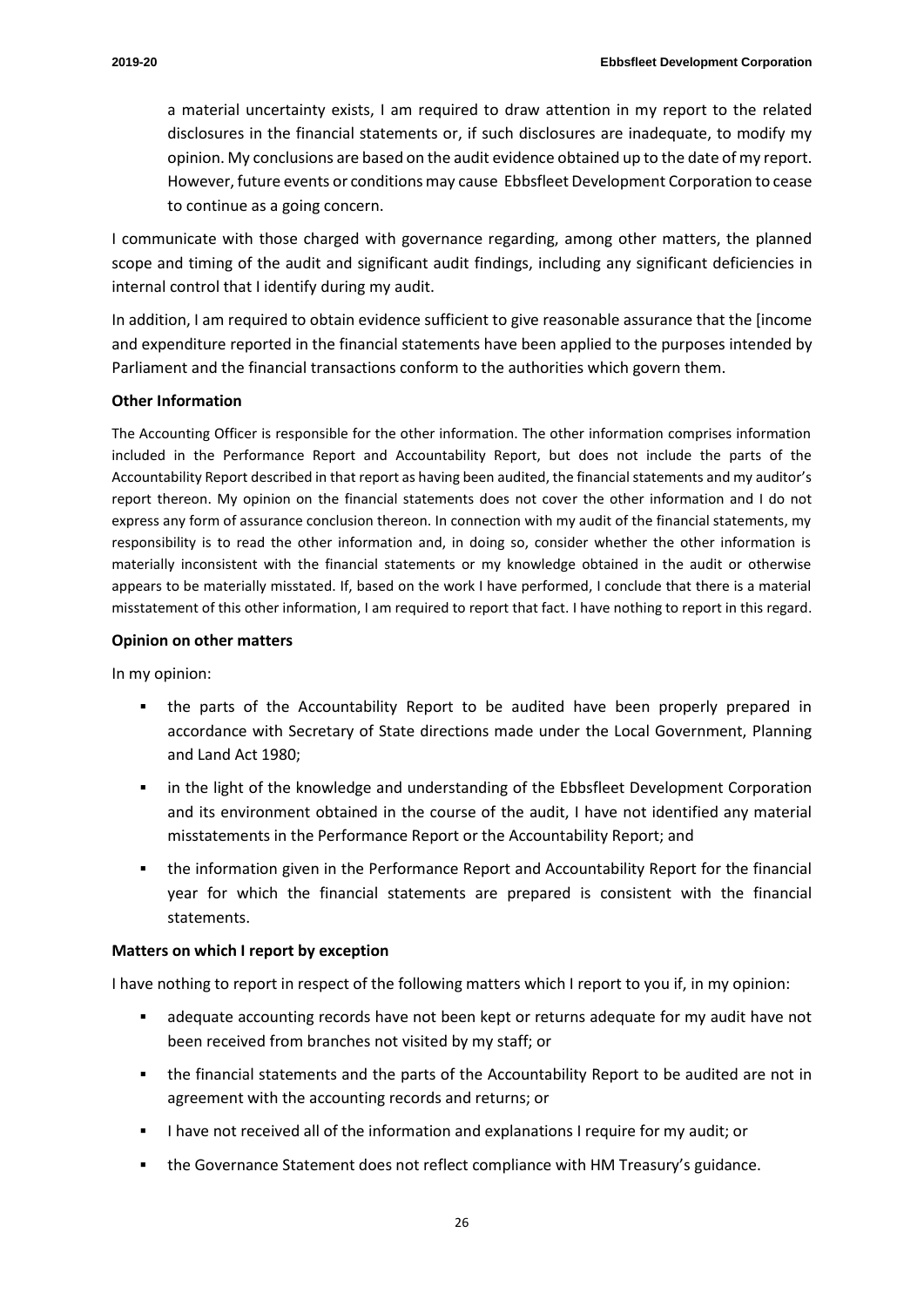# **Report**

I have no observations to make on these financial statements.

**Gareth Davies Careth Davies Date 11<sup>th</sup> December 2020** 

**Comptroller and Auditor General**

National Audit Office

157-197 Buckingham Palace Road

Victoria

London

SW1W 9SP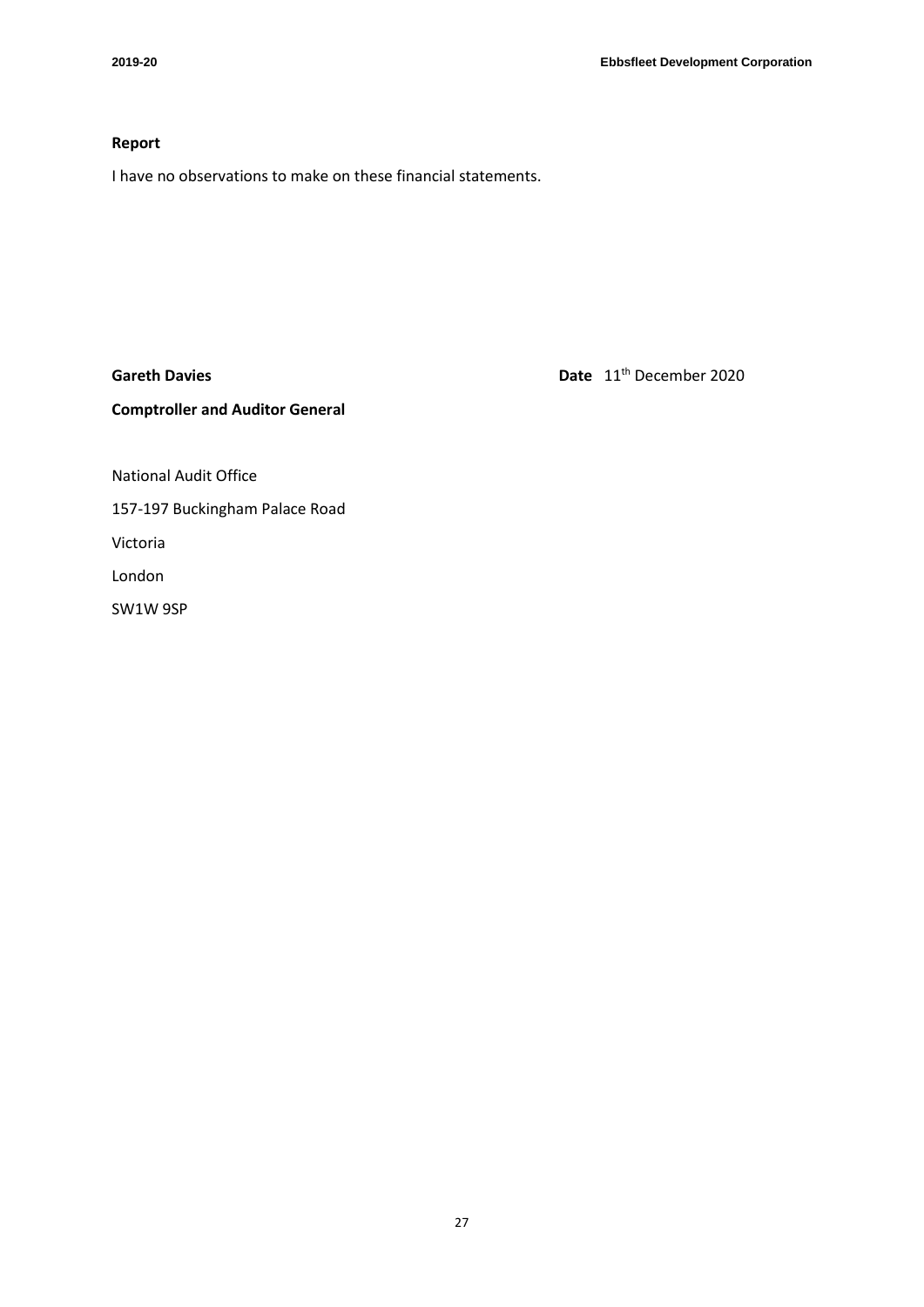# **Financial Statements**

# **Statement of Comprehensive Net Expenditure for the year ended 31 March 2020**

|                                                                 | <b>Note</b> | Year ending<br>31 March<br>2020<br>£000 | Year ending<br>31 March<br>2019<br>£000 |
|-----------------------------------------------------------------|-------------|-----------------------------------------|-----------------------------------------|
|                                                                 |             |                                         |                                         |
| Capital Receipts (S106 contributions)                           | 3           | (3,370)                                 | (2,954)                                 |
| Other Income                                                    | 3           | (704)                                   | (631)                                   |
| <b>Total operating income</b>                                   |             | (4,074)                                 | (3, 585)                                |
| Staff costs                                                     | 2.1         |                                         |                                         |
|                                                                 | 2.2         | 3,196<br>3,382                          | 2,544                                   |
| Purchase of goods and services<br>Depreciation and Amortisation | 4&5         | 55                                      | 3,853<br>70                             |
| Impairment - Intangible Assets                                  | 5           | 0                                       | 19                                      |
| Impairment - Inventory                                          | 8           | 3,529                                   | 78                                      |
| Other operating expenditure – grants                            | 2.3         | 8,611                                   | 13,534                                  |
|                                                                 |             | 18,773                                  | 20,098                                  |
| Interest on pension fund                                        | 14          | 22                                      | 16                                      |
| <b>Pension Administration Costs</b>                             | 14          |                                         | $\Omega$                                |
| Net expenditure for the year                                    |             | 14,722                                  | 16,529                                  |
|                                                                 |             |                                         |                                         |
| Other comprehensive net expenditure                             |             |                                         |                                         |
| Return on pension fund assets in excess of interest             | 14          | 118                                     | (35)                                    |
| Other actuarial gain on assets                                  | 14          | (2,085)                                 | 0                                       |
| Change in financial assumptions                                 | 14          | (878)                                   | 93                                      |
| Change in demographic assumptions                               | 14          | (215)                                   | (29)                                    |
| Experience loss on defined benefit obligation                   | 14          | 3,423                                   | 0                                       |
| Comprehensive net expenditure for the year                      |             | 15,085                                  | 16,558                                  |
|                                                                 |             |                                         |                                         |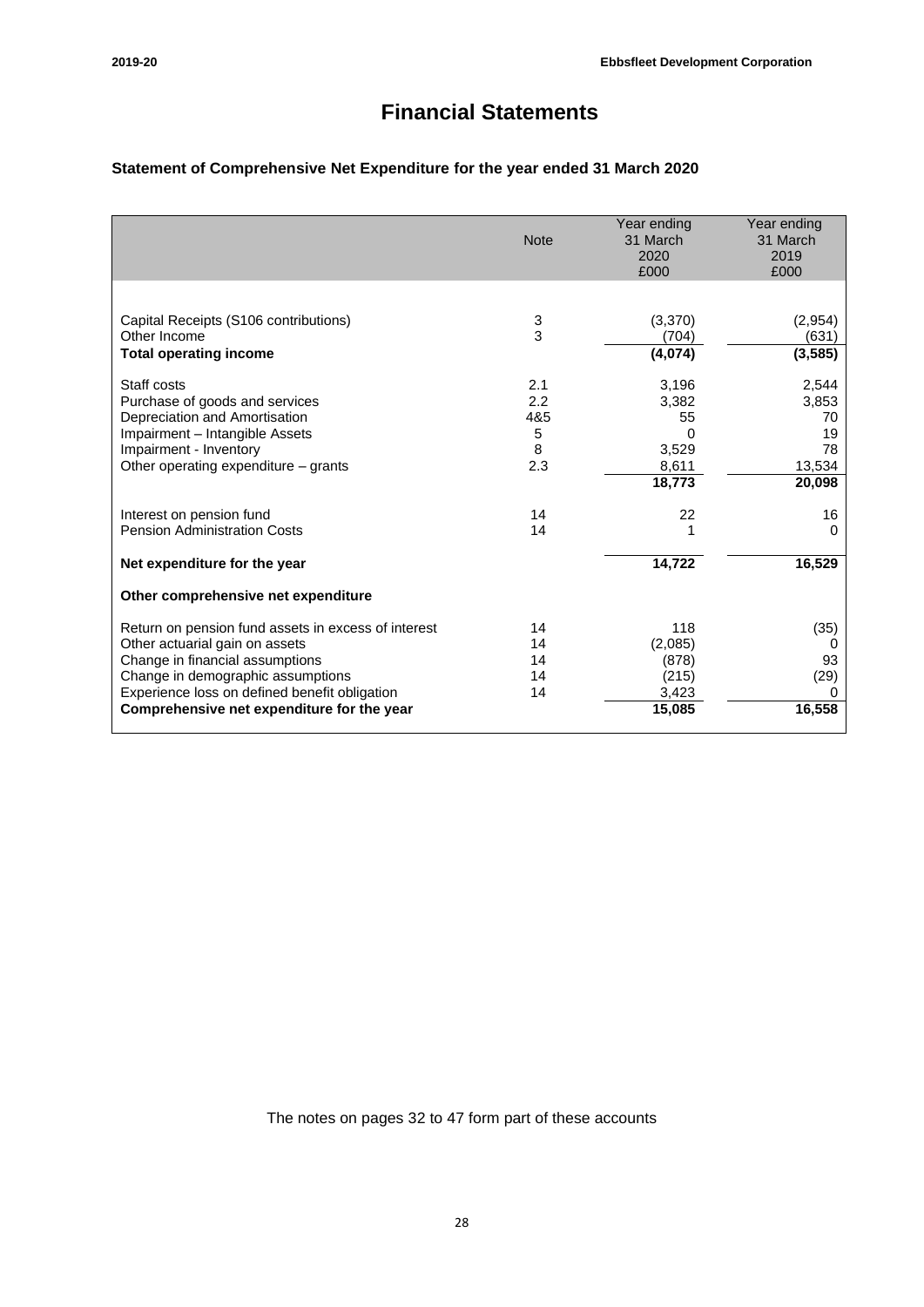# **Statement of Financial Position as at 31 March 2020**

|                                                                    |             | 31 March | 31 March        | 1 April         |
|--------------------------------------------------------------------|-------------|----------|-----------------|-----------------|
|                                                                    | <b>Note</b> | 2020     | 2019            | 2018            |
|                                                                    |             | £000     | £000            | £000            |
|                                                                    |             |          | <b>AS</b>       | <b>AS</b>       |
|                                                                    |             |          | <b>RESTATED</b> | <b>RESTATED</b> |
|                                                                    |             |          |                 |                 |
| Non-current assets:                                                |             |          |                 |                 |
| Property, plant & equipment                                        | 4           | 16,212   | 12,142          | 3,924           |
| Intangible assets                                                  | 5           | 24,842   | 20,522          | 19,631          |
|                                                                    |             |          |                 |                 |
| <b>Total non-current assets</b>                                    |             | 41,054   | 32,664          | 23,555          |
|                                                                    |             |          |                 |                 |
| <b>Current Assets:</b><br>Trade receivables & other current assets |             |          |                 |                 |
|                                                                    | 7           | 2,384    | 2,255           | 3,078           |
| Inventory                                                          | 8           | 36,720   | 1,619           | 0               |
| Cash & cash equivalents                                            | 9           | 2,955    | 1,860           | 549             |
| <b>Total current assets</b>                                        |             | 42,059   | 5,734           | 3,627           |
|                                                                    |             |          |                 |                 |
| <b>Total assets</b>                                                |             | 83,113   | 38,398          | 27,182          |
|                                                                    |             |          |                 |                 |
| <b>Current liabilities:</b>                                        |             |          |                 |                 |
| Trade payables & other current liabilities                         | 10          | 1,363    | 2,771           | 3,471           |
| <b>Total current liabilities</b>                                   |             | 1,363    | 2,771           | 3,471           |
|                                                                    |             |          |                 |                 |
| <b>Total assets less current liabilities</b>                       |             | 81,750   | 35,627          | 23,711          |
| Non-current liabilities                                            | 11          | 313      | $\Omega$        | 0               |
| Pension deficit                                                    | 14          | 1,704    | 1,009           | 729             |
| <b>Total non-current liabilities</b>                               |             |          |                 | 729             |
|                                                                    |             | 2,017    | 1,009           |                 |
| <b>Total assets less total liabilities</b>                         |             |          |                 |                 |
|                                                                    |             | 79,733   | 34,618          | 22,982          |
|                                                                    |             |          |                 |                 |
| Taxpayers' equity and other reserves:                              |             |          |                 |                 |
| <b>General Reserve</b>                                             |             | 81,437   | 35.627          | 23,711          |
| <b>Pension Reserve</b>                                             | 14          | (1,704)  | (1,009)         | (729)           |
| <b>Total equity</b>                                                |             | 79,733   | 34,618          | 22,982          |
|                                                                    |             |          |                 |                 |

Am Ge

Ian Piper - Accounting Officer 11 December 2020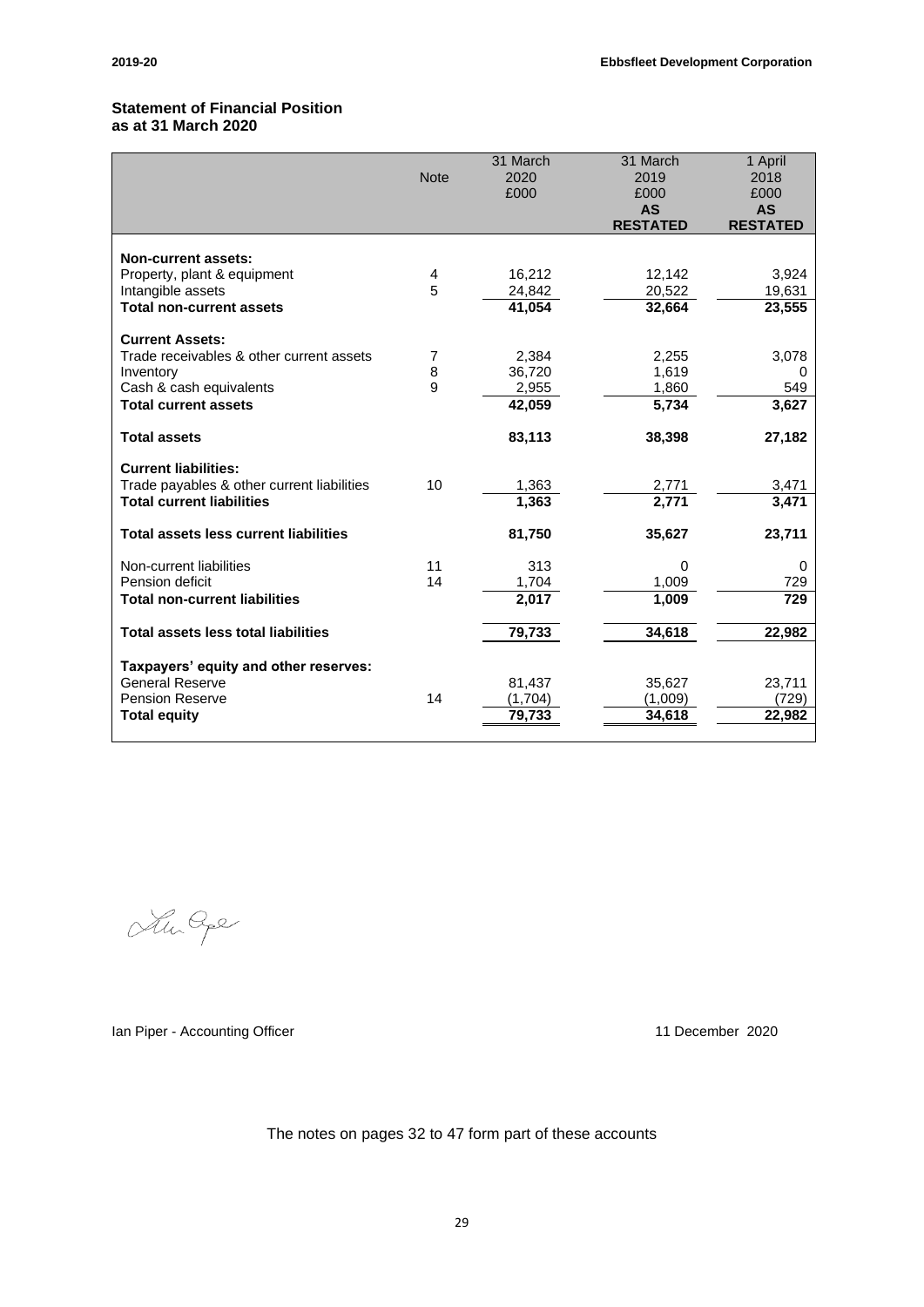# **Statement of Cash Flows for the year ended 31 March 2020**

|                                                                                                      | <b>Note</b> | Year ending<br>31 March<br>2020<br>£000 | Year ending<br>31 March<br>2019<br>£000<br><b>AS</b><br><b>RESTATED</b> |
|------------------------------------------------------------------------------------------------------|-------------|-----------------------------------------|-------------------------------------------------------------------------|
| Cash flows from operating activities<br>Net operating cost<br>Adjustments for non-cash transactions: |             | (14, 722)                               | (16, 529)                                                               |
| Depreciation, amortisation & impairment                                                              | 4,5 & 8     | 3,584                                   | 167                                                                     |
| Decrease in trade and other receivables                                                              | 7           | (129)                                   | 822                                                                     |
| Decrease in trade and other payables                                                                 | 10 & 11     | (1,095)                                 | (700)                                                                   |
| Increase in Inventory                                                                                | 8           | (38, 630)                               | (1,697)                                                                 |
| Increase in pension deficit                                                                          | 14          | 695                                     | 280                                                                     |
| Remeasurement of pension net assets/liabilities                                                      | 14          | (363)                                   | (29)<br>(17, 686)                                                       |
| Net cash outflow from operating activities                                                           |             | (50, 660)                               |                                                                         |
| Cash flows from investing activities                                                                 |             |                                         |                                                                         |
| Purchase of property, plant and equipment                                                            | 4           | (4, 101)                                | (8,253)                                                                 |
| Purchase of intangible assets                                                                        | 5           | (4, 344)                                | (944)                                                                   |
| Net cash outflow from investing activities                                                           |             | (8, 445)                                | (9, 197)                                                                |
| Cash flows from financing activities                                                                 |             |                                         |                                                                         |
| Grants from sponsoring department                                                                    | 15          | 60,200                                  | 28,194                                                                  |
| <b>Net financing</b>                                                                                 |             |                                         |                                                                         |
| Net increase in cash and cash equivalents in the                                                     | 9           | 1,095                                   | 1,311                                                                   |
| period                                                                                               |             |                                         |                                                                         |
| Cash and cash equivalents at the beginning of the                                                    | 9           | 1,860                                   | 549                                                                     |
| period                                                                                               |             |                                         |                                                                         |
| Cash and cash equivalents at the end of the                                                          | 9           | 2,955                                   | 1,860                                                                   |
| period                                                                                               |             |                                         |                                                                         |
|                                                                                                      |             |                                         |                                                                         |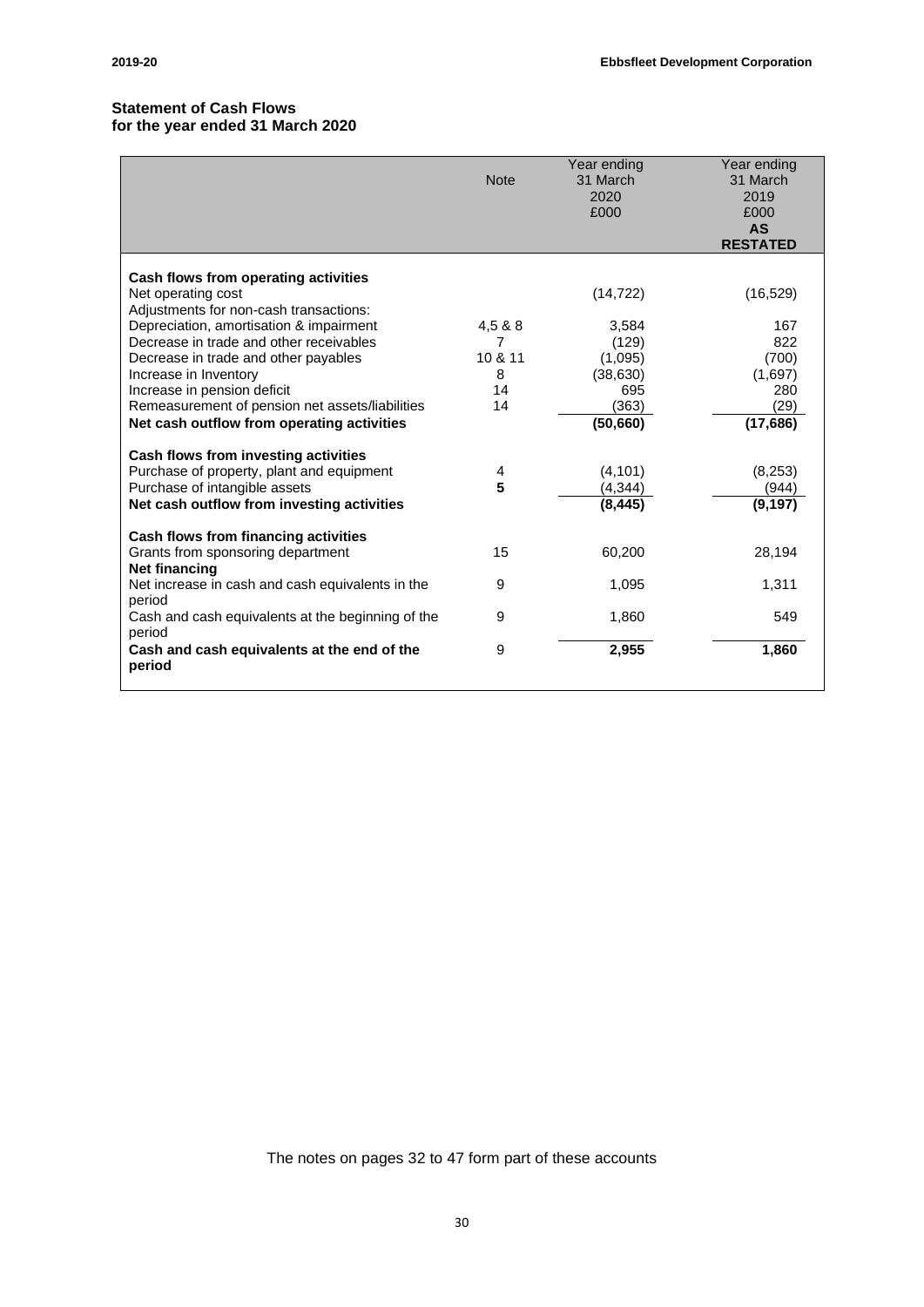# **Statement of Changes in Taxpayers' Equity For the year ended 31 March 2020**

|                                            | <b>Note</b> | General<br><b>Reserve</b> | <b>Pension</b><br><b>Reserve</b> | <b>Total</b> |
|--------------------------------------------|-------------|---------------------------|----------------------------------|--------------|
|                                            |             | £000                      | £000                             | £000         |
| <b>Balance at 31 March 2019</b>            |             | 35,627                    | (1,009)                          | 34,618       |
| <b>Grants from MHCLG</b>                   |             | 60,200                    | 0                                | 60,200       |
| Comprehensive net expenditure for the year |             | (15,085)                  | 0                                | (15,085)     |
| <b>Transfers between Reserves</b>          |             | 695                       | (695)                            | 0            |
| Balance at 31 March 2020                   |             | 81,437                    | (1,704)                          | 79,733       |

|                                            | <b>Note</b> | General<br><b>Reserve</b> | <b>Pension</b><br><b>Reserve</b> | <b>Total</b> |
|--------------------------------------------|-------------|---------------------------|----------------------------------|--------------|
|                                            |             | £000                      | £000                             | £000         |
| Balance at 31 March 2018                   |             | 23,711                    | (729)                            | 22,982       |
| <b>Grants from MHCLG</b>                   |             | 28,194                    | 0                                | 28,194       |
| Comprehensive net expenditure for the year |             | (16, 558)                 | 0                                | (16, 558)    |
| <b>Transfers between Reserves</b>          |             | 280                       | (280)                            | $\Omega$     |
| <b>Balance at 31 March 2019</b>            |             | 35,627                    | (1,009)                          | 34,618       |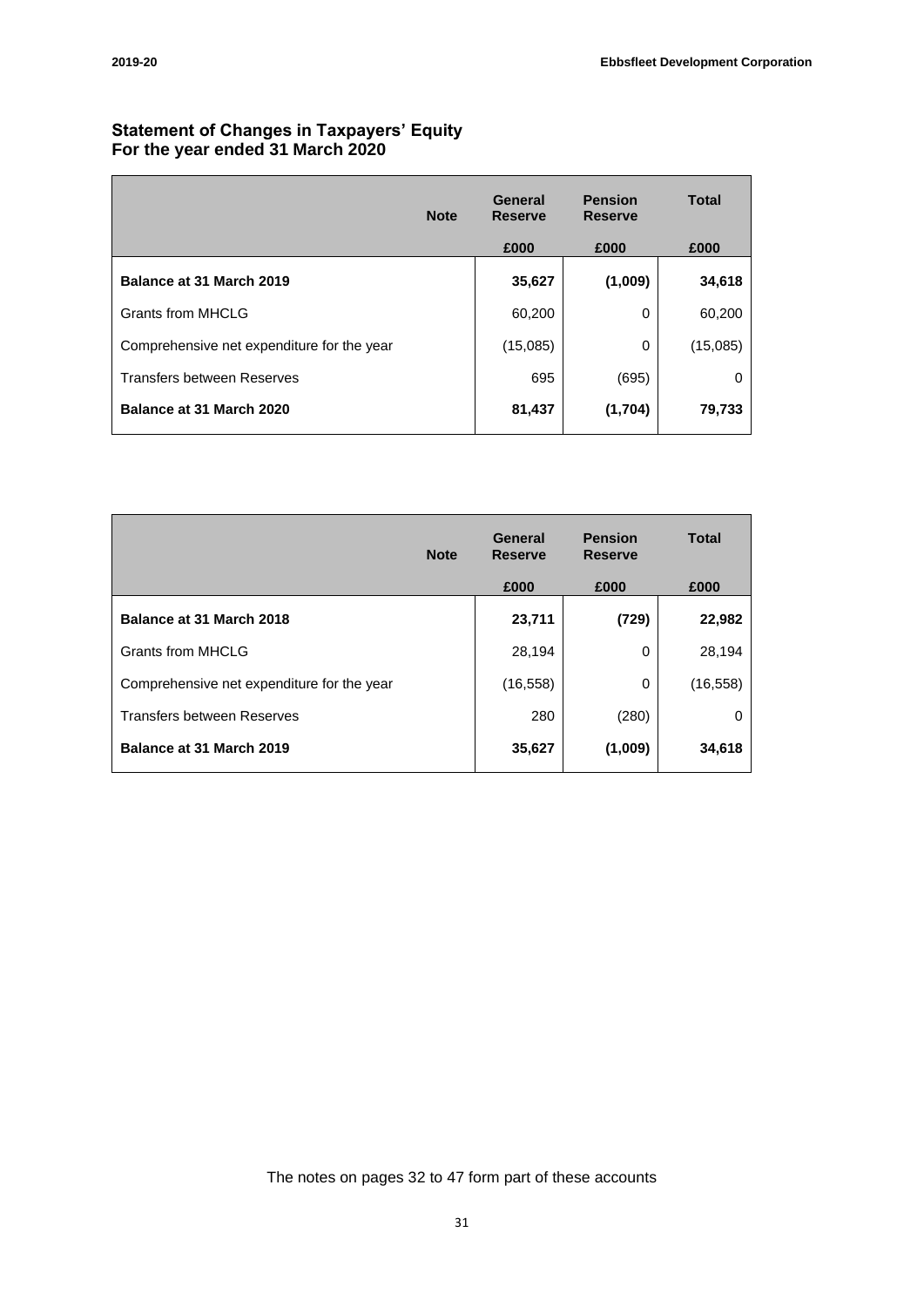# **Notes to the Accounts**

## **1. Statement of accounting policies**

## **General**

These financial statements have been prepared in accordance with the Accounts Direction issued on the 31 March 2016 by the Secretary of State with the consent of HM Treasury and in accordance with Paragraph 10 (3) of Schedule 31 to the Local Government, Planning and Land Act 1980.

The accounting policies adopted are in accordance with the 2019/20 Financial Reporting Manual (FReM) issued by HM Treasury and apply International Financial Reporting Standards (IFRS) as adapted or interpreted for the public sector context. Where the FReM permits a choice of accounting policy, the accounting policy which has been judged to be most appropriate to the particular circumstances of the EDC for the purpose of giving a true and fair view has been selected.

## **Impact of accounting standards effective in year**

The Corporation has assessed that there are no new or amended accounting standards that are applicable for the accounting period commencing 1<sup>st</sup> April 2019.

## **Significant estimates and judgments**

The preparation of the financial statements requires management to make estimates and judgements that affect the reported amounts. All estimates are based on knowledge of current facts and circumstances, assumptions concerning past events, and forecasts of future events and actions. Where appropriate, the relevant Notes to the Accounts and the specific accounting policies provide further details on the estimation techniques. During the preparation of these accounts, significant estimates and judgments were made in respect of:

- Impairment that no impairment is necessary in the valuation of the EDC's Intangible Asset being the investment in electricity infrastructure for the Garden City.
- Annual valuation of EDC owned sites (Inventory assets) using Royal Institute of Chartered Surveyors valuation standards (RICS Red book). This year the valuation process includes a material valuation uncertainty as a result of the Covid 19 pandemic (see note 8).
- Valuation of the LGPS pension liability, using information provided by the pension fund actuaries.

## **Impact of accounting standards in issue but not yet effective**

The Corporation has assessed the following standards and amendments that have been issued but are not yet effective and determined not to adopt them before the effective date:

IFRS 16 Leases – IFRS 16, as adapted and interpreted by the FReM, will now be effective from 1 April 2022. The standard largely removes the distinction between operating and finance leases for lessees by introducing a single lessee accounting model that requires a lessee to recognise assets and liabilities for all leases with a term of more than 12 months, unless the underlying asset is of low value. The most significant effect of the new requirements will therefore be an increase in lease assets and liabilities on the statement of financial position, although the impact on EDC is currently not expected to be material.

Upon transition, the accounting policy choice to apply IFRS 16 retrospectively to each prior period presented in accordance with IAS 8 has been withdrawn for the public sector. The cumulative effects of initially applying IFRS 16 recognised at the date of initial application will be recognised as an adjustment to the opening balances of taxpayers' equity.

## **Non–current assets**

Non-current assets are held at current value, as described below. The EDC's capitalisation threshold is £5,000.

## • **Property, Plant and Equipment (PPE)**

All assets are reported in accordance with IAS 16 (*Property, Plant and Equipment*) and stated at Depreciated Historical Cost (DHC). DHC is considered an acceptable proxy for current value (due to low value / short life assests) and so Property, Plant and Equipment assets are not restated.

In accordance with IAS 16 depreciation is provided at rates calculated to write off the value of buildings and other PPE assets on a straight-line basis over their estimated useful lives. Asset lives are in the following ranges:

IT equipment and infrastructure: 3 years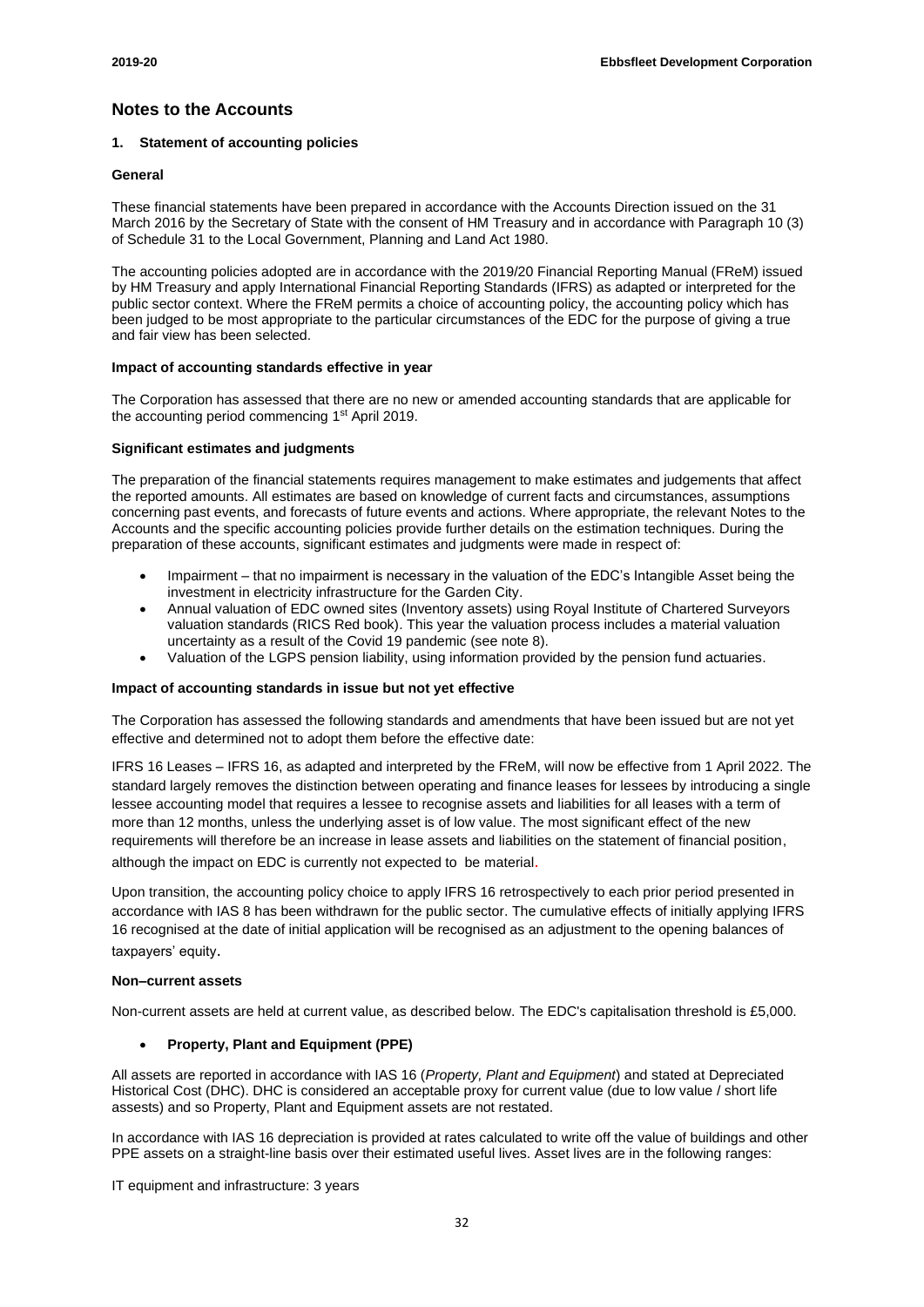## Equipment: 5 years

The EDC has recategorised the Springhead Bridge from Inventory, to PPE in the 2019/20 accounts (the carrying value as at 31st March 2020 is £16,135,000 – see note 4), with the prior year being restated. Whilst the bridge was being constructed, the PPE category used was Asset Under Construction. The bridge came into use in August 2020. The EDC will use a suitable basis for depreciation effective from the date it was brought into use.

## • **Intangible assets**

Corporate intangible assets comprise the capitalised value of bought-in software and software licences.

Some project related activities are also categorised as intangible assets by their non-monetary, non-physical nature:

Green Corridors Projects – The design and development costs of these projects are considered non-monetary and non-physical in that they include designs/ blueprints and therefore fall within the scope of IAS38: Intangible Assets. The design cost (carrying value of the intangible asset) is subject to an annual impairment review.

Electricity Project (UKPN) – The intangible asset being created by the EDC's investment in the electricity project is the 'right to recover' the forward funding of the investment in infrastructure via UKPN under 'second-comer' legislation. Currently the intangible asset is still under construction and is therefore held at cost.

Once the physical energisation of the infrastructure occurs (which could be in tranches – to be determined by the EDC according to demand), this will activate the ten-year maximum statutory recovery period for that tranche. The useful economic life of the asset is reliant on the physical asset (transformers) which is owned by UKPN, which have an estimated useful life in excess of 30 years.

The carrying value of the entire "right to recover" intangible asset will be reviewed annually against recoverability forecasts to establish whether any impairment is necessary. Future amortisation will be on a reducing balance basis, dependent on the proportion of electricity capacity taken up by second comers during an accounting period.

Aside from the project related treatment set out above, intangible assets are valued at cost less amortisation and impairment. Non-Project intangible assets are not revalued; the EDC considers the amortised replacement cost basis of valuation is not materially different from current value.

In accordance with IAS 38, software and software licences are amortised on a straight line basis over the shorter of the term of the licence and the useful economic life: 3 years.

## **Inventories**

Development Assets are held for regeneration purposes and are shown as inventories, and in line with IAS 2 requirements are valued at the lower of cost or net realisable value. The need to write down these assets is considered annually and separately identified in the Statement of Comprehensive Net Expenditure.

Any write down on revaluation of these assets is charged to the Statement of Comprehensive net expenditure.

Any surplus on revaluation of these assets to net realisable value are credited to the Revaluation Surplus/Reserve but only after eliminating any accumulated write-downs that had previously been charged to the Statement of Comprehensive Net Expenditure. The elimination of the accumulated write-down are accounted for by a write-back to the Statement of Comprehensive Net Expenditure.

A valuation to establish net realisable value is conducted at the end of each financial year. Where appropriate, valuations are carried out in accordance with the Appraisal and Valuation Standards published by the Royal Institution of Chartered Surveyors.

## **Grants**

Grants made by the EDC are recorded as expenditure in the period that the underlying event or activity giving entitlement to the grant occurs. Grant payments may be recovered from recipients depending on the grant conditions. Where recoveries are made, income is recognised at the point that the invoice, or other notice requiring repayment, has been issued.

## **Grant in Aid**

Grant-in-Aid payments from the MHCLG are requested only when the need for cash has been demonstrated by the EDC. Amounts received are credited to the General Reserve and are not shown as income.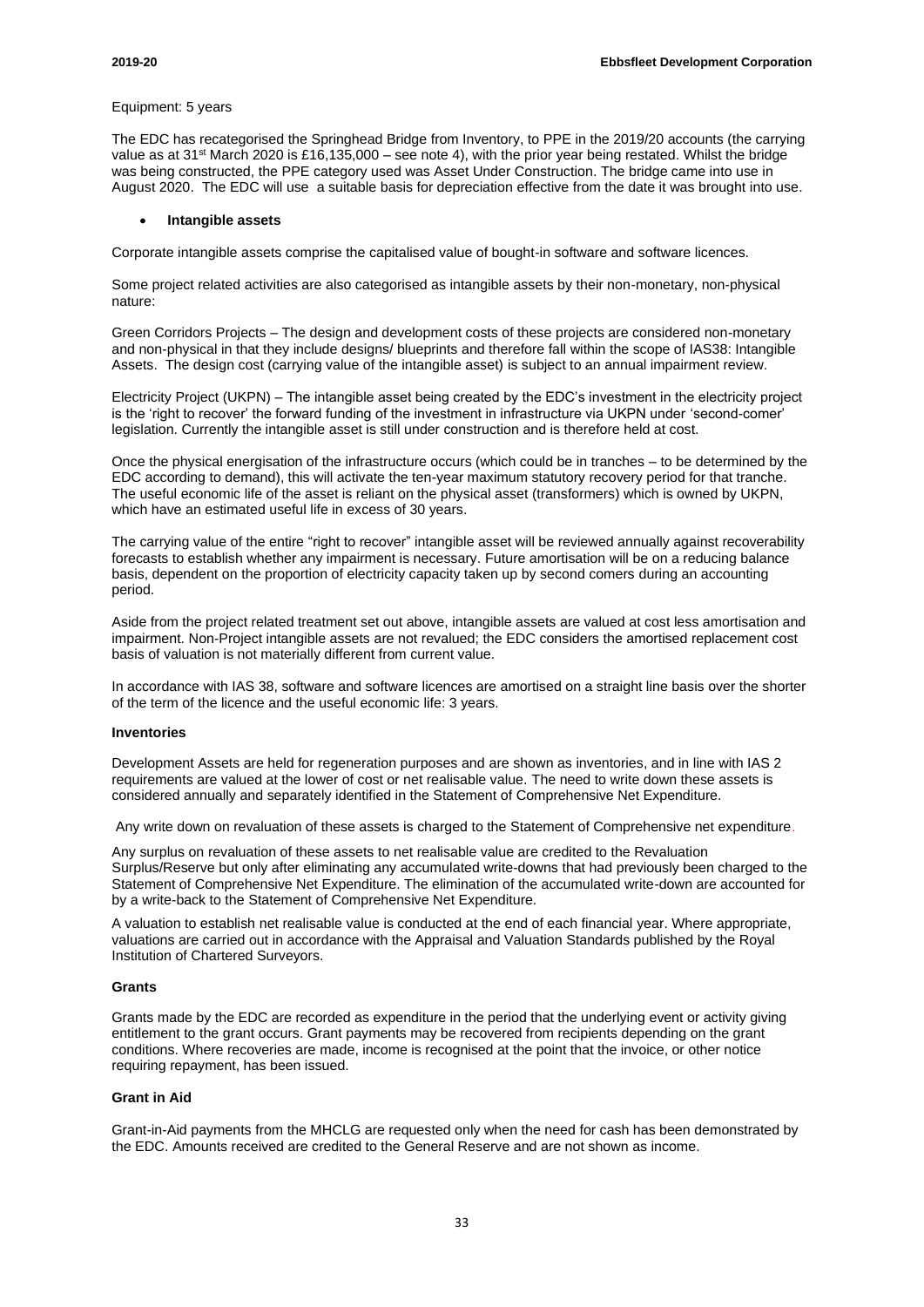## **Financial Instruments**

Financial instruments are recognised in accordance with IFRS 9 – which specifies how an entity should classify and measure financial assets, financial liabilities, and some contracts to buy or sell non-financial items. See note 6.

## **Pensions and other employee benefits**

Employees of EDC are able to join the Local Government Pension Scheme (LGPS), a funded, defined benefit scheme. The LGPS undertakes a full valuation triennially with actuarial estimates being provided for the intervening years, and the actuarial report estimates the EDC's share of underlying assets and liabilities on a consistent and reasonable basis. Pension assets are measured at fair value, and liabilities are measured on an actuarial basis and discounted to present value. The net obligation is recognised as a liability within provisions for pensions. The operating and financing costs of the pension scheme are recognised separately in the Statement of Comprehensive Net Expenditure. Service costs are spread over the working lives of employees and financing costs are recognised in the period in which they arise. Actuarial gains and losses are recognised directly in Other Comprehensive Expenditure in full.

The EDC accrues for short-term employee benefits (which fall due within twelve months of the period in which they are earned). The Corporation recognises a liability and expense for other employee benefits, including unused annual leave and maternity leave, accrued at the Statement of Financial Position date.

## **Leases**

All leases are reviewed annually and, where the risks and rewards of ownership rest with the EDC, are treated as finance leases. The capital value of finance leases, together with the current value of future capital repayments are held as assets and liabilities in the EDC's Statement of Financial Position.

Leases other than finance leases are classified as operating leases. Operating leases are charged to the Statement of Comprehensive Net Expenditure on a straight-line basis over the term of the lease, taking account of any lease incentives in accordance with the terms of IAS 17 such that benefits from rent free or other incentives are equalised over the period of the lease or the period to the next rent review. Long term liabilities arising from this treatment are not discounted on grounds of materiality.

## **Income Recognition**

Planning Fee income is recognised at the point of validation of the planning application after which the fee is no longer refundable.

Grants (received by the EDC) and other contributions are recognised to the value to which they have been utilised within the financial year.

For income recognition relating to S.106 Contributions – see below.

## **S.106 Contributions**

Developer or third-party contributions resulting from a signed S.106 planning obligation are recognised as being due to the Corporation when the S.106 trigger event (performance obligation) has occurred.

Amounts recognised as due in the relevant financial year are treated as follows:

- **S.106 contributions - Capital Receipts**: any S.106 contributions that reimburse the EDC for capital expenditure that the Corporation has previously incurred (as a result of it forward funding infrastructure) are credited as a Capital Receipt to the Statement of Comprehensive Net Expenditure.
- **S.106 contributions – EDC Utilised**: contributions that are collected by the EDC and applied to qualifying project activity in-year (not in reimbursement of previous EDC forward funding/ investment) are credited as income to the Statement of Comprehensive Net Expenditure.
- **S.106 contributions – EDC Retained**: contributions that are collected by the EDC for it to apply to qualifying project activity (not in reimbursement of previous EDC forward funding/ investment) but that are unutilised at the financial year end are credited to the Statement of Financial Position (within liabilities). Once the EDC utilises the funding, the S.106 liabilities balance will be reduced and the qualifying amount recognised as income (S.106 contributions – EDC Utilised).
- **S.106 contributions – Third Party Assets**: contributions that are collected on behalf of named recipients (as per the s106 agreement) which are being held by the Corporation are treated as third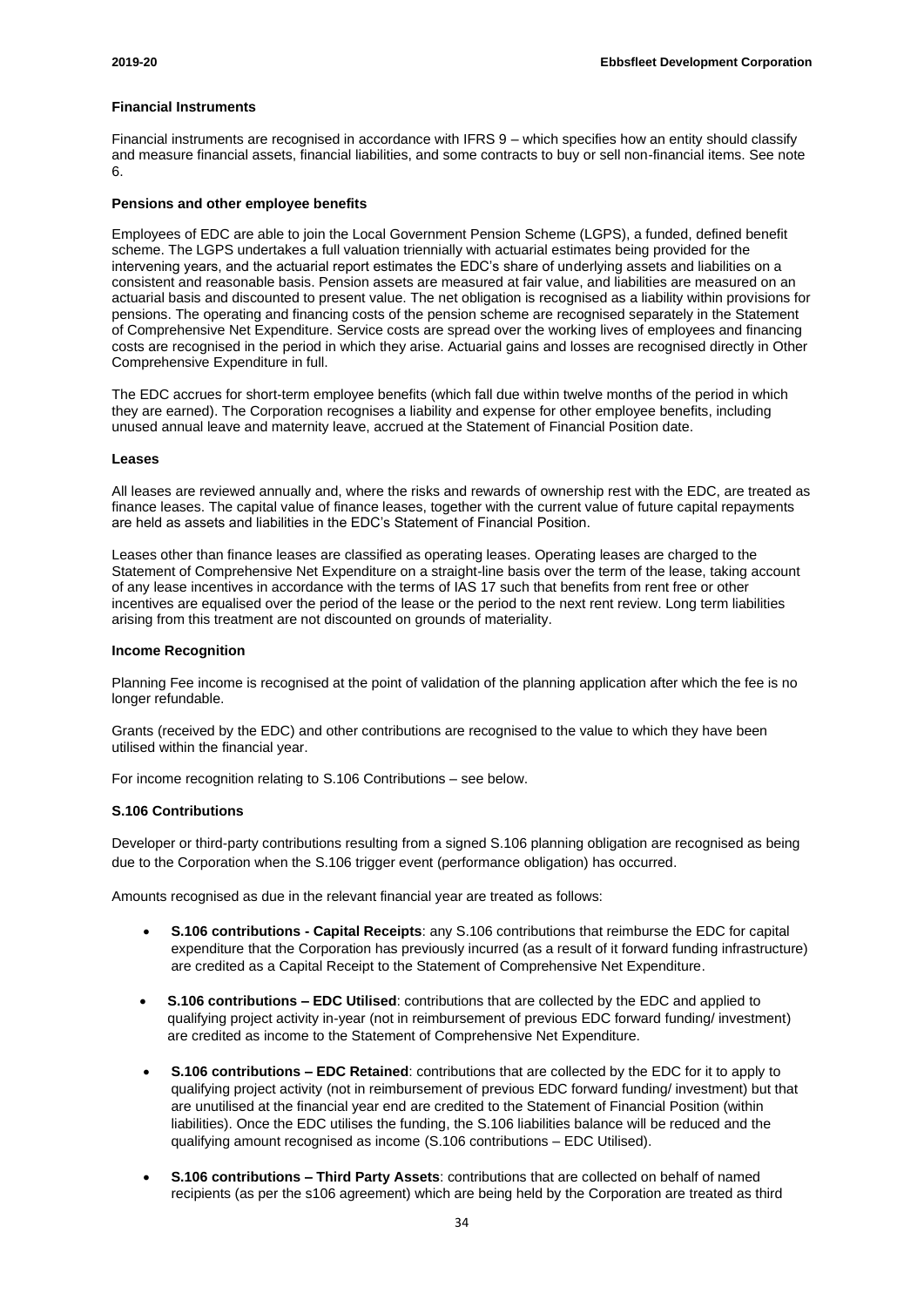party assets in accordance with the Government issued Financial Reporting Manual (FReM). Third party assets are not public assets, and should not be recorded in the primary financial statements . The FReM defines monies as "third party assets for which an entity acts as custodian or trustee but in which neither the entity nor government more generally has a direct beneficial interest. Material third party assets should be disclosed". Any third party S.106 funds received are held on account until the EDC is reasonably satisfied that the named recipient will utilise the funds as intended within the S.106 agreement. Once satisfied the funds are paid over to the named recipient.

## **Operating Segments**

The Corporation does not report it's performance using segmental accounting.

## **Value Added Tax**

The EDC is registered for VAT. The ability for the EDC to recover VAT is dependent on its business and nonbusiness activities. Full VAT recovery is made on business activities whilst no VAT is recovered on planning activities or spend related to grants. For all other activities, a partial VAT recovery method is used. Any VAT that is not recovered is incurred as a cost to the EDC

## **Corporation Tax**

The EDC has registered for Corporation Tax. A Corporation Tax advisor has been appointed to assist the Corporation in planning for the tax approach going forward.

## **Prior Period Adjustment**

IAS 8 Accounting policies, changes in accounting estimates and errors requires the retrospective correction of all material prior period errors. During 2019/20 the asset classification of the Springhead Bridge was revised, in agreement with our external auditors from Inventory to Property, Plant & Equipment (PPE). We have therefore completed a prior period adjustment to reflect the impact of the reclassification.

## **Statement of Financial Position as at 1 April 2018**

|                                                    | As reported £000 | Adjustment<br>£000 | <b>Re-stated</b><br>£000 |
|----------------------------------------------------|------------------|--------------------|--------------------------|
| Non-current assets:<br>Property, plant & equipment | 136              | 3.788              | 3,924                    |
| <b>Current Assets:</b><br>Inventory                | 3,788            | $-3,788$           | 0                        |

# **Statement of Financial Position as at 31 March 2019**

|                                                    | As reported £000 | Adjustment<br>£000 | <b>Re-stated</b><br>£000 |
|----------------------------------------------------|------------------|--------------------|--------------------------|
| Non-current assets:<br>Property, plant & equipment | 108              | 12.034             | 12.142                   |
| <b>Current Assets:</b><br>Inventory                | 13,653           | $-12,034$          | 1,619                    |

#### **Statement of Comprehensive Net Expenditure for the year ended 31 March 2019**

No changes required

# **Statement of Changes in Taxpayer's Equity for the year ended 31 March 2019**

No changes required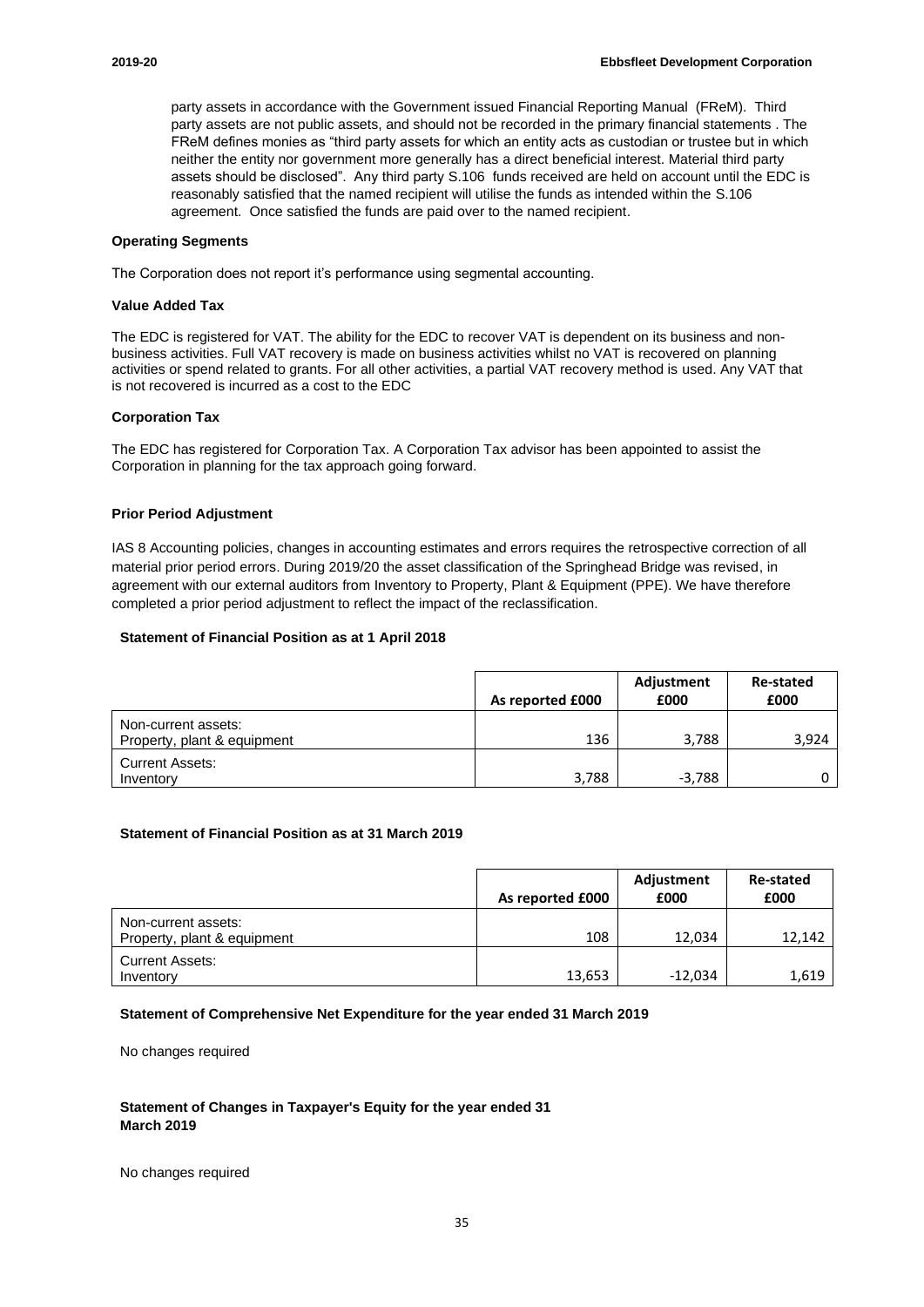# **Statement of Cashflows for the year end 31 March 2019**

|                                            |                  | Adjustment | Re-stated |
|--------------------------------------------|------------------|------------|-----------|
|                                            | As reported £000 | £000       | £000      |
| Cash flows from operating activities:      |                  |            |           |
| (Increase) in Inventory                    | (9,943)          | 8,246      | (1,697)   |
| Net cash outflow from operating activities | (25, 932)        | 8.246      | (17, 686) |
| Cash flows from investing activities:      |                  |            |           |
| Purchase of property, plant & equipment    | (7               | (8, 246)   | (8, 253)  |
| Net cash outflow from investing activities | (951)            | (8, 246)   | (9, 197)  |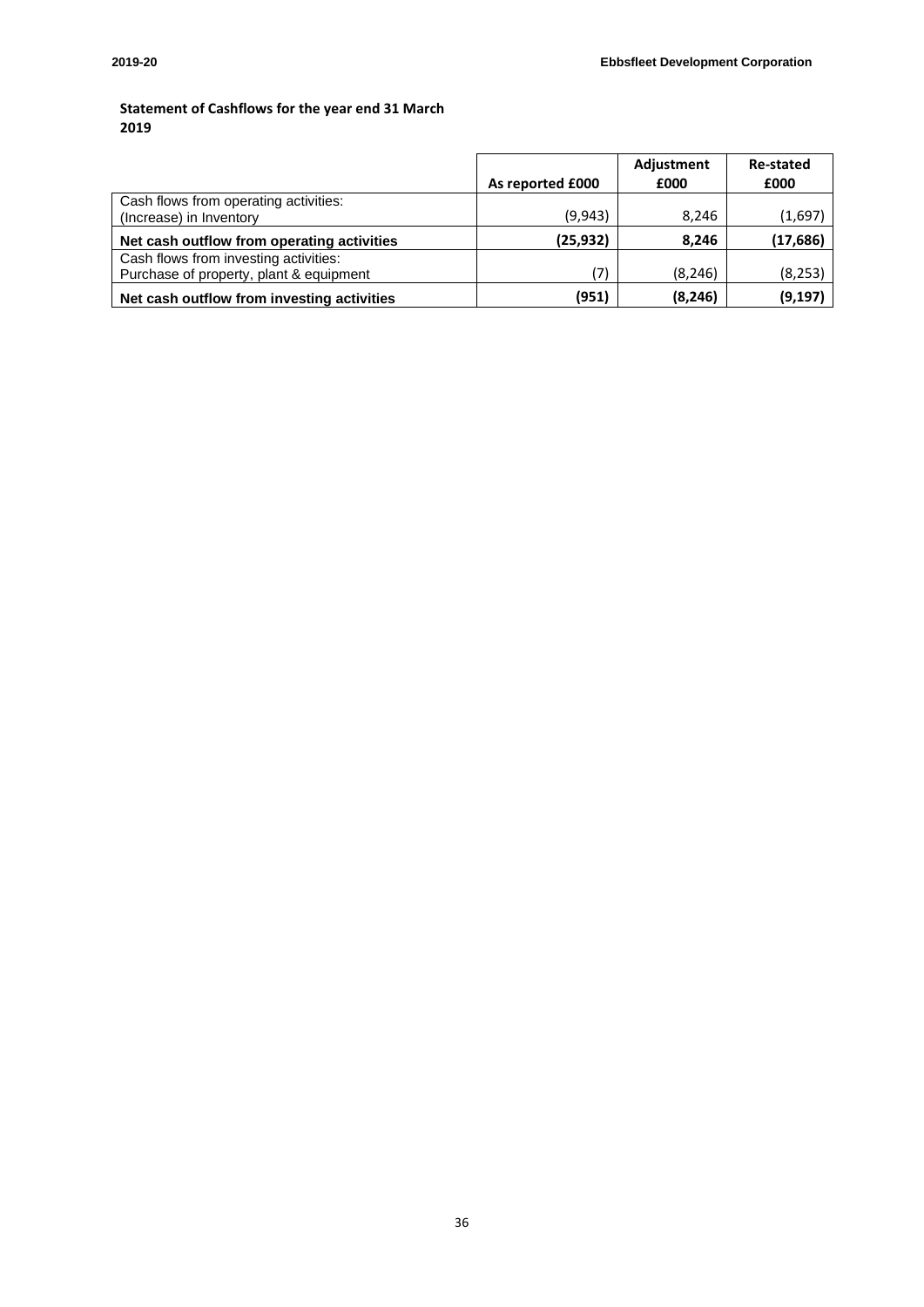# **2. Expenditure Analysis**

# **2.1 Staff Costs**

|                               | Year ending<br>31 March<br>2020 | Year ending<br>31 March<br>2019 |
|-------------------------------|---------------------------------|---------------------------------|
|                               | £000                            | £000                            |
| Direct Staff - Pay            | 1,461                           | 1,397                           |
| Direct Staff - ER's NICs      | 171                             | 160                             |
| Direct Staff - ER's Pension   | 544                             | 452                             |
| Seconded Staff - Pay          | 209                             | 182                             |
| Seconded Staff - ER's NICs    | 25                              | 24                              |
| Seconded Staff - ER's Pension | 49                              | 34                              |
| Agency Staff - Inclusive      | 737                             | 295                             |
| <b>Total Staff Costs</b>      | 3,196                           | 2.544                           |
|                               |                                 |                                 |

The direct staff pension costs have been adjusted per IAS19.

# **2.2 Purchase of Goods and Services**

|                                      | Year ending<br>31 March<br>2020 | Year ending<br>31 March<br>2019 |
|--------------------------------------|---------------------------------|---------------------------------|
|                                      | £000                            | £000                            |
| Board Member Pay                     | 116                             | 122                             |
| Board Members - ER's NICs            | 11                              | 10                              |
| <b>Planning Committee Pay</b>        | 7                               | 7                               |
| <b>Other Staff Costs</b>             | 9                               | 9                               |
| <b>Support Services</b>              | 92                              | 18                              |
| Premises                             | 265                             | 281                             |
| <b>ICT</b>                           | 213                             | 180                             |
| Legal & Professional Services        | 2,119                           | 2,368                           |
| <b>External Audit</b>                | 49                              | 35                              |
| <b>Internal Audit</b>                | 22                              | 25                              |
| <b>Travel Expenses</b>               | 54                              | 64                              |
| Marketing & Media                    | 93                              | 105                             |
| Office Stationery and Equipment      | 31                              | 61                              |
| Community & placemaking              | 265                             | 33                              |
| Training                             | 33                              | 34                              |
| Bank Charges and Interest            | 2                               | 2                               |
| <b>Healthy New Towns Expenditure</b> | 0                               | 487                             |
| Telecoms                             | 1                               | 12                              |
| Total                                | 3,382                           | 3,853                           |

During the period the Ebbsfleet Development Corporation purchased no non-audit services from its auditor, the National Audit Office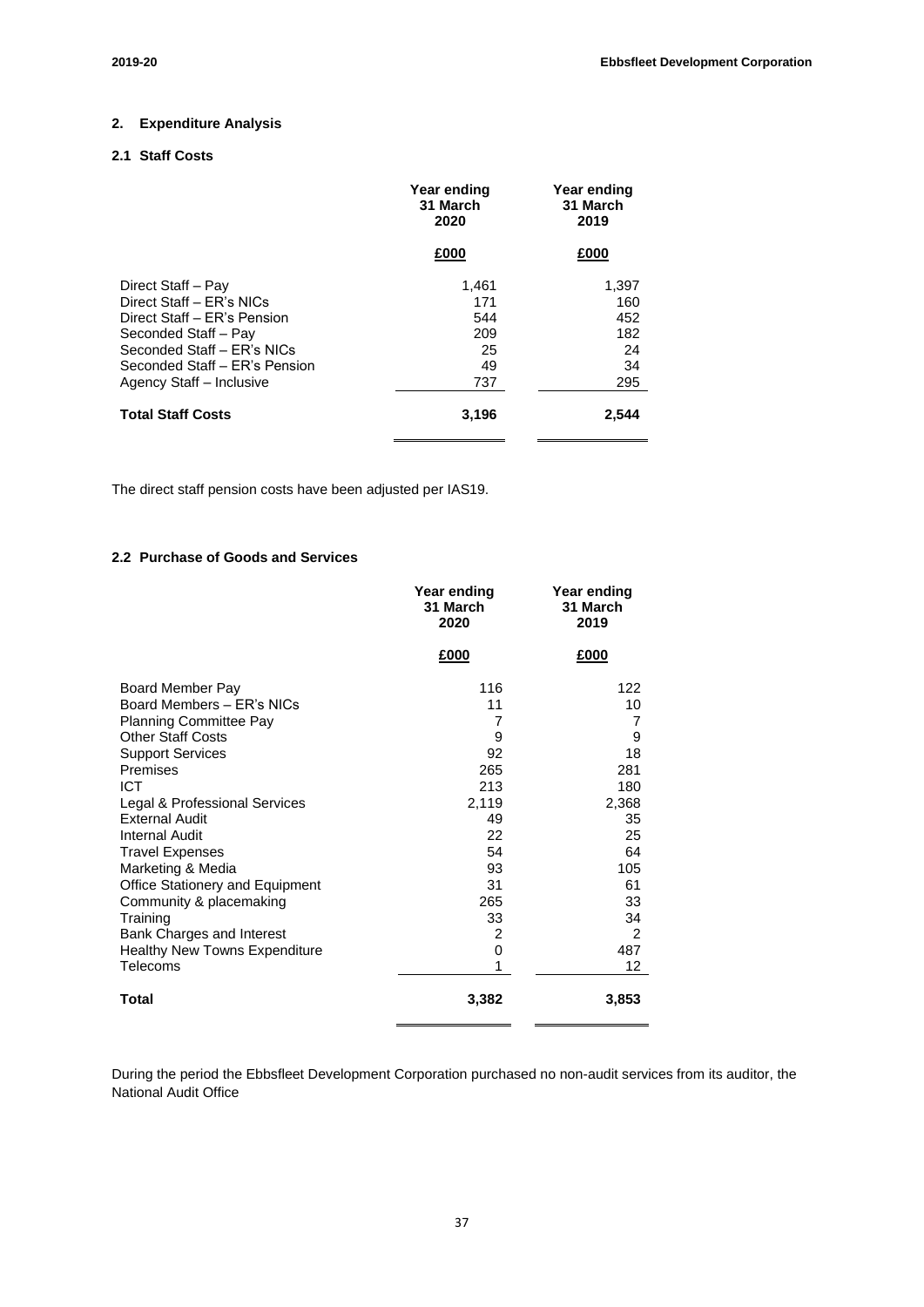# **2.3 Other Operating Expenditure – grants**

|                                                 | Year ending<br>31 March<br>2020 | Year ending<br>31 March<br>2019 |
|-------------------------------------------------|---------------------------------|---------------------------------|
|                                                 | £000                            | £000                            |
| Highways England $-$ A2 Junctions (C)           | 7,800                           | 7,700                           |
| Kent County Council - Fastrack (C)              | $\mathbf{U}$                    | 4,596                           |
| Kent County Council – Springhead Bridge (C)     | 188                             | 343                             |
| Kent County Council – Green Corridors (C)       | 295                             | 605                             |
| Kent County Council - Waste Options             | 120                             | 0                               |
| Kent County Council - Transport Feas/Thames Way | 0                               | 240                             |
| Gravesham Borough Council Local Plan            | 60                              | 0                               |
| HS 1 - Cycle Hubs                               | 125                             | 0                               |
| Minor grants                                    | 23                              | 50                              |
| Total other operating expenditure - grants      | 8,611                           | 13,534                          |

## (C) denotes Capital Grants

## **3. Income**

|                                        | Year ending<br>31 March<br>2020 | Year ending<br>31 March<br>2019 |
|----------------------------------------|---------------------------------|---------------------------------|
|                                        | £000                            | £000                            |
| <b>Planning Fees</b>                   | 311                             | 70                              |
| Rental Income from Inventory sites     | 314                             | 0                               |
| Healthy New Towns - Grant              | 0                               | 488                             |
| <b>Other Contributions</b>             | 79                              | 73                              |
| S.106 Contributions - Capital Receipts | 3,370                           | 2,954                           |
| <b>Total</b>                           | 4,074                           | 3,585                           |

The EDC's treatment of S.106 Contributions - Capital Receipts is set out in Note 1. The Capital Receipts received relate to a contract with KCC whereby S.106 Off-Site Transport contributions relating to housing occupations at Eastern Quarry (EQ) are retained by the EDC to reimburse the Corporation's forward funding contribution of the A2 Junctions Improvements project, which is classified as a qualifying project within the S.106 agreement. This contract continues until the occupation of 4,500 homes has been achieved. The S.106 agreement is a public document comprising part of the planning applications relating to EQ.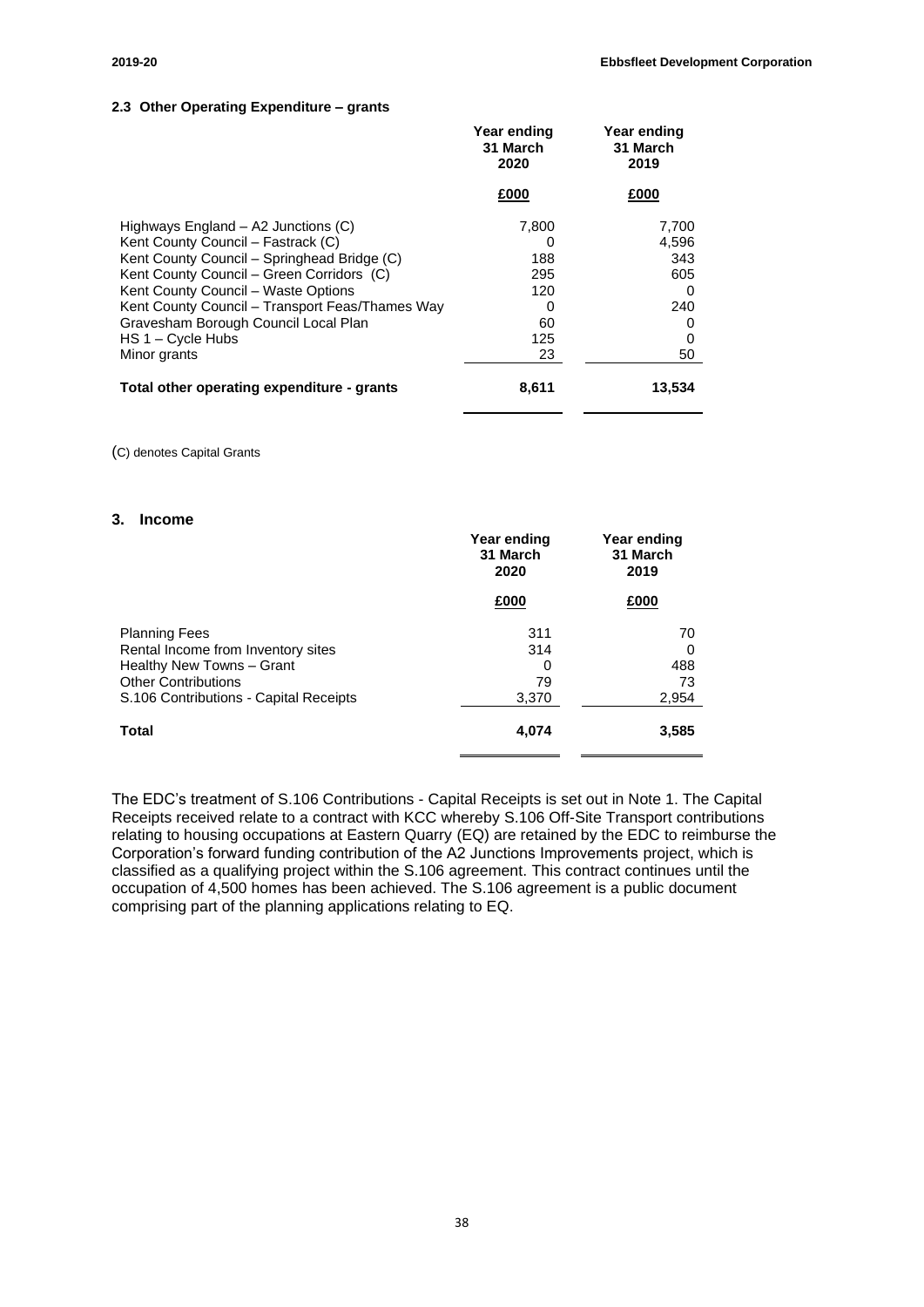|                                     | As at 31 March 2020            |                  |              | As at 31 March 2019 RESTATED |                                |                  |            |              |
|-------------------------------------|--------------------------------|------------------|--------------|------------------------------|--------------------------------|------------------|------------|--------------|
|                                     | <b>Infrastructure</b><br>(AUC) | <b>Equipment</b> | <b>ICT</b>   | <b>TOTAL</b>                 | <b>Infrastructure</b><br>(AUC) | <b>Equipment</b> | <b>ICT</b> | <b>TOTAL</b> |
|                                     | £000                           | £000             | £000         | £000                         | £000                           | £000             | £000       | £000         |
| Cost or                             |                                |                  |              |                              |                                |                  |            |              |
| valuation                           |                                |                  |              |                              |                                |                  |            |              |
| Opening                             | 12,034                         | 140              | 44           | 12,218                       | 3,788                          | 133              | 44         | 3,965        |
| <b>Additions</b>                    | 4.101                          | 0                | 0            | 4,101                        | 8,246                          | 7                | 0          | 8,253        |
| Closing                             | 16,135                         | 140              | 44           | 16,319                       | 12,034                         | 140              | 44         | 12,218       |
| Depreciation                        |                                |                  |              |                              |                                |                  |            |              |
| Opening                             | 0                              | (42)             | (34)         | (76)                         | 0                              | (19)             | (22)       | (41)         |
| Charged in                          | $\Omega$                       | (23)             | (8)          | (31)                         | $\mathbf 0$                    | (23)             | (12)       | (35)         |
| vear                                |                                |                  |              |                              |                                |                  |            |              |
| Closing                             | $\Omega$                       | (65)             | (42)         | (107)                        | $\mathbf 0$                    | (42)             | (34)       | (76)         |
| Opening<br>Carrying<br>value        | 12,034                         | 98               | 10           | 12,142                       | 3,788                          | 114              | 22         | 3,924        |
| <b>Closing</b><br>Carrying<br>value | 16,135                         | 75               | $\mathbf{2}$ | 16,212                       | 12,034                         | 98               | 10         | 12,142       |
| Asset<br>financing:<br>Owned        | 16,135                         | 75               | 2            | 16,212                       | 12,034                         | 98               | 10         | 12,142       |

# **4. Property, Plant and Equipment**

The PPE table has been restated for 18/19 to reflect the agreed change of category for the reporting of Springhead Bridge. The bridge, which is now operational, was previously included as Inventory, but has now been recategorised as PPE.

## **5. Intangible Assets**

|                                     | As at 31 March 2020 |                                      |                                  |              | As at 31 March 2019 |                                      |                           |              |
|-------------------------------------|---------------------|--------------------------------------|----------------------------------|--------------|---------------------|--------------------------------------|---------------------------|--------------|
|                                     | <b>Software</b>     | Green<br><b>Corridors</b><br>Project | <b>Electricity</b><br><b>AUC</b> | <b>TOTAL</b> | <b>Software</b>     | Green<br><b>Corridors</b><br>Project | Electricity<br><b>AUC</b> | <b>TOTAL</b> |
| Cost or                             | £000                | £000                                 | £000                             | £000         | £000                | £000                                 | £000                      | £000         |
| valuation                           |                     |                                      |                                  |              |                     |                                      |                           |              |
| Opening                             | 36                  | 71                                   | 20,475                           | 20,582       | 36                  | 70                                   | 19,550                    | 19,656       |
| Additions                           | $\Omega$            | $\Omega$                             | 4,344                            | 4,344        | 0                   | 20                                   | 925                       | 945          |
| Impairment                          | $\Omega$            | 0                                    | 0                                | 0            | $\Omega$            | (19)                                 | 0                         | (19)         |
| Closing                             | 36                  | 71                                   | 24,819                           | 24,926       | 36                  | 71                                   | 20,475                    | 20,582       |
|                                     |                     |                                      |                                  |              |                     |                                      |                           |              |
| Amortisation                        |                     |                                      |                                  |              |                     |                                      |                           |              |
| Opening                             | (36)                | (24)                                 | $\mathbf 0$                      | (60)         | (25)                | $\mathbf 0$                          | $\mathbf 0$               | (25)         |
| Charged in                          |                     |                                      |                                  |              |                     |                                      |                           |              |
| year                                | $\Omega$            | (24)                                 | 0                                | (24)         | (11)                | (24)                                 | 0                         | (35)         |
| Closing                             | (36)                | (48)                                 | $\mathbf 0$                      | (84)         | (36)                | (24)                                 | $\mathbf 0$               | (60)         |
|                                     |                     |                                      |                                  |              |                     |                                      |                           |              |
| Opening                             |                     |                                      |                                  |              |                     |                                      |                           |              |
| Carrying                            | $\mathbf 0$         | 47                                   | 20,475                           | 20,522       | 11                  | 70                                   | 19,550                    | 19,631       |
| value                               |                     |                                      |                                  |              |                     |                                      |                           |              |
| <b>Closing</b><br>Carrying<br>value | $\bf{0}$            | 23                                   | 24,819                           | 24,842       | $\bf{0}$            | 47                                   | 20,475                    | 20,522       |
| Asset<br>financing:<br>Owned        | 0                   | 23                                   | 24,819                           | 24,842       | 0                   | 47                                   | 20,475                    | 20,522       |

The Electricity Asset Under Construction (AUC) relates to the EDC's investment in the provision of electricity for the garden city – the asset being the 'right to recover' this investment over its useful economic life (see Statement of Accounting Policies, Non-Current Assets, Intangible Assets).

The Green Corridors Project Intangible Asset relates to a mapping system which has now been brought into use.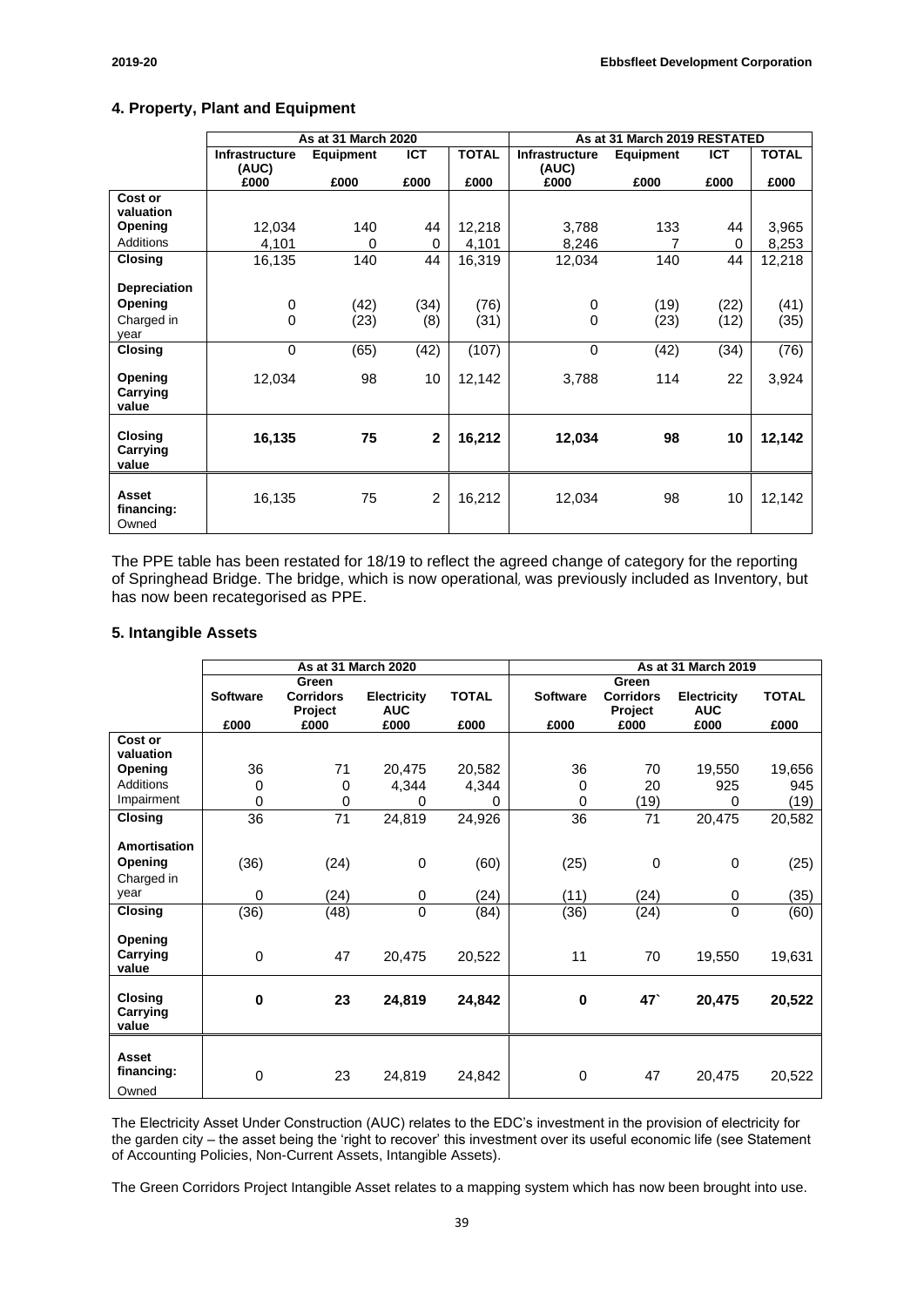# **6. Financial Instruments**

As the cash requirements of the EDC are met through the Parliamentary Estimate process, financial instruments play a more limited role in creating and managing risk than would apply to a non-public sector body. The majority of financial instruments relate to contracts to buy non-financial items in line with the EDC's expected purchase and usage requirements and the EDC is therefore exposed to few credit, liquidity or market risks.

# **7. Trade Receivables and Other Current Assets**

|                                                                                          | As at 31<br><b>March 2020</b> | As at 31<br><b>March 2019</b> |
|------------------------------------------------------------------------------------------|-------------------------------|-------------------------------|
|                                                                                          | £000                          | £000                          |
| Prepayments<br><b>VAT Receivable</b><br><b>Other Receivables</b><br><b>Trade Debtors</b> | 113<br>931<br>1,337<br>3      | 177<br>1,299<br>564<br>215    |
| <b>Total</b>                                                                             | 2,384                         | 2,255                         |

# **8. Inventories**

|                                  |                              | As at 31 March 2020 |                 | As at 31 March 2019- RESTATED |                   |              |
|----------------------------------|------------------------------|---------------------|-----------------|-------------------------------|-------------------|--------------|
|                                  | Inventory<br><b>Building</b> | Inventory<br>Land   | <b>TOTAL</b>    | Inventory<br><b>Building</b>  | Inventory<br>Land | <b>TOTAL</b> |
|                                  | £000                         | £000                | £000            | £000                          | £000              | £000         |
| <b>Cost or valuation</b>         |                              |                     |                 |                               |                   |              |
| Opening<br>Additions             | 0<br>0                       | 1,619<br>38,630     | 1,619<br>38,630 | 0<br>0                        | $\Omega$<br>1,697 | 1,697        |
|                                  |                              |                     |                 |                               |                   |              |
| Impairment (Write down)          | 0                            | (3,529)             | (3,529)         | 0                             | (78)              | (78)         |
| <b>Closing</b>                   | 0                            | 36,720              | 36,720          | 0                             | 1,619             | 1,619        |
| <b>Opening Carrying value</b>    | 0                            | 1,619               | 1,619           | 0                             | 0                 | 0            |
| <b>Closing Carrying value</b>    | 0                            | 36,720              | 36,720          | 0                             | 1,619             | 1,619        |
| <b>Asset financing:</b><br>Owned | 0                            | 36,720              | 36,720          | $\Omega$                      | 1.619             | 1,619        |

|                                                                                                  | <b>Additions</b><br>19/20 | <b>Impairment</b><br>19/20 | <b>Additions</b><br><b>18/19 RESTATED</b> | Impairment<br><b>18/19 RESTATED</b> |
|--------------------------------------------------------------------------------------------------|---------------------------|----------------------------|-------------------------------------------|-------------------------------------|
| Inventory                                                                                        | £000                      | £000                       | £000                                      | £000                                |
| <b>Ebbsfleet Central</b><br>11-13 The Creek, Gravesend<br>Former KCC pitches site,<br>Grove Road | 36,289<br>1.341<br>939    | 2,789<br>470<br>124        | 0<br>0                                    | 0<br>0                              |
| <b>Station House, Northfleet</b><br>Milton Place site, Gravesend                                 | 0<br>61                   | 50<br>96                   | 1.262<br>435                              | 63<br>15                            |
| Total                                                                                            | 38,630                    | 3,529                      | 1,697                                     | 78                                  |

Due to the outbreak of Covid-19 in March 2020, market activity has been impacted in many sectors. As at the valuation date, the valuers consider that they can attach less weight to previous market evidence for comparison purposes, to inform their opinion of value. Indeed, the responses to Covid-19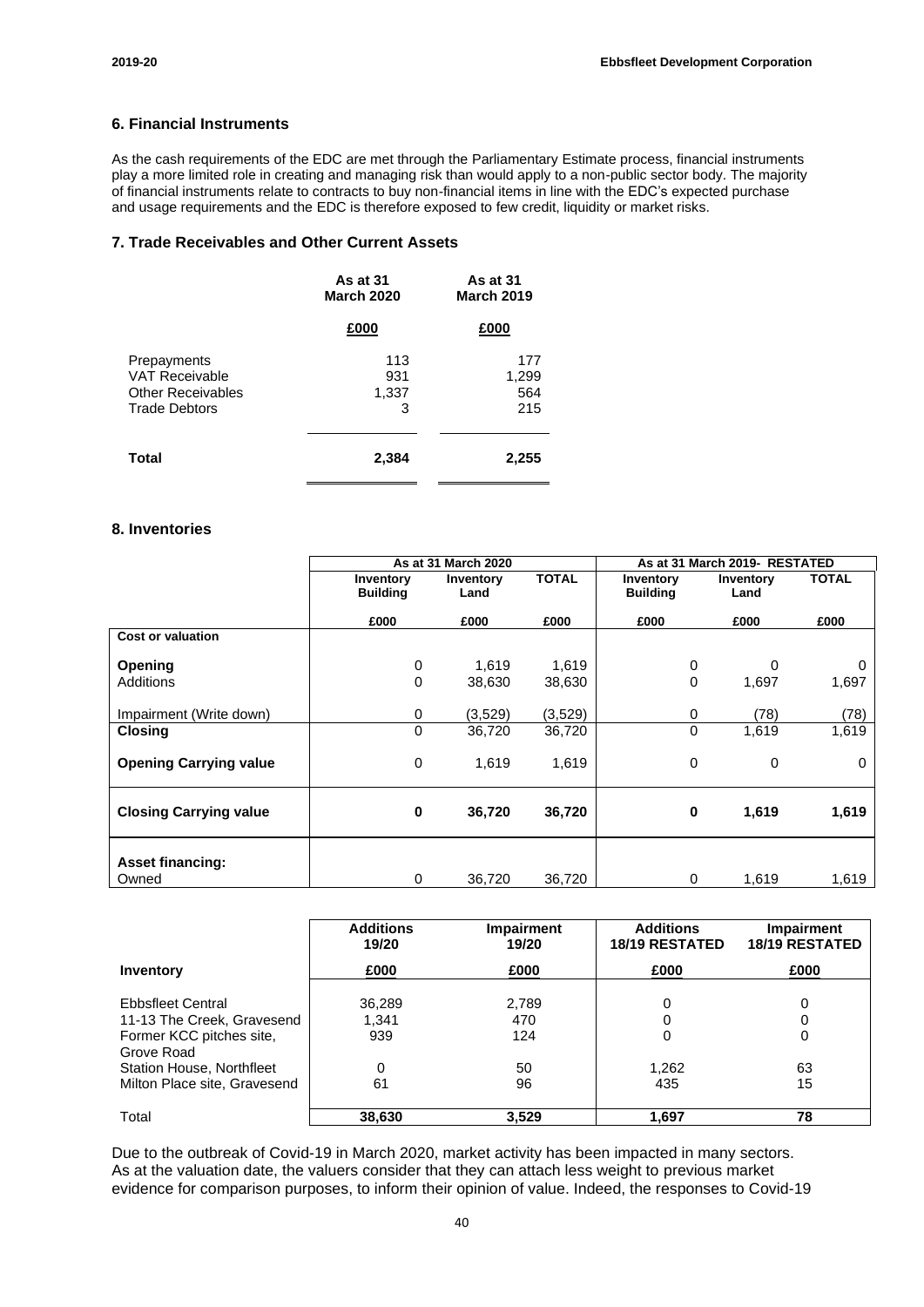during 2020 means that they were faced with an unprecedented set of circumstances on which to base a judgment. Their valuations (which are reflected in the closing balances shown above) are therefore reported on the basis of 'material valuation uncertainty' as per VPS 3 and VPGA 10 of the RICS Red Book Global. Consequently, less certainty – and a higher degree of caution – should be attached to the valuation than would normally be the case.

Impairment in a normal year of acquisition generallycomprises of written-down SDLT (Stamp Duty Land Tax) and other due diligence and legal costs of acquisition which do not add to the value of the Inventory.

# **9. Cash and Cash Equivalents**

| <b>Past and Dasir Equivalents</b>                                                 | As at 31<br><b>March 2020</b> | <b>As at 31</b><br><b>March 2019</b> |
|-----------------------------------------------------------------------------------|-------------------------------|--------------------------------------|
|                                                                                   | £000                          | £000                                 |
| Balance at beginning of period<br>Net change in cash and cash equivalent balances | 1,860<br>1,095                | 549<br>1,311                         |
| <b>Balance at 31 March</b>                                                        | 2,955                         | 1,860                                |
| The following balances at end of period were held at:                             |                               |                                      |
| Government Banking Service<br>Commercial banks and cash in hand                   | 1,009<br>1,946                | 1,443<br>417                         |
| <b>Balance at 31 March</b>                                                        | 2.955                         | 1,860                                |

## **10. Trade Payables & Other Current Liabilities**

|                                      | <b>As at 31</b><br><b>March 2020</b> | As at 31<br><b>March 2019</b> |
|--------------------------------------|--------------------------------------|-------------------------------|
|                                      | £000                                 | £000                          |
| Amounts falling due within one year: |                                      |                               |
| Accruals                             | 507                                  | 1,569                         |
| Trade payables                       | 521                                  | 865                           |
| Other payables                       | 219                                  | 243                           |
| Contract liabilities                 | 116                                  | 94                            |
| <b>Total</b>                         | 1,363                                | 2,771                         |

The 2019 Accruals amount included £1.046 million relating to Springhead Bridge activity incurred in March 2019.

# **11. Non - Current Liabilities**

|                                                                                                    | As at 31<br><b>March 2020</b> | <b>As at 31</b><br><b>March 2019</b> |
|----------------------------------------------------------------------------------------------------|-------------------------------|--------------------------------------|
|                                                                                                    | £000                          | £000                                 |
| Amounts falling due after one year:                                                                |                               |                                      |
| S.106 developer contributions to EDC projects<br>Consortium partner contributions to business case | 233<br>80                     | 0<br>0                               |
| Total                                                                                              | 313                           | 0                                    |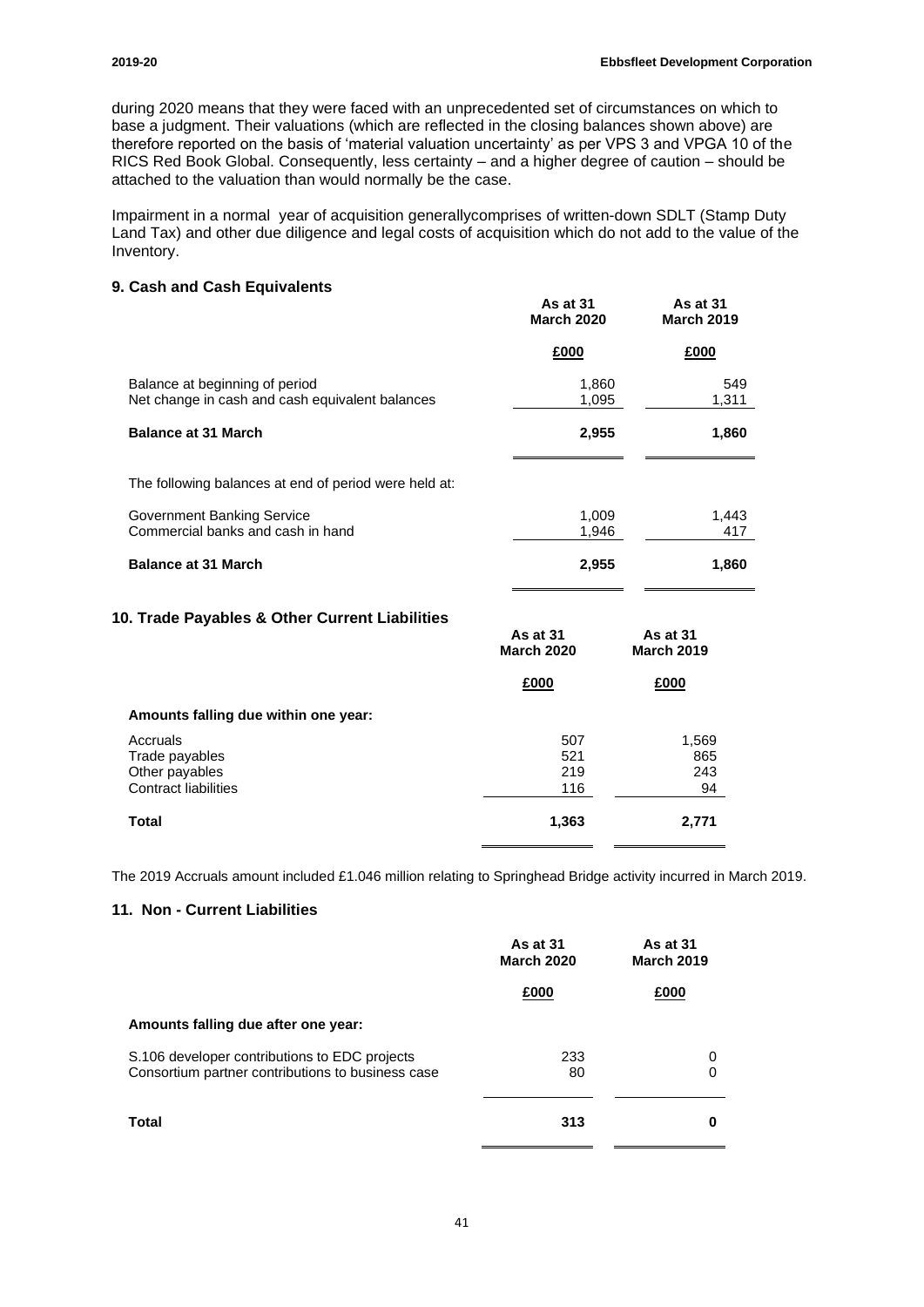# **12. Commitments under leases - Operating leases**

The EDC entered into a 5 year lease for its office premises at the Observatory in February 2019. Total future minimum lease payments under the Observatory operating lease are given in the table below:

|                                                                  | As at 31<br><b>March 2020</b> | As at 31<br><b>March 2019</b> |  |
|------------------------------------------------------------------|-------------------------------|-------------------------------|--|
|                                                                  | £000                          | £000                          |  |
| <b>Buildings</b><br>Not later than one year<br>Later than 1 year | 100<br>287                    | 100<br>388                    |  |
| <b>Total</b>                                                     | 387                           | 488                           |  |

The EDC acquired the freehold of The Observatory building on the 9th October 2020, at which point the operating lease referred to above ceased.

# **13. Other financial commitments**

The EDC has entered into non-cancellable contracts (which are not leases or PFI (and other service concession arrangement) contracts) for long-term capital projects, staff secondments, IT support and various other commissions. The total payments to which the EDC is committed are as follows:

|                                                                              | As at 31<br><b>March 2020</b> | As at 31<br><b>March 2019</b> |  |
|------------------------------------------------------------------------------|-------------------------------|-------------------------------|--|
|                                                                              | £000                          | £000                          |  |
| Not later than one year<br>Later than one year and not later than five years | 20,441<br>n                   | 15,662<br>20,441              |  |
| Total                                                                        | 20,441                        | 36,103                        |  |

# **14. Pensions**

Permanent employees of the EDC are eligible to become members of the Local Government Pension Scheme (as administered locally by Kent County Council); a funded Defined Benefit scheme providing benefits based on career average revalued salary and length of service on retirement.

Contributions are set every three years as a result of the actuarial valuation of the Fund required by the Regulations. The latest review was carried out during 2019, examining the fund as at 31 March 2019. The EDC's employer's contributions will increase by approximately 1% pa for the next 3 years from 16.2% in 19/20, to 19.1% in 22/23, whilst employees make contributions on a scale based on their salary.

In general, participating in a defined benefit pension scheme means that the Employer is exposed to a number of risks:

- Investment Risk the Fund holds investment in assets such as equities, which have volatile market values, and while these assets are expected to provide real returns over the long-term, the short-term volatility can cause additional funding to be required if a deficit emerges.
- Interest Rate Risk The Fund's liabilities are assessed using market yields on high quality corporate bonds to discount future liability cash flows. As the Fund holds assets such as equities, the value of the assets and liabilities may not move in the same way.
- Inflation Risk All the benefits under the Fund are linked to inflation and so deficits may emerge to the extent that the assets are not linked to inflation; and
- Longevity Risk In the event that the members live longer than assumed a deficit will emerge in the Fund. There are also other demographic risks.

The actuary for the scheme is Barnett Waddingham, and the disclosures have been made in accordance with International Accounting Standard 19 (IAS19 (2011)).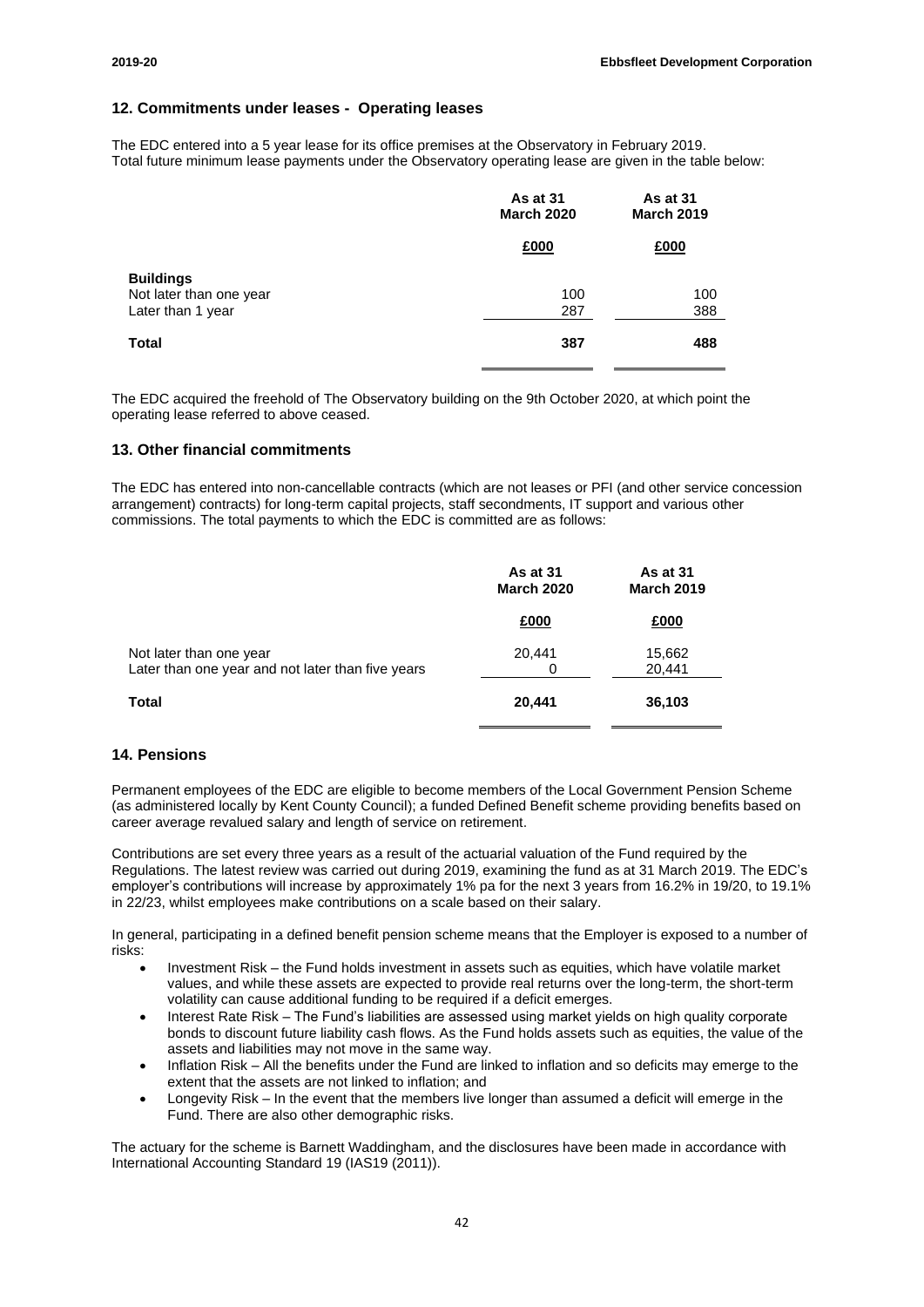The financial assumptions used for the purposes of the IAS 19 calculations as at 31 March 2020 are shown in the table below:

# **Table 1: Financial Assumptions**

| Assumptions as at    | 31 March | 31 March | 31 March |
|----------------------|----------|----------|----------|
|                      | 2020     | 2019     | 2018     |
|                      | % p.a.   | % p.a.   | % p.a.   |
| RPI increases        | 2.65%    | 3.35%    | 3.25%    |
| <b>CPI</b> increases | 1.85%    | 2.35%    | 2.25%    |
| Salary increases     | 2.85%    | 3.85%    | 3.75%    |
| Pension increases    | 1.85%    | 2.35%    | 2.25%    |
| Discount rate        | 2.4%     | 2.45%    | 2.6%     |
|                      |          |          |          |

These assumptions are set with reference to market conditions at 31 March 2020.

## **Table 2: Demographic Assumptions**

| Life expectancy from age 65<br>(vears) |         | 31 March 2020 | 31 March 2019 |
|----------------------------------------|---------|---------------|---------------|
| <b>Retiring Today</b>                  |         |               |               |
| Males                                  |         | 21.8          | 22.0          |
|                                        | Females | 23.7          | 24.0          |
| Retiring in 20 years                   |         |               |               |
|                                        | Males   | 23.2          | 23.7          |
|                                        | Females | 25.2          | 25.8          |

# **Table 3: Employer Asset Share**

| <b>Employer asset</b>   | 31 March 2020 |       |       | 31 March 2019 |
|-------------------------|---------------|-------|-------|---------------|
| share –<br>bid value    | £000s         | ℅     | £000s | %             |
| Equities                | 2,065         | 61%   | 696   | 68%           |
| Gilts                   | 26            | $1\%$ | 7     | 1%            |
| Other Bonds             | 438           | 13%   | 93    | 9%            |
| Property                | 457           | 14%   | 122   | 12%           |
| Cash                    | 88            | 3%    | 18    | 2%            |
| Absolute return<br>fund | 284           | 8%    | 80    | 8%            |
| Total                   | 3,358         | 100%  | 1,016 | 100%          |

# **Table 4: Statement of financial position as at 31 March 2020**

| Net Pension Liability as at                 | 31 March 2020 | 31 March 2019 |
|---------------------------------------------|---------------|---------------|
|                                             | £000          | £000          |
| Present value of defined benefit obligation | 5,062         | 2.025         |
| Fair value of Fund assets (bid value)       | 3,358         | 1.016         |
| Net defined benefit liability               | 1,704         | 1,009         |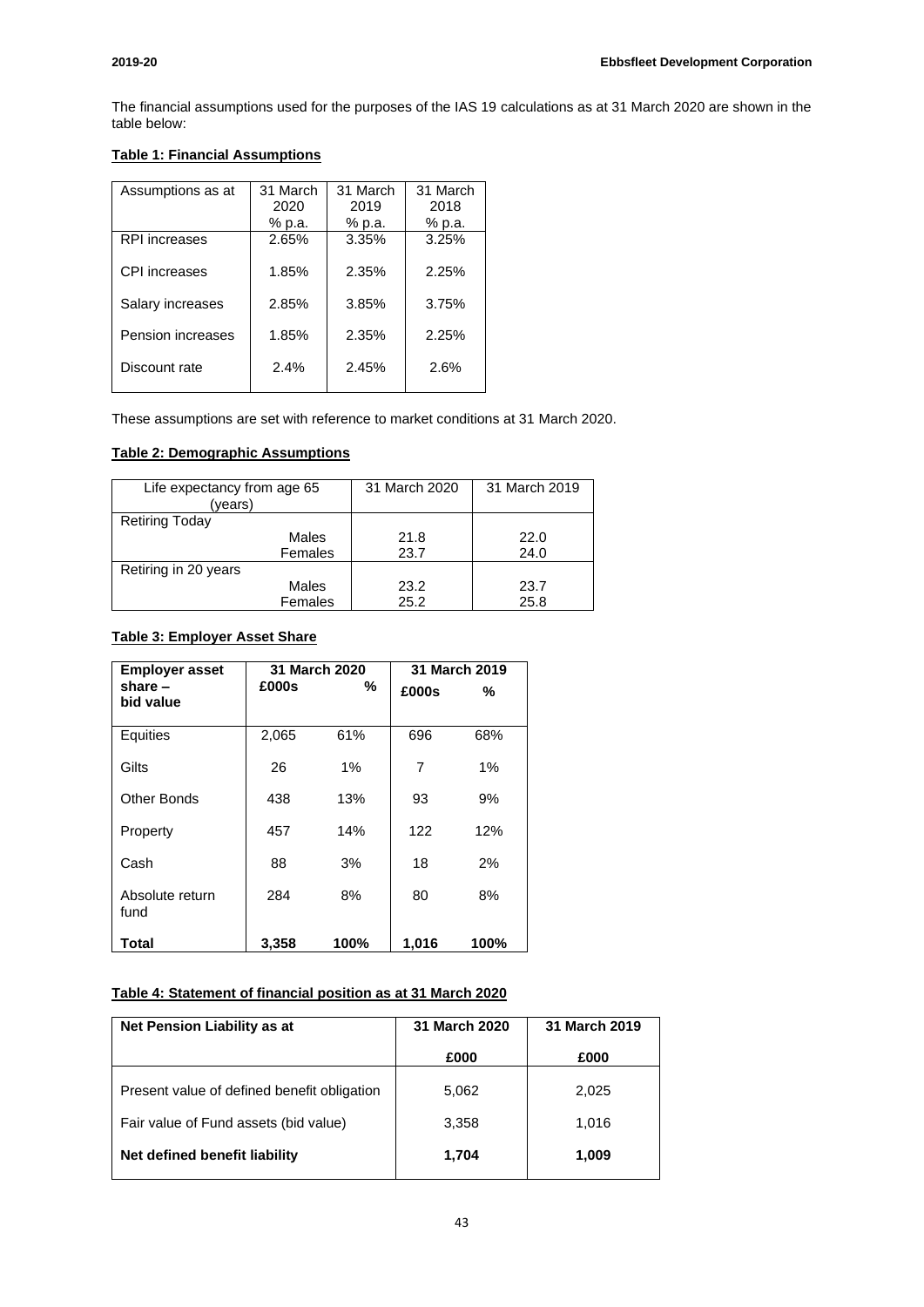# **Table 5: Statement of profit or loss for the year to 31 March 2020**

| The amounts recognised in the<br>statement of comprehensive net<br>expenditure are: | Year ending<br>31 March 2020<br>£000 | <b>Year Ending</b><br>31 March 2019<br>£000 |
|-------------------------------------------------------------------------------------|--------------------------------------|---------------------------------------------|
|                                                                                     |                                      |                                             |
| Service Cost                                                                        | 542                                  | 450                                         |
| Net interest on the defined liability                                               | 22                                   | 16                                          |
| Administration expenses                                                             | 1                                    | 0                                           |
| Total loss                                                                          | 565                                  | 466                                         |

# **Table 6: Re-measurements in other comprehensive income**

# **Re-measurements in other comprehensive income**

|                                               | Year ending<br>31 March 2020<br>£000 | Year ending<br>31 March 2019<br>£000 |
|-----------------------------------------------|--------------------------------------|--------------------------------------|
| Return on Fund assets in excess of interest   | (118)                                | 35                                   |
| Other actuarial gains on assets               | 2.085                                | 0                                    |
| Change in financial assumptions               | 878                                  | (93)                                 |
| Change in demographic assumptions             | 215                                  | 29                                   |
| Experience loss on defined benefit obligation | (3,423)                              | 0                                    |
| Re-measurement of the net defined liability   | (363)                                | (29)                                 |

# **Table 7: Asset and benefit obligation reconciliation for the year to 31 March 2020**

| Reconciliation of opening & closing balances of the<br>present value of the defined benefit obligation | Year ending<br>31 March 2020<br>£000 | Year ending<br>31 March 2019<br>£000 |
|--------------------------------------------------------------------------------------------------------|--------------------------------------|--------------------------------------|
| Opening defined benefit obligation                                                                     | 2,025                                | 1,194                                |
| Current service cost                                                                                   | 502                                  | 450                                  |
| Interest cost                                                                                          | 51                                   | 35                                   |
| Change in financial assumptions                                                                        | (878)                                | 93                                   |
| Change in demographic assumptions                                                                      | (215)                                | (29)                                 |
| Experience loss on defined benefit obligation                                                          | 3,423                                | 0                                    |
| Estimated benefits paid net of transfers in                                                            | (3)                                  | 174                                  |
| Past service costs, including curtailments                                                             | 40                                   | 0                                    |
| Contributions by scheme participants and other employers                                               | 117                                  | 108                                  |
| <b>Closing defined benefit obligation</b>                                                              | 5,062                                | 2,025                                |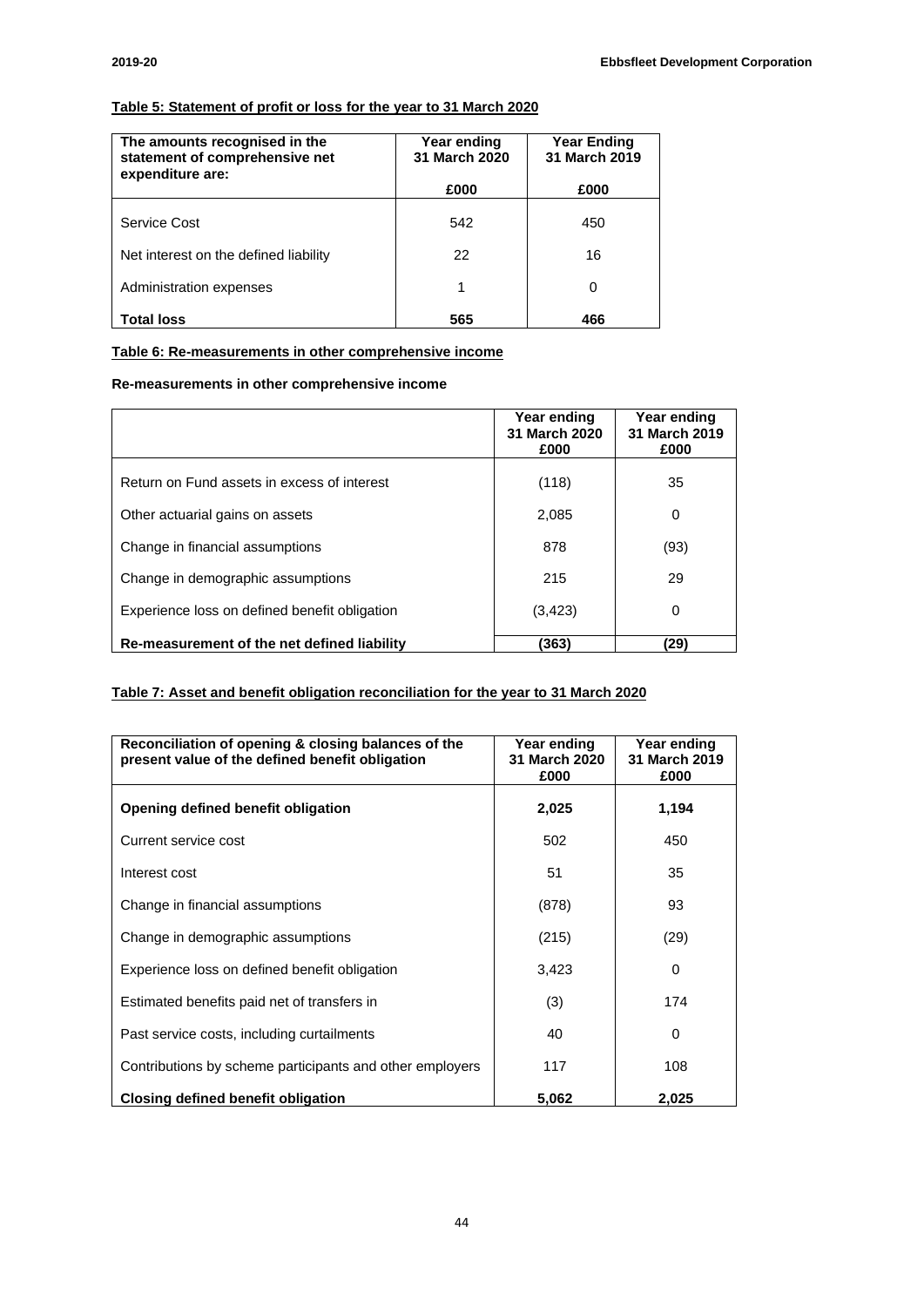| Table 8: Reconciliation of opening & closing balances of the fair value of Fund assets |  |  |
|----------------------------------------------------------------------------------------|--|--|
|                                                                                        |  |  |

| Reconciliation of opening & closing balances of the<br>fair value of Fund assets | Year ending<br>31 March 2020 | Year ending<br>31 March 2019 |
|----------------------------------------------------------------------------------|------------------------------|------------------------------|
|                                                                                  |                              |                              |
| <b>Opening fair value of Fund assets</b>                                         | 1,016                        | 465                          |
| Interest on assets                                                               | 29                           | 19                           |
| Return on assets less interest                                                   | (118)                        | 35                           |
| Other actuarial gains                                                            | 2,085                        | 0                            |
| Administration expenses                                                          | (1)                          | 0                            |
| Contributions by employer including unfunded                                     | 233                          | 215                          |
| Contributions by Scheme participants and other employers                         | 117                          | 108                          |
| Estimated benefits paid plus unfunded net of transfers in                        | (3)                          | 174                          |
| <b>Closing Fair value of Fund assets</b>                                         | 3,358                        | 1,016                        |

The total return on the fund assets for the year to 31 March 2020 is (£89,000)

# **Table 9: Sensitivity Analysis**

|                                                                                                        | Year ending 31 March 2020 |                         | Year ending 31 March 2019 |                         |                         |                         |
|--------------------------------------------------------------------------------------------------------|---------------------------|-------------------------|---------------------------|-------------------------|-------------------------|-------------------------|
| <b>Sensitivity analysis</b>                                                                            | £000                      | £000                    | £000                      | £000                    | £000                    | £000                    |
| Adjustment to discount rate                                                                            | $+0.1%$                   | 0.0%                    | $-0.1%$                   | $+0.1%$                 | 0.0%                    | $-0.1%$                 |
| Present value of total obligation<br>Projected service cost                                            | 4,912<br>411              | 5,062<br>425            | 5,216<br>440              | 1,959<br>447            | 2,025<br>463            | 2,093<br>479            |
| Adjustment to long term salary increase<br>Present value of total obligation<br>Projected service cost | $+0.1%$<br>5,086<br>425   | $0.0\%$<br>5,062<br>425 | $-0.1%$<br>5,039<br>425   | $+0.1%$<br>2.025<br>463 | $0.0\%$<br>2.025<br>463 | $-0.1%$<br>2,025<br>463 |
| Adjustment to pension increases and<br>deferred revaluation                                            | $+0.1%$                   | $0.0\%$                 | $-0.1%$                   | $+0.1%$                 | 0.0%                    | $-0.1%$                 |
| Present value of total obligation<br>Projected service cost                                            | 5,193<br>439              | 5,062<br>425            | 4,935<br>411              | 2,093<br>479            | 2,025<br>463            | 1,959<br>447            |
| Adjustment to life expectancy<br>assumptions                                                           | +1 Year                   | None                    | -1 Year                   | +1 Year                 | None                    | -1 Year                 |
| Present value of total obligation<br>Projected service cost                                            | 5,223<br>438              | 5,062<br>425            | 4,906<br>413              | 2,100<br>479            | 2,025<br>463            | 1,952<br>448            |

# **Table 10: Projected pension expense for the year to 31 March 2021**

|                                               | Year ending<br>31 March 2021<br>£000 | Year ending<br>31 March 2020<br>£000 |
|-----------------------------------------------|--------------------------------------|--------------------------------------|
| Service cost                                  | 425                                  | 463                                  |
| Net interest on the defined liability (asset) | 38                                   | 22                                   |
| Administration expenses                       | 2                                    |                                      |
| <b>Total loss</b>                             | 465                                  | 486                                  |

The expected employer contributions for 2020/21 are £246k (17.1% of pensionable pay costs)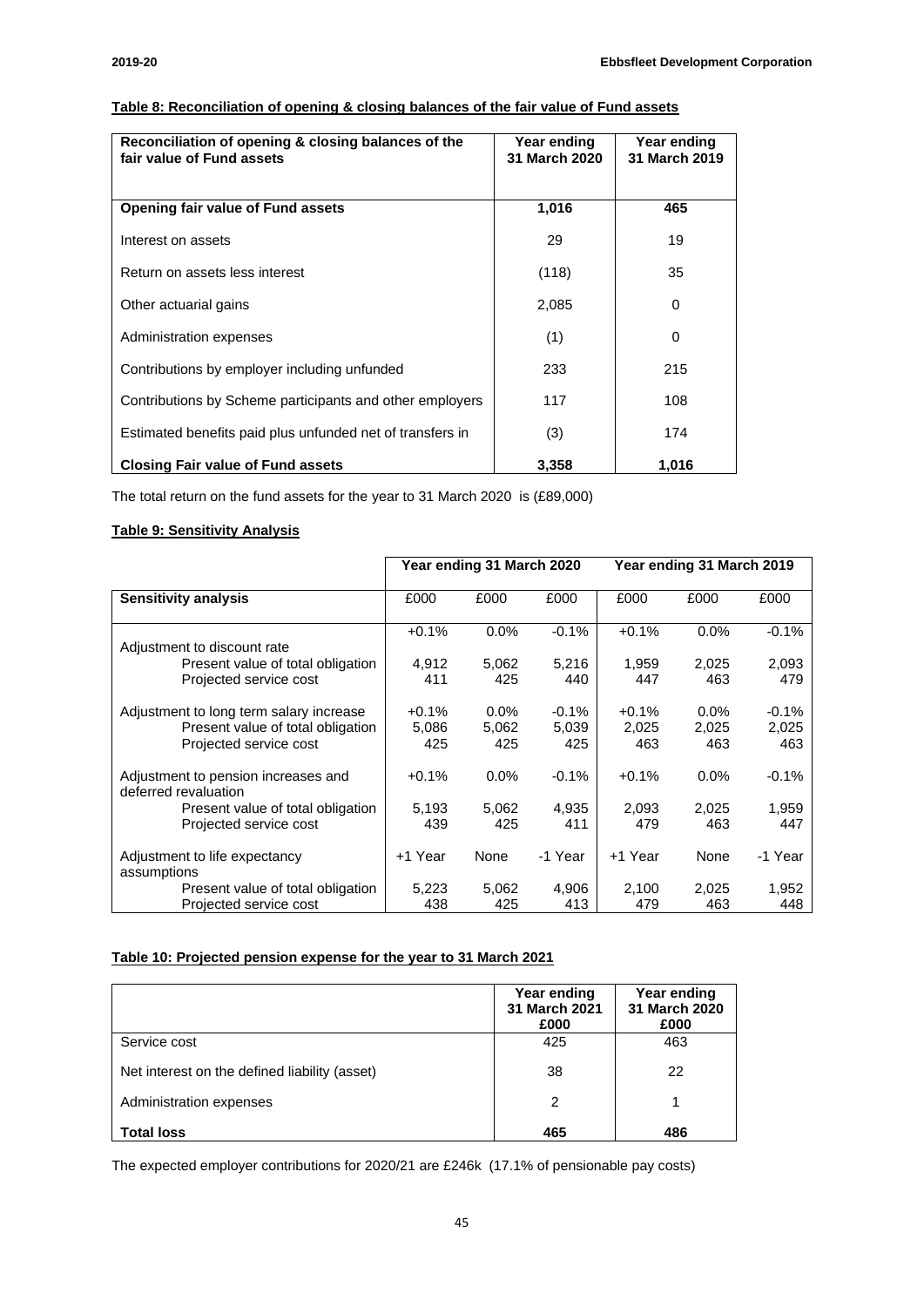# **15. Contingent liabilities**

The EDC owns two pieces of land which have overage arrangements attached to them. The overage arrangements, agreed as part of the EDC purchase with the previous owners, only apply if certain conditions are met. Any overage payment is calculated based on an agreed formula. No final decisions about the use of these pieces of land has yet been made by the EDC. It is intended that both pieces of land will be regenerated at some point in the future and then disposed of. Therefore, given the current uncertainty related to any future overage payments no amount has been provided for within these 19/20 accounts.

# **16. Related-party transactions**

The EDC is sponsored by the MHCLG, which is regarded as a related party, as are the other entities which MHCLG sponsors. The Local Government Pension Scheme (LGPS), which is administered by the Kent County Council Pension Fund is also regarded as a related party.

| Organisatio<br>n                               | <b>Amount</b><br>paid by<br><b>EDC</b><br>19/20<br>£000 | <b>Amount</b><br>received<br>by EDC<br>19/20<br>£000 | <b>Amount</b><br>paid by<br><b>EDC</b><br>18/19<br>£000 | <b>Amount</b><br>received<br>by EDC<br>18/19<br>£000 | <b>Nature of</b><br><b>Transactions</b>                                              | <b>Related Party</b><br><b>Connection</b> | <b>EDC</b><br><b>Position</b> |
|------------------------------------------------|---------------------------------------------------------|------------------------------------------------------|---------------------------------------------------------|------------------------------------------------------|--------------------------------------------------------------------------------------|-------------------------------------------|-------------------------------|
| <b>MHCLG</b>                                   | 127                                                     | (60, 200)                                            | 144                                                     | (28, 194)                                            | Support<br>Services (IT &<br>HR), Recharges,<br>Grant In Aid                         | Sponsor Dept                              | Sponsor<br>Dept               |
| Homes<br>England                               | 241                                                     | 0                                                    | 188                                                     | (28)                                                 | Staff<br><b>Secondments</b>                                                          | Sponsor Dept                              | Sponsor<br>Dept               |
| Kent<br>Pension<br>Fund                        | 236                                                     | $\mathbf 0$                                          | 217                                                     | $\pmb{0}$                                            | Pension<br>Contributions<br>and actuarial<br>report                                  | <b>Board</b><br>Representative            | <b>Board</b><br>Member        |
| Kent County<br>Council                         | 550*                                                    | $\mathbf 0$                                          | 5,986                                                   | (2,957)                                              | Grants, Staff<br>Secondment,<br>Professional<br>Services,<br><b>Capital Receipts</b> | Board<br>Representative                   | Board<br>Member               |
| Dartford<br>Borough<br>Council                 | 138*                                                    | 0                                                    | 108                                                     | (1)                                                  | Local Plan<br>Contribution/IT<br>support                                             | Jeremy Kite                               | Board<br>Member               |
| Gravesham<br>Borough<br>Council                | $90*$                                                   | $\mathbf 0$                                          | $\mathbf 0$                                             | (38)                                                 | Recharges                                                                            | Board<br>Representative                   | Board<br>Member               |
| Locate in<br>Kent                              | 6                                                       | $\mathbf 0$                                          | 6                                                       | $\mathbf 0$                                          | Shared<br><b>Premises Costs</b>                                                      | Mark Dance                                | <b>Board</b><br>Member        |
| Town and<br>Country<br>Planning<br>Association | 6                                                       | $\mathbf 0$                                          | 9                                                       | $\mathbf 0$                                          | Membership and<br>Courses                                                            | Sandra Fryer                              | <b>Board</b><br>Member        |

During the period the following transactions occurred with related parties:

No board member, key manager or other related party has undertaken any other material transactions with the EDC during the year to 31 March 2020.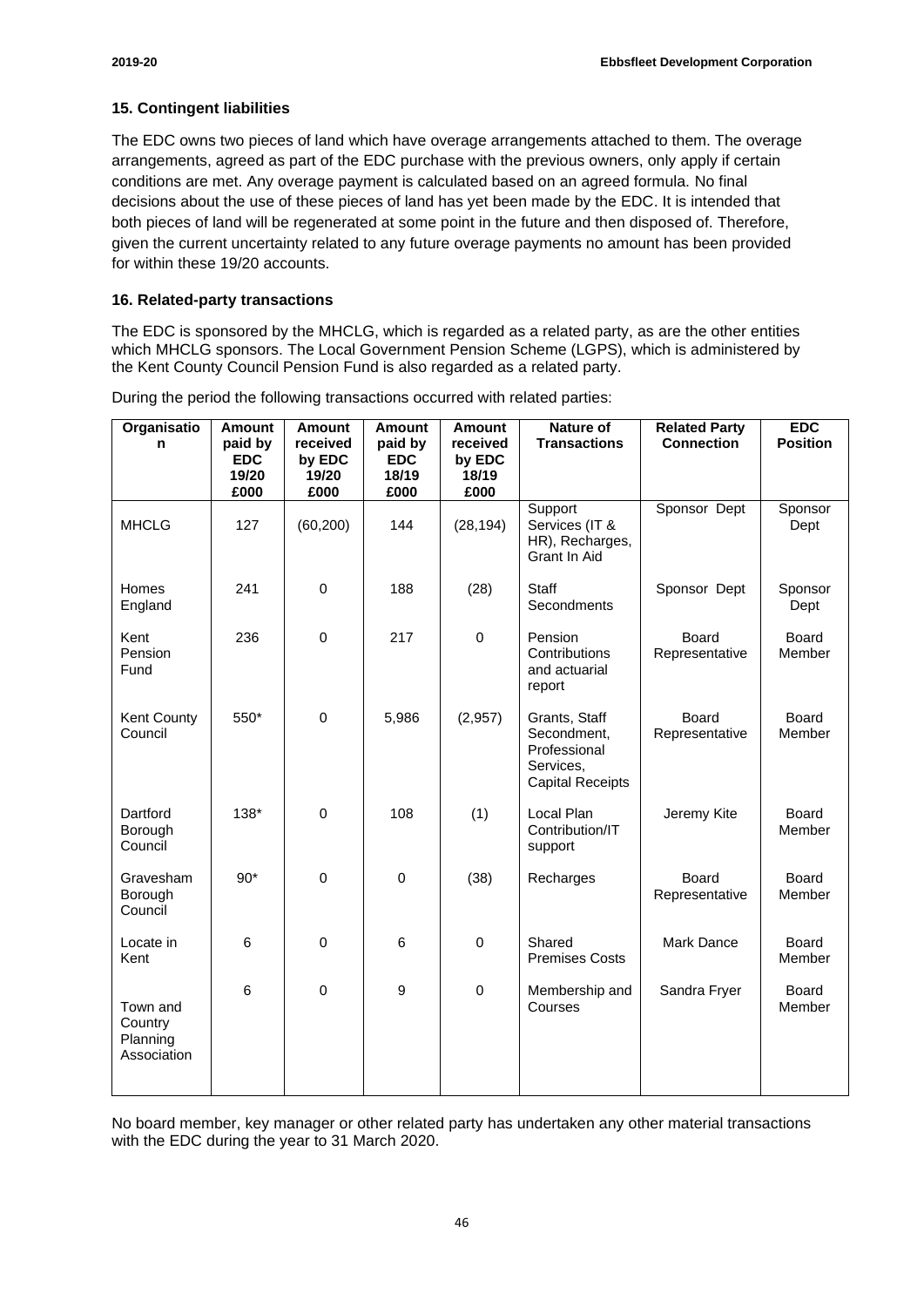\* a further £1,487k was paid to Kent County Council, £668k was paid to Dartford BC (£819k 18/19), £6k was paid to Gravesham (£6k 18/19), being S.106 receipts (treated as a third party asset by EDC – see accounting policy).

# **16. Events after the reporting period date**

The Ebbsfleet Development Corporation's financial statements are laid before the Houses of Parliament by the Secretary of State for Housing, Communities and Local Government. In accordance with the requirements of IAS 10 'Events After the Reporting Period', post Statement of Financial Position events are considered up to the date on which the Accounts are authorised for issue. This has been interpreted as the same date as the date of the Certificate and Report of the Comptroller and Auditor General.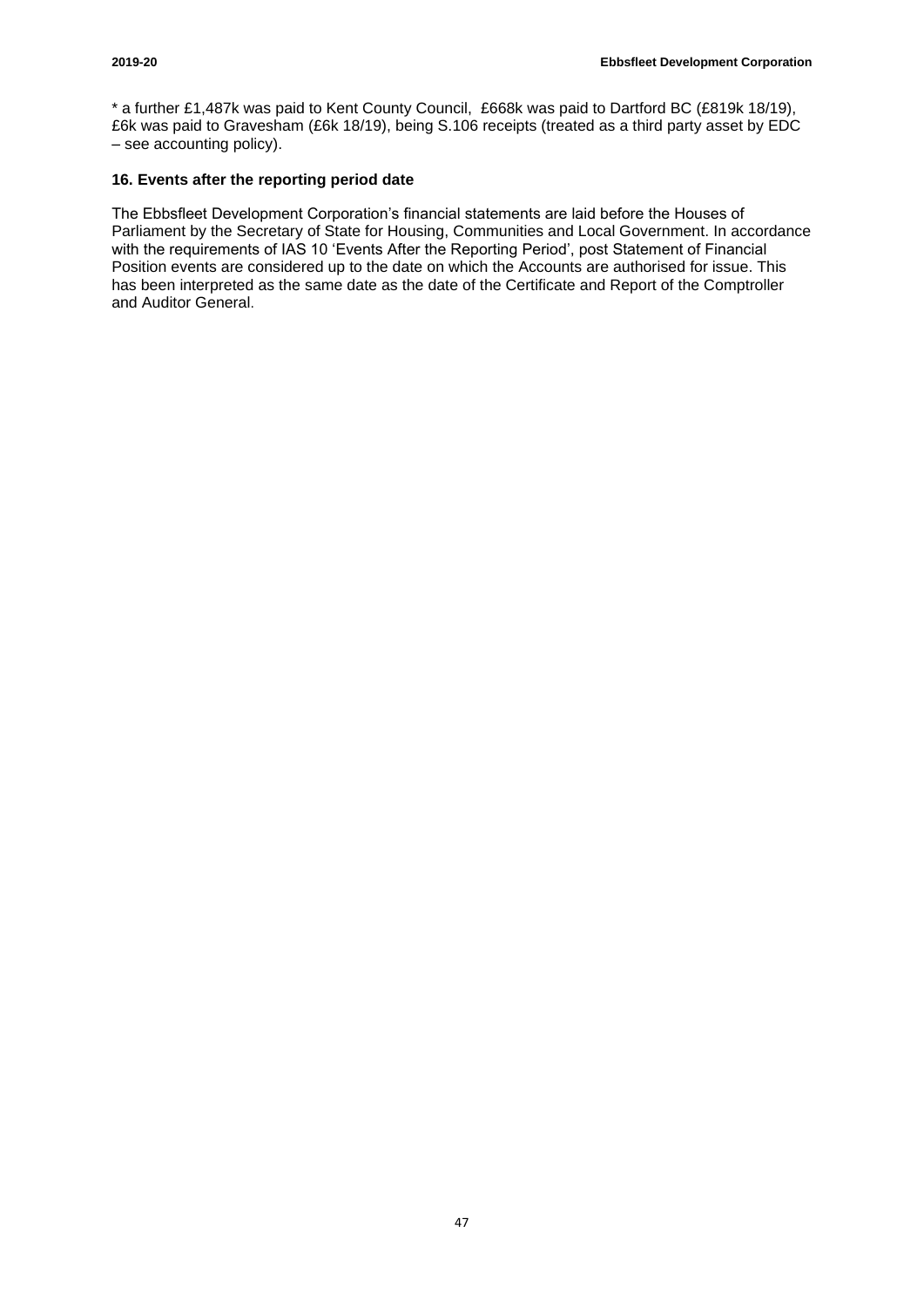# **EBBSFLEET DEVELOPMENT CORPORATION**

# **ACCOUNTS DIRECTION GIVEN BY THE SECRETARY OF STATE WITH THE CONSENT OF THE TREASURY, IN ACCORDANCE WITH PARAGRAPH 10(3) OF SCHEDULE 31 TO THE LOCAL GOVERNMENT, PLANNING AND LAND ACT 1980**

1. The annual Financial Statements of Ebbsfleet Development Corporation (hereafter in this accounts direction referred to as "the Corporation") shall give a true and fair view of the income and expenditure and cash flows for the year and the state of affairs at the year end. Subject to this requirement, the Financial Statements for 2015/16 and for subsequent years shall be prepared in accordance with:-

(a) the accounting and disclosure requirements given in Managing Public Money and in the *Government Financial Reporting Manual* issued by the Treasury ("the FReM") as amended or augmented from time to time;

(b) any other relevant guidance that the Treasury may issue from time to time;

(c) any other specific disclosure requirements of the Secretary of State;

insofar as these requirements are appropriate to the Corporation and are in force for the year for which the Financial Statements are prepared, and except where agreed otherwise with the Secretary of State and the Treasury, in which case the exception shall be described in the notes to the Financial Statements.

2. Schedule 1 to this direction gives additional disclosure requirements of the Secretary of State.

3. This direction shall be reproduced as an appendix to the Financial Statements.

4. This direction replaces all previously issued directions.

Signed by authority of the Secretary of State for Communities and Local Government

*ff* 

An officer in the Department for Communities and Local Government

Date 31 March 2016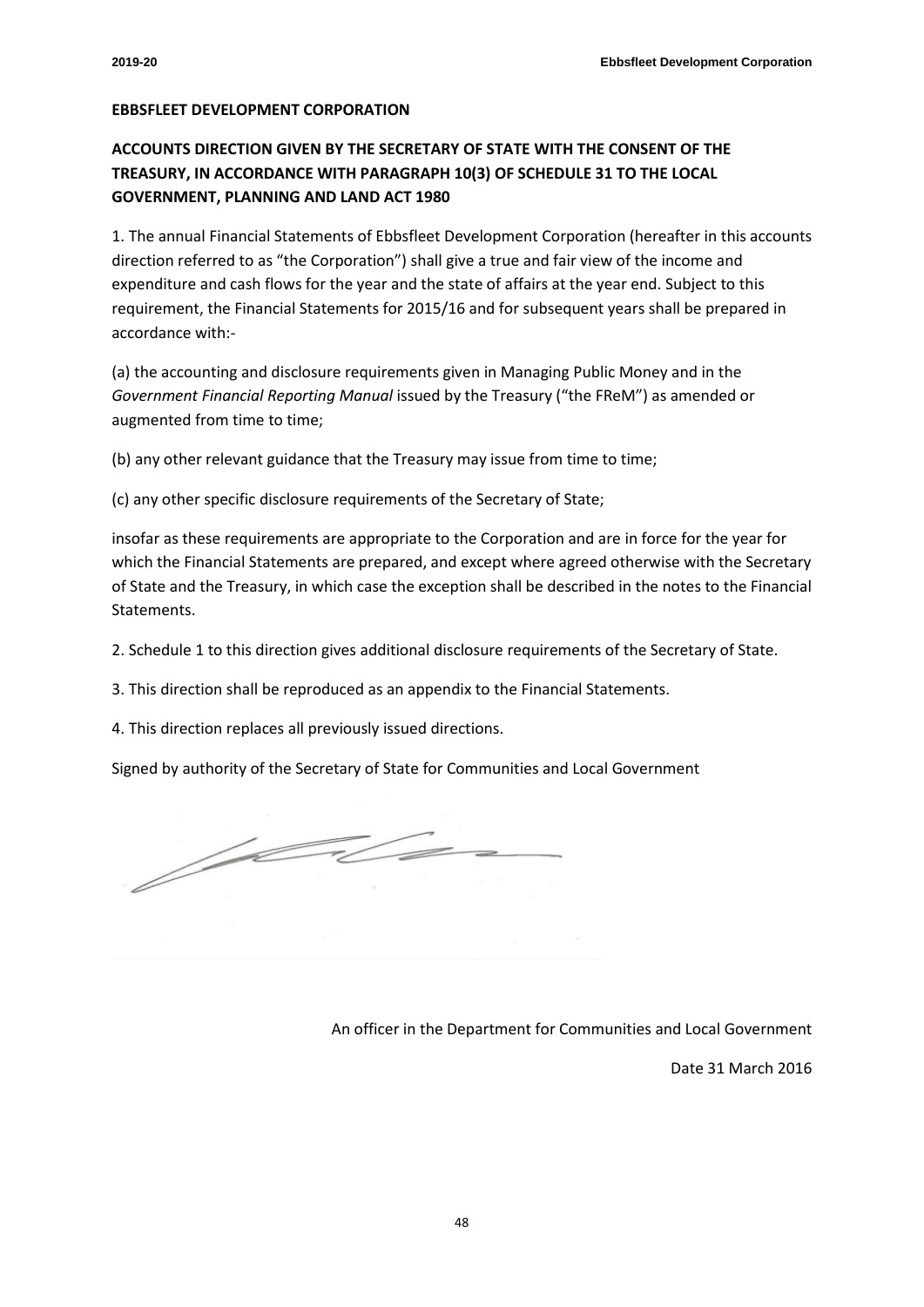# **SCHEDULE 1**

## **ADDITIONAL DISCLOSURE REQUIREMENTS**

The following information shall be disclosed in the Annual Accounts, as a minimum, and in addition to the information required to be disclosed by paragraph 1 of this direction.

(a) an analysis of grants from:

- (i) government departments
- (ii) European Community funds
- (iii) other sources identified as to each source;

(b) an analysis the total amount of grant from the Department for Communities and Local Government, showing how the grant was used;

(c) an analysis of grants included as expenditure in the income and expenditure account and a statement of the total value of grant commitments not yet included in the income and expenditure account;

(d) details of employees, other than board members, showing:-

(i) the average number of persons employed during the year, including part-time employees, agency or temporary staff and those on secondment or loan to the Corporation, but excluding those on secondment or loan to other organisations, analysed between appropriate categories (one of which is those whose costs of employment have been capitalised)

- (ii) the total amount of loans to employees
- (iii) employee costs during the year, showing separately:-
	- (1) wages and salaries
	- (2) early retirement costs
	- (3) social security costs
	- (4) contributions to pension schemes
	- (5) payments for unfunded pensions
	- (6) other pension costs

(7) amounts recoverable for employees on secondment or loan to other organisations

The above analysis shall be given separately for the following categories:

- (i) employed directly by the Corporation
- (ii) on secondment or loan to the Corporation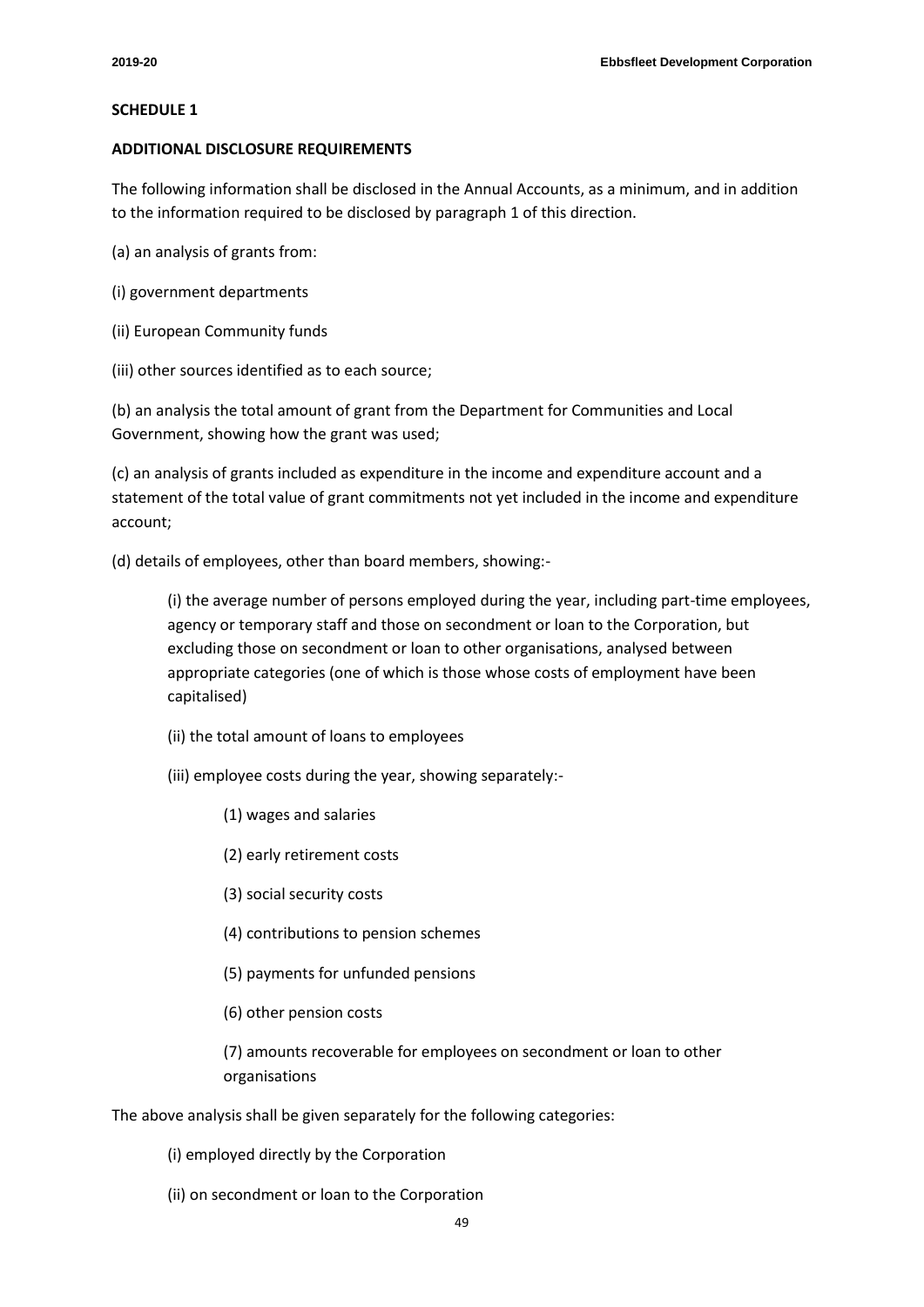- (iii) agency or temporary staff
- (iv) employee costs that have been capitalised);

(e) in the note on receivables, prepayments and payments on account shall each be

identified separately;

(f) a statement of debts written off and movements in provisions for bad and doubtful

debts;

(g) a statement of losses and special payments during the year, being transactions of a type which Parliament cannot be supposed to have contemplated. Disclosure shall be made of the total of losses and special payments if this exceeds £300,000, with separate disclosure and particulars of any individual amounts in excess of £300,000. Disclosure shall also be made of any loss or special payment of £300,000 and below if it is considered material in the context of the Corporation's operations.

\*(h) particulars, as required by the accounting standard on related party disclosures, of material transactions during the year and outstanding balances at the yearend (other than those arising from a contract of service or of employment with the Corporation), between the Corporation and a party that, at any time during the year, was a related party. For this purpose, notwithstanding anything in the accounting standard, the following assumptions shall be made:

(i) transactions and balances of £5,000 and below are not material

(ii) parties related to board members and key managers are as notified to the Corporation by each individual board member or key manager

(iii) the following are related parties:

(1) subsidiary and associate companies of the Corporation

(2) pensions funds for the benefit of employees of the Corporation or its subsidiary companies (although there is no requirement to disclose details of contributions to such funds)

(3) board members and key managers of the Corporation

(4) members of the close family of board members and key managers

(5) companies in which a board member or a key manager is a director

(6) partnerships and joint ventures in which a board member or a key manager is a partner or venture

(7) trusts, friendly societies and industrial and provident societies in which a board member or a key manager is a trustee or committee member

(8) companies, and subsidiaries of companies, in which a board member or a key manager has a controlling interest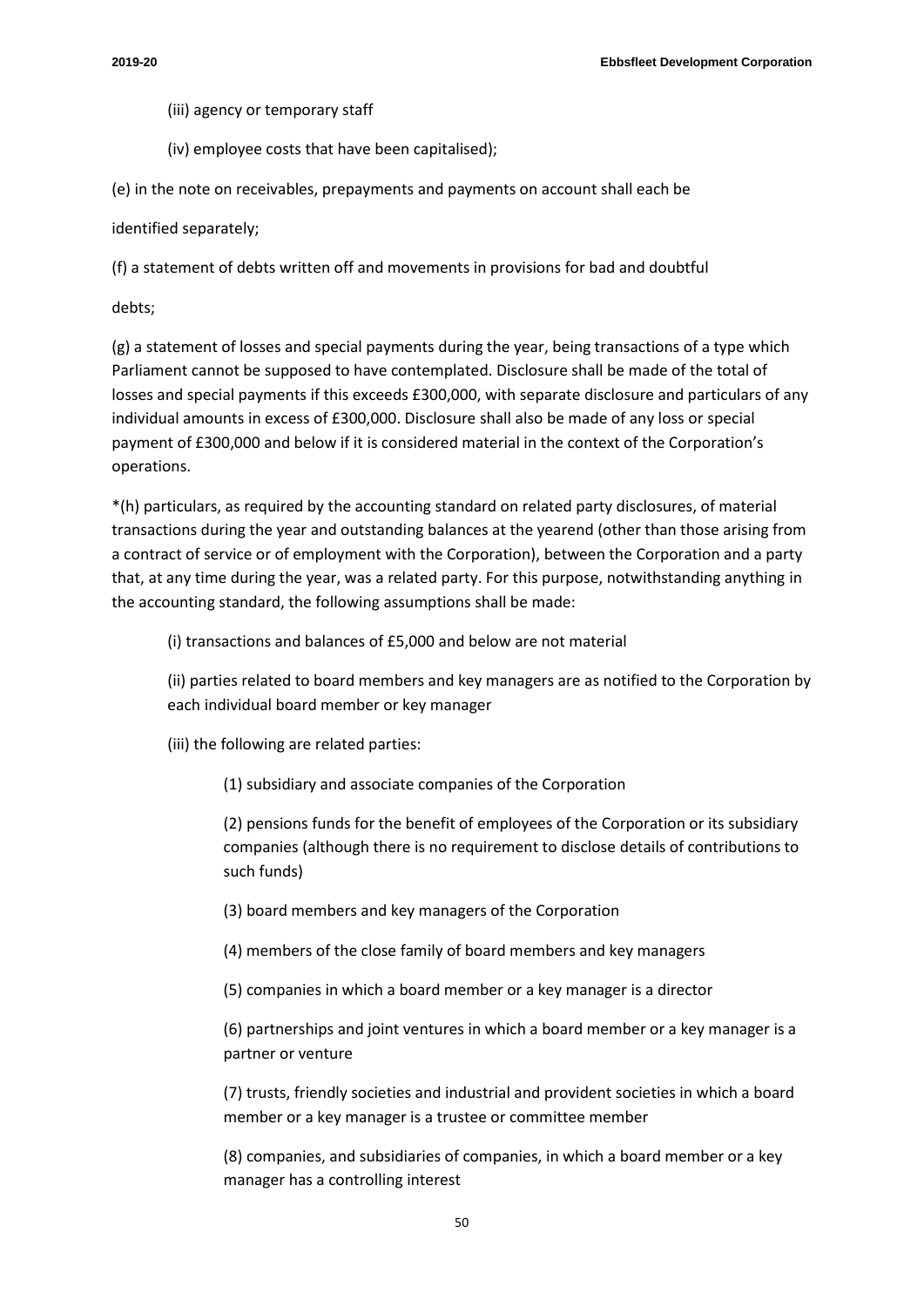(9) settlements in which a board member or a key manager is a settler or beneficiary

(10) companies, and subsidiaries of companies, in which a member of the close family of a board member or of a key manager has a controlling interest

(11) partnerships and joint ventures in which a member of the close family of a board member or of a key manager is a partner or venture

(12) settlements in which a member of the close family of a board member or of a key manager is a settler or beneficiary

(13) the Department for Communities and Local Government, as the sponsor department for the Corporation.

For the purposes of this sub-paragraph:

(i) A key manager means a member of the Corporation's management board.

(ii) The close family of an individual is the individual's spouse, the individual's relatives and their spouses, and relatives of the individual's spouse. For the purposes of this definition, "spouse" includes personal partners, and "relatives" means brothers, sisters, ancestors, lineal descendants and adopted children.

(iii) A controlling shareholder of a company is an individual (or an individual acting jointly with other persons by agreement) who is entitled to exercise (or control the exercise of) 30% or more of the rights to vote at general meetings of the company, or who is able to control the appointment of directors who are then able to exercise a majority of votes at Corporation meetings of the company.

\* Note to paragraph (h) of Schedule 1: under the Data Protection Act 1998 individuals need to give their consent for some of the information in these sub-paragraphs to be disclosed. If consent is withheld, this should be stated next to the name of the individual.

> The Ebbsfleet Development Corporation The Observatory Castle Hill Drive Castle Hill Ebbsfleet Kent DA10 1EE